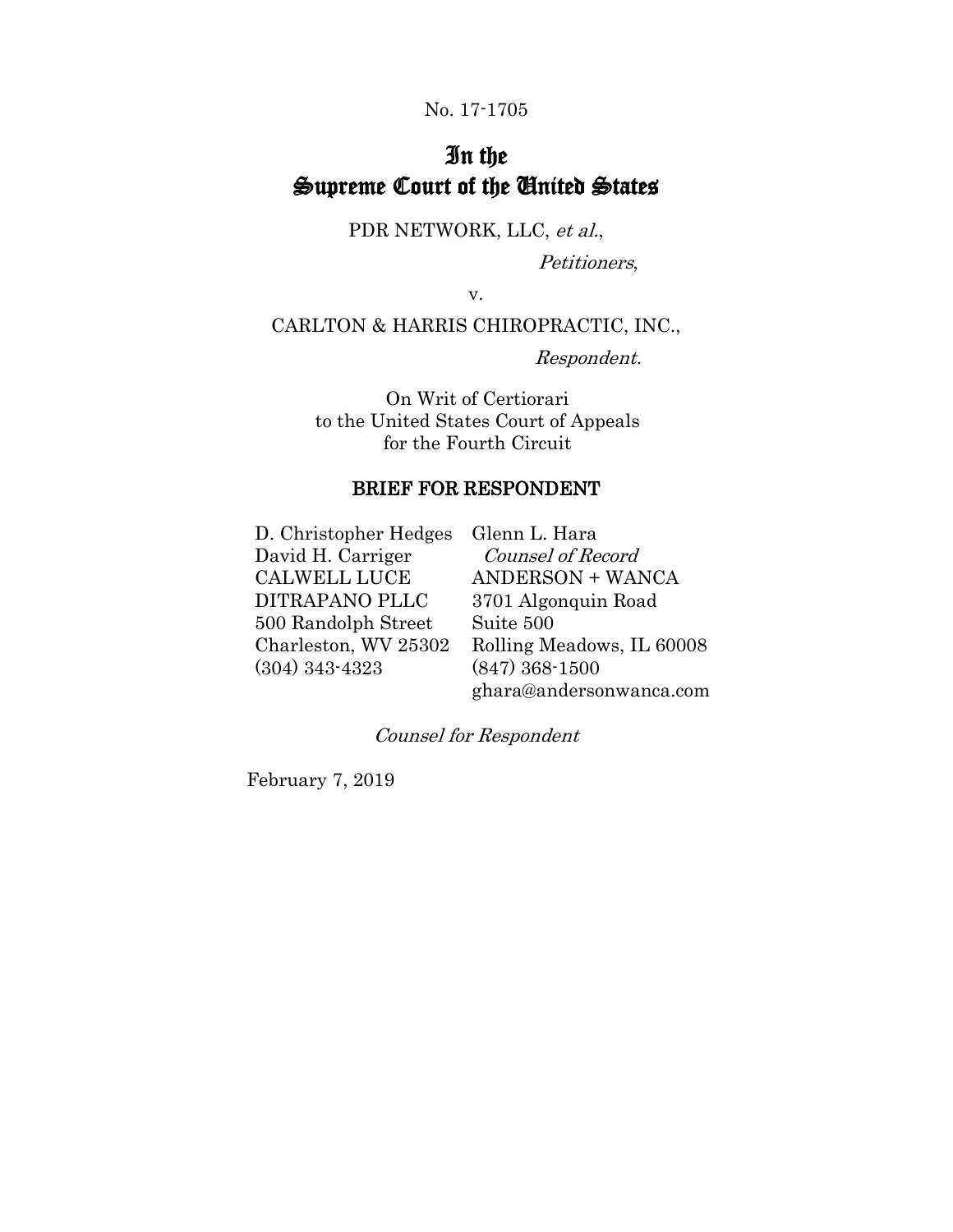## QUESTION PRESENTED

Whether the Hobbs Act required the district court in this case to accept the FCC's legal interpretation of the Telephone Consumer Protection Act.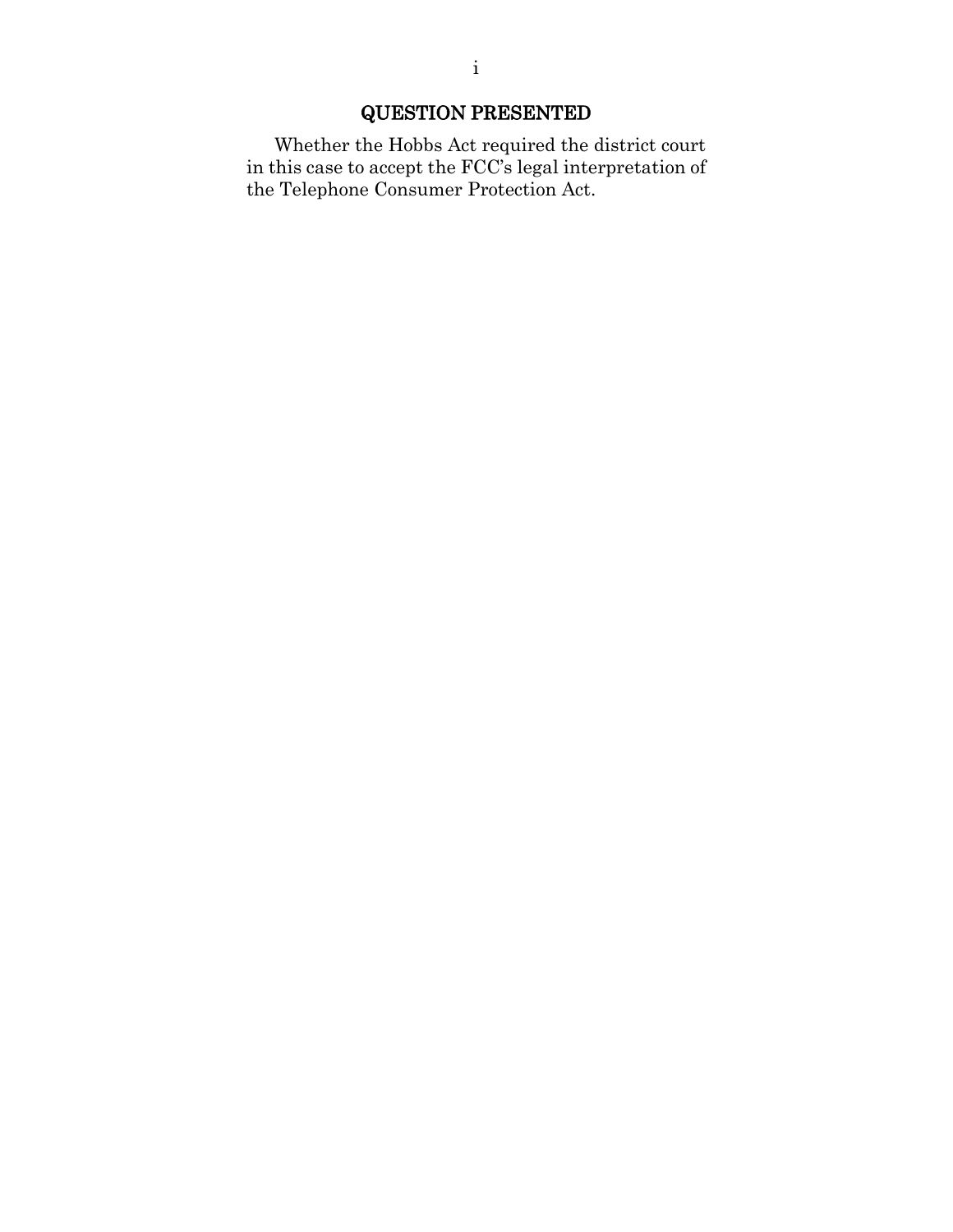### PARTIES TO THE PROCEEDING AND CORPORATE DISCLOSURE STATEMENT

Petitioners are PDR Network, LLC, PDR Distribution, LLC, and PDR Equity, LLC (collectively "PDR"), who were appellees below and defendants in the district court.

Respondent is Carlton & Harris Chiropractic, Inc. ("Carlton & Harris"), the appellant below and the plaintiff in the district court. Carlton & Harris has no parent corporation, and no publicly held company owns 10% or more of its stock.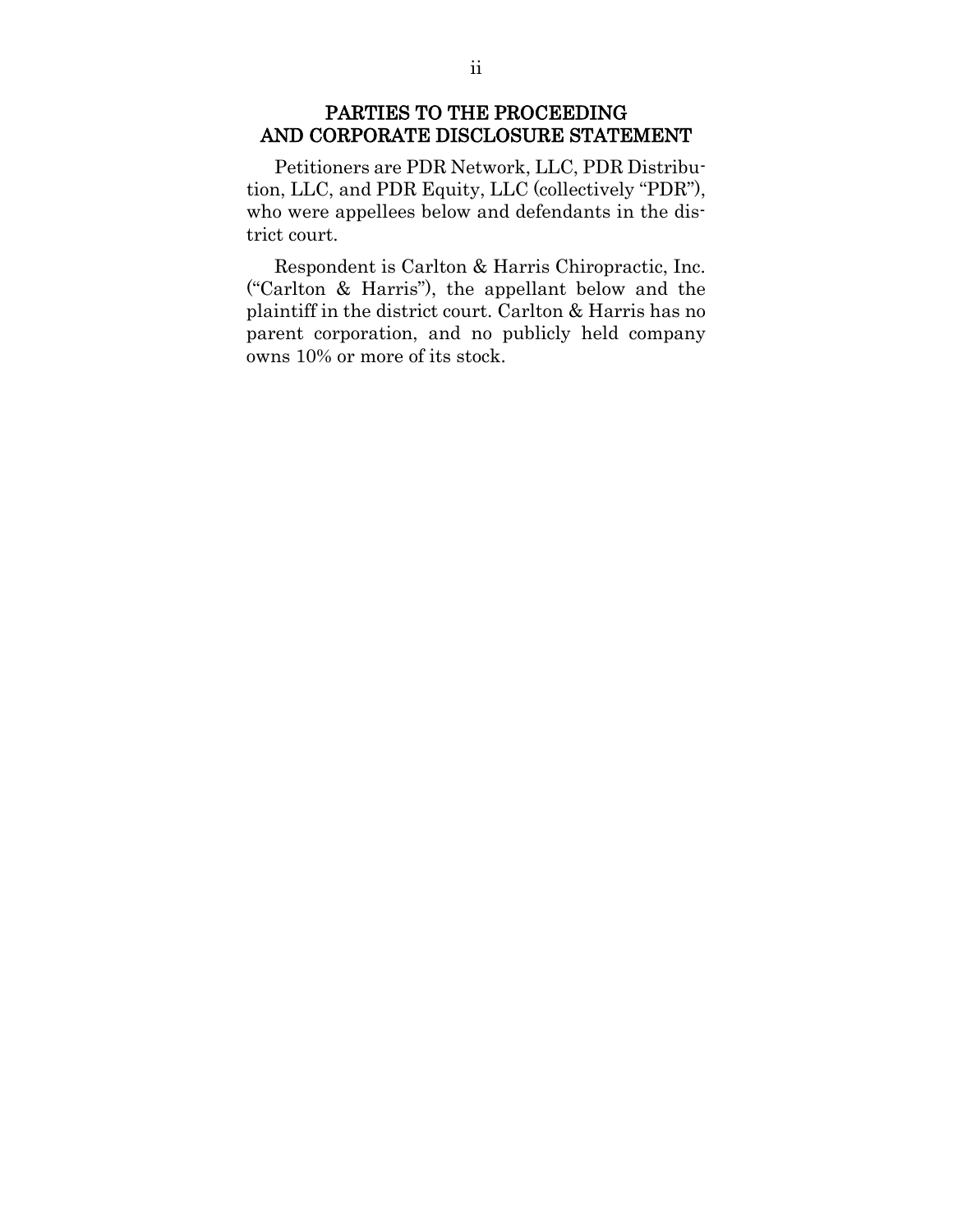## TABLE OF CONTENTS

| u.<br>o m<br>u |  |
|----------------|--|
|                |  |
|                |  |

| Page                                                                                                                                                                                                       |
|------------------------------------------------------------------------------------------------------------------------------------------------------------------------------------------------------------|
|                                                                                                                                                                                                            |
| PARTIES TO THE PROCEEDING AND<br>CORPORATE DISCLOSURE STATEMENT  ii                                                                                                                                        |
|                                                                                                                                                                                                            |
|                                                                                                                                                                                                            |
|                                                                                                                                                                                                            |
|                                                                                                                                                                                                            |
|                                                                                                                                                                                                            |
| I. The Hobbs Act required the district court to<br>accept the FCC's legal interpretation of the                                                                                                            |
| A. To the extent the Court granted certiorari<br>to resolve PDR's claimed "circuit split"<br>regarding the question presented,<br>PDR has abandoned that argument<br>and the appeal should be dismissed as |
| B. The plain language of the Hobbs Act bars<br>a district court from determining the validity<br>of a "final order" of the FCC, such as the                                                                |
| C. When a district court declines to "accept"<br>a final order of the FCC interpreting the                                                                                                                 |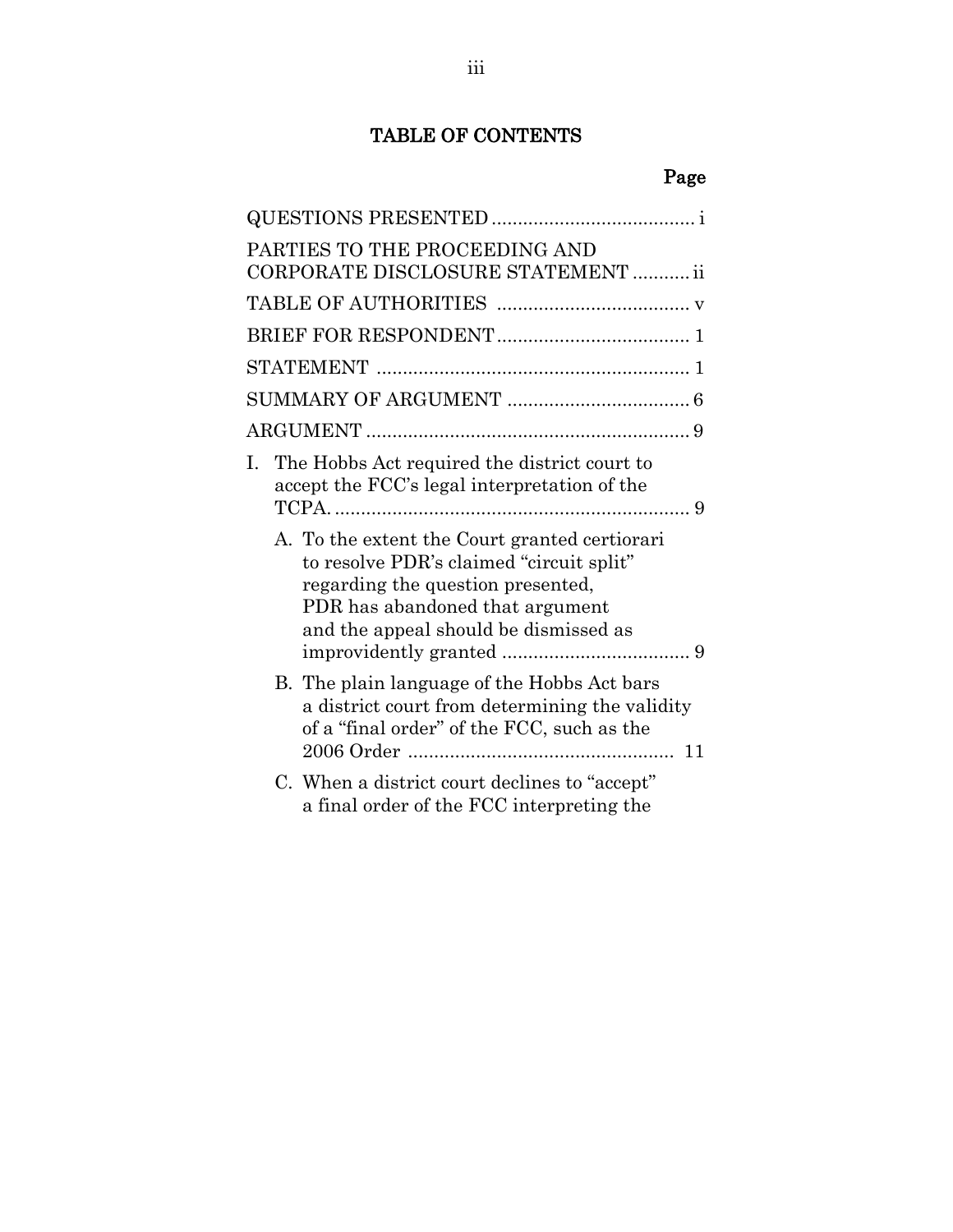| TCPA on the basis that it conflicts with<br>the statute, the court "determines" the<br>validity of" the order in violation of |
|-------------------------------------------------------------------------------------------------------------------------------|
| D. The Hobbs Act's jurisdictional limitations<br>are not limited to actions against the                                       |
| E. PDR cannot complain that the Hobbs Act<br>procedures are inadequate, where it<br>has refused to avail itself of those      |
| F. PDR's new constitutional arguments fail  42                                                                                |
| II. PDR forfeited its new argument regarding<br>"legislative rules" and "interpretive rules,"                                 |
|                                                                                                                               |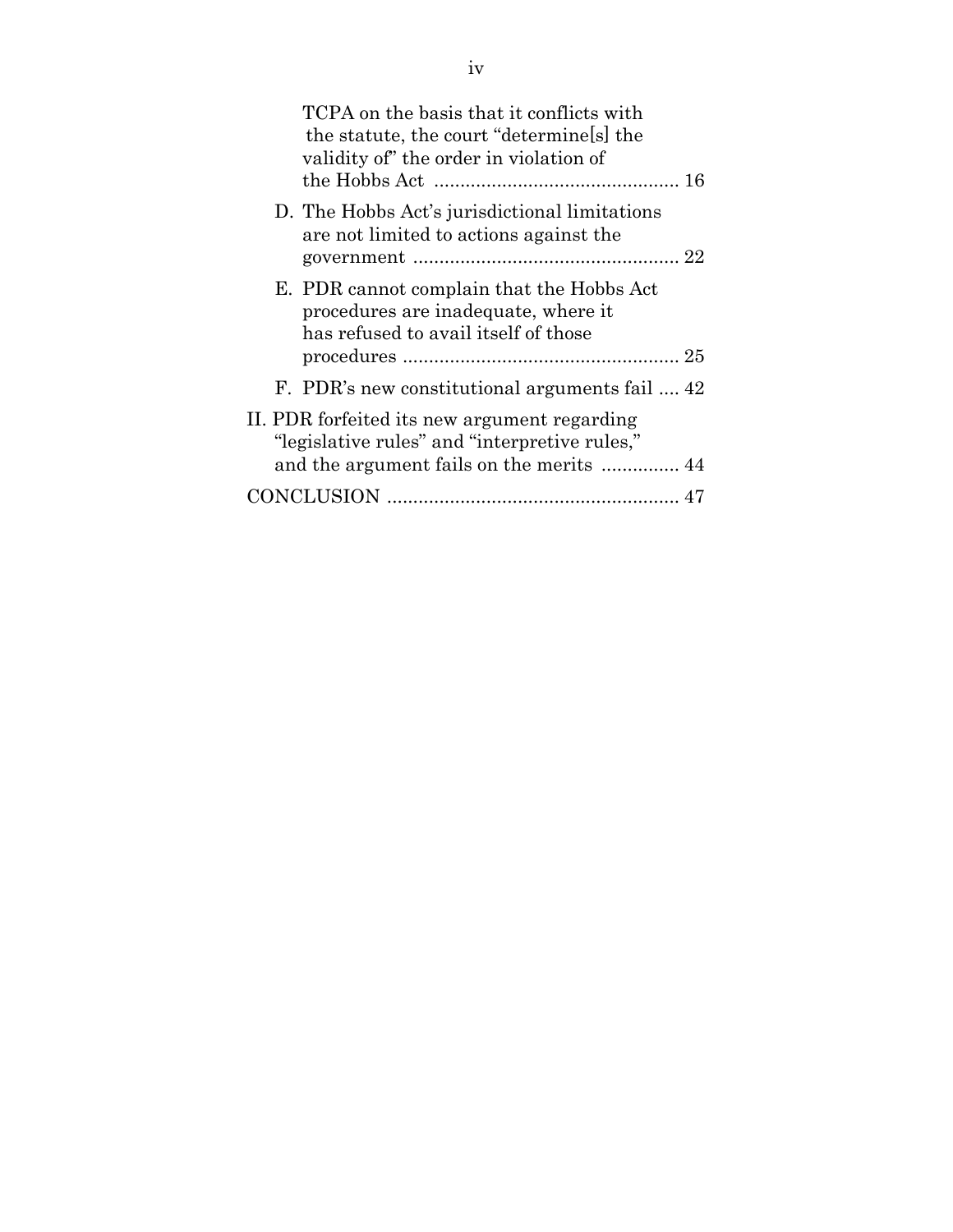#### TABLE OF AUTHORITIES

## Cases Page ACA Int'l v. FCC, 885 F.3d 687 (D.C. Cir. 2018)..................1, 8, 35, 45 Adarand Constructors, Inc. v. Mineta, 534 U.S. 103 (2001).......................................... 7, 10 Bais Yaakov of Spring Valley v. FCC, 852 F.3d 1078 (D.C. Cir. 2017)..............8, 20, 28–31 Bank Markazi v. Peterson, 136 S. Ct. 1310 (2016) .......................................... 43 Batterton v. Francis, 342 U.S. 416 (1977) ............................................. 46 B&B Hardware, Inc. v. Hargis Indus., Inc., 135 S. Ct. 1293 (2015) ......................................... 42 Bebo v. SEC, 799 F.3d 765 (7th Cir. 2015) ............................... 41 Bowen v. Georgetown Univ. Hosp., 488 U.S. 204 (1988) ............................................. 36 Brodsky v. HumanaDental Ins. Co., 910 F.3d 285 (7th Cir. 2018) ............................... 31 Campbell-Ewald Co. v. Gomez, 136 S. Ct. 663 (2016) ............................... 26, 35, 46 Carlton & Harris Chiropractic, Inc. v. PDR Network, LLC, 883 F.3d 459 (4th Cir. 2018). ................................. 4 C.E. Design, Ltd. v. Prism Bus. Media, Inc., 606 F.3d 443 (7th Cir. 2010) ...11–12, 16–18, 22–23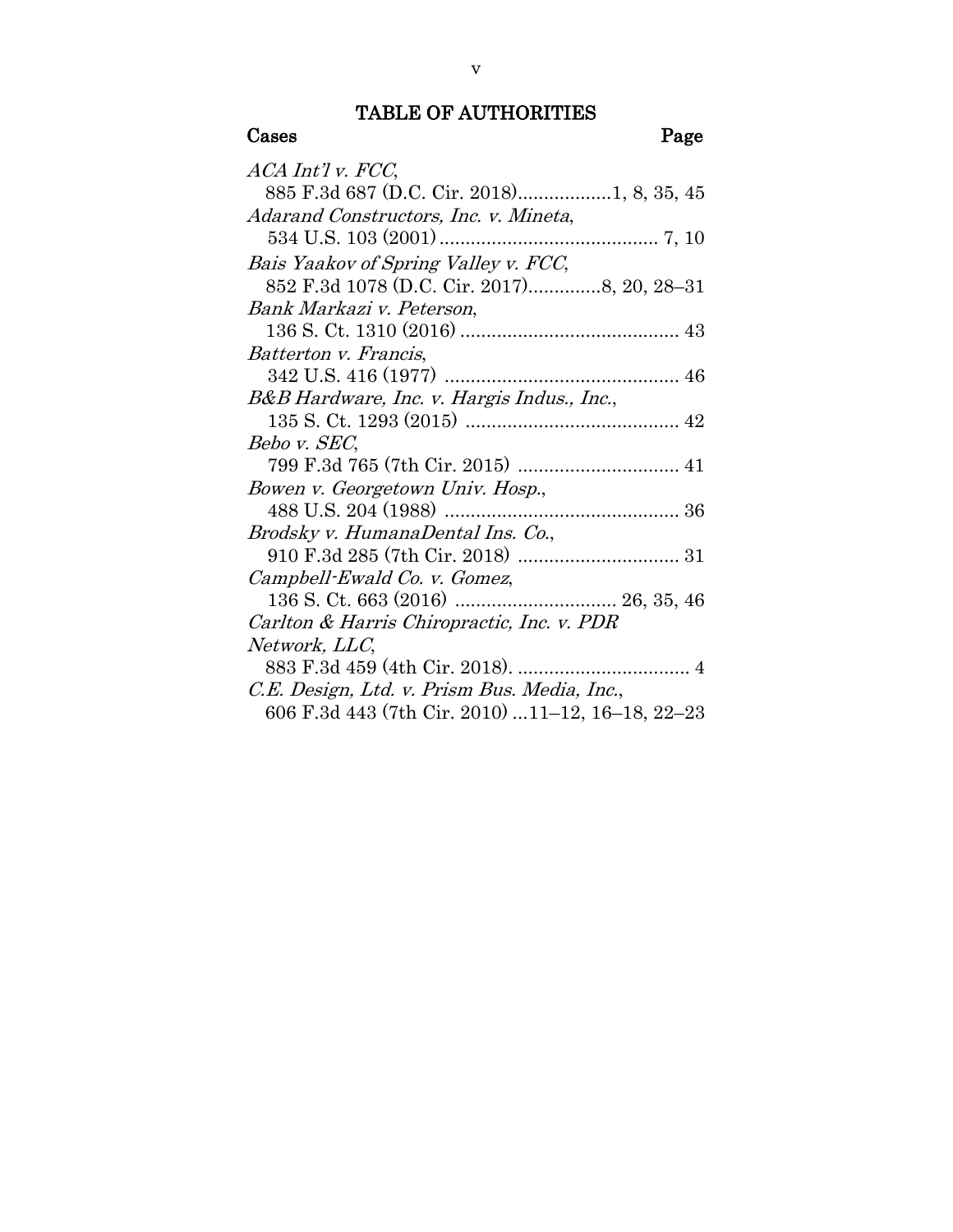| Page                                              |
|---------------------------------------------------|
| Chevron U.S.A., Inc. v. NRDC,                     |
| 467 U.S. 837 (1984) 3, 5, 17-19, 45               |
| City of Arlington v. FCC,                         |
|                                                   |
| Columbia Broad. Sys. Inc. v. United States,       |
|                                                   |
| Comprehensive Health Care Sys. Of the Palm        |
| Beaches, Inc. v. M3 USA Corp.,                    |
| No. 16-cv-80967, 2017 WL 4868185                  |
|                                                   |
| Degnen v. Dental Fix RX, LLC,                     |
| No. 4:15-cv-1372, 2016 WL 4158888                 |
|                                                   |
| Dixon v. United States,                           |
|                                                   |
| Edison Elec. Inst. v. ICC,                        |
|                                                   |
| Edwards v. Oportun, Inc.,                         |
| 193 F. Supp. 3d 1096 (N.D. Cal. 2016)  35         |
| Ernst & Ernst v. Hochfelder,                      |
|                                                   |
| FCC v. ITT World Comme'ns, Inc.,                  |
|                                                   |
| Free Enter. Fund v. Pub. Co. Accounting Oversight |
| Bd.                                               |
|                                                   |
| Functional Music, Inc. v. FCC,                    |
| 274 F.2d 543 (D.C. Cir. 1958)  26, 37, 39-40      |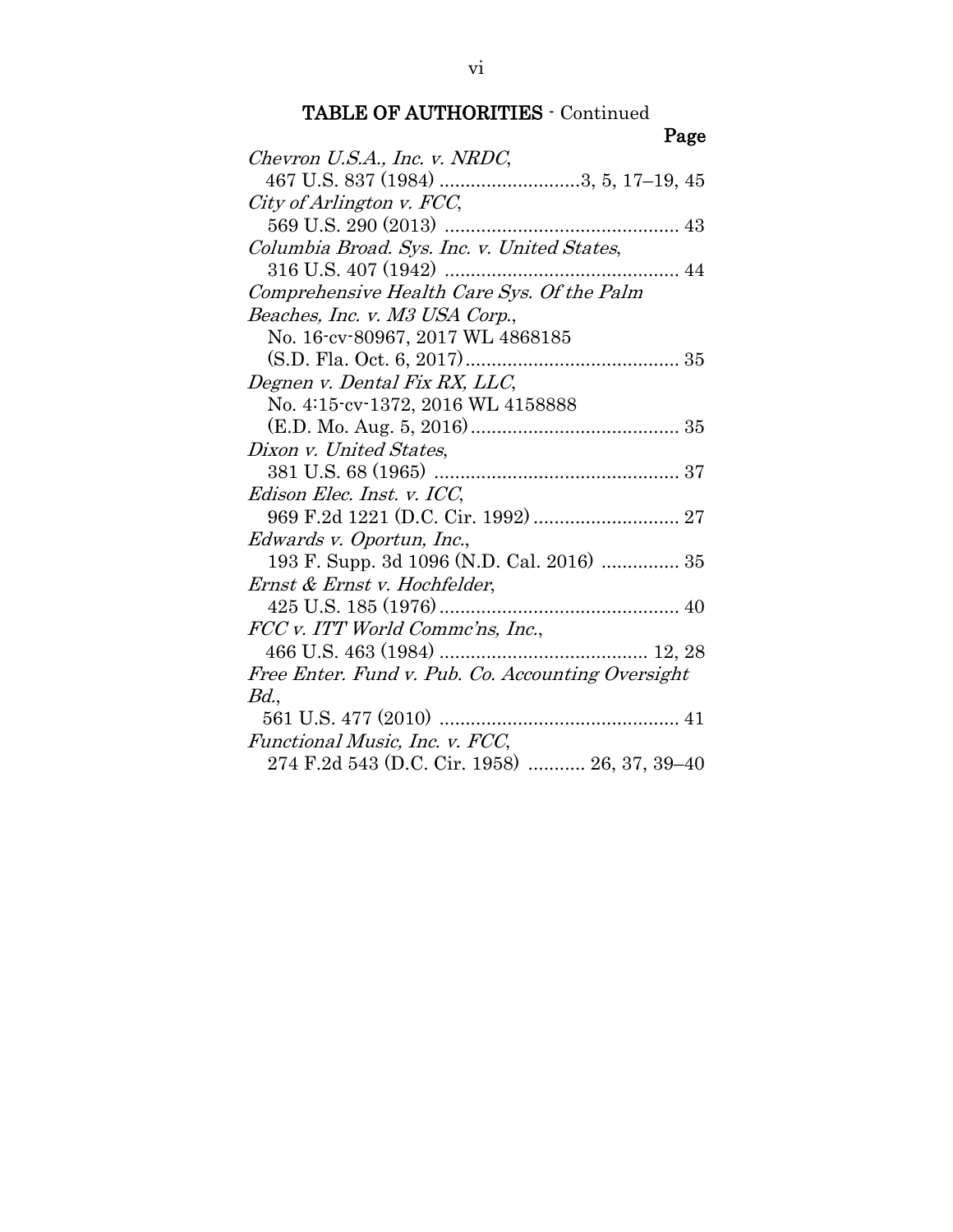|--|

| r asc                                                |
|------------------------------------------------------|
| Hofer v. Synchrony Bank,                             |
| 2015 WL2374696 (E.D. Mo. May 18, 2015)  36           |
| Holtzman v. Turza,                                   |
|                                                      |
| Chicago & N.W. Transp. Co. v.                        |
| Kalo Brick & Tile Co.,                               |
|                                                      |
| JEM Broad. Co. v. FCC,                               |
|                                                      |
| Lathrop v. Uber Techs., Inc.,                        |
| 2016 WL 97511 (N.D. Cal. Jan. 8, 2016)  35–36        |
| Leyse v. Clear Channel Broad., Inc.,                 |
| 697 F.3d 360 (6th Cir. 2012)  11, 21                 |
| Leyse v. Clear Channel Broad., Inc.,                 |
| 545 Fed. App'x 444 (6th Cir. 2013) 11, 16, 21-23, 45 |
| Lockerty v. Phillips,                                |
|                                                      |
| Mais v. Gulf Coast Collection Bureau, Inc.,          |
| 944 F. Supp. 2d 1226 (S.D. Fla. 2013)  18            |
| Mais v. Gulf Coast Collection Bureau, Inc.,          |
| 768 F.3d 1110 (11th Cir. 2014) 11, 16, 18-19, 23     |
| Manhattan Gen. Equip. v. Comm'r of Internal          |
| Revenue,                                             |
|                                                      |
| Marbury v. Madison,                                  |
|                                                      |
| Martinez v. United States,                           |
|                                                      |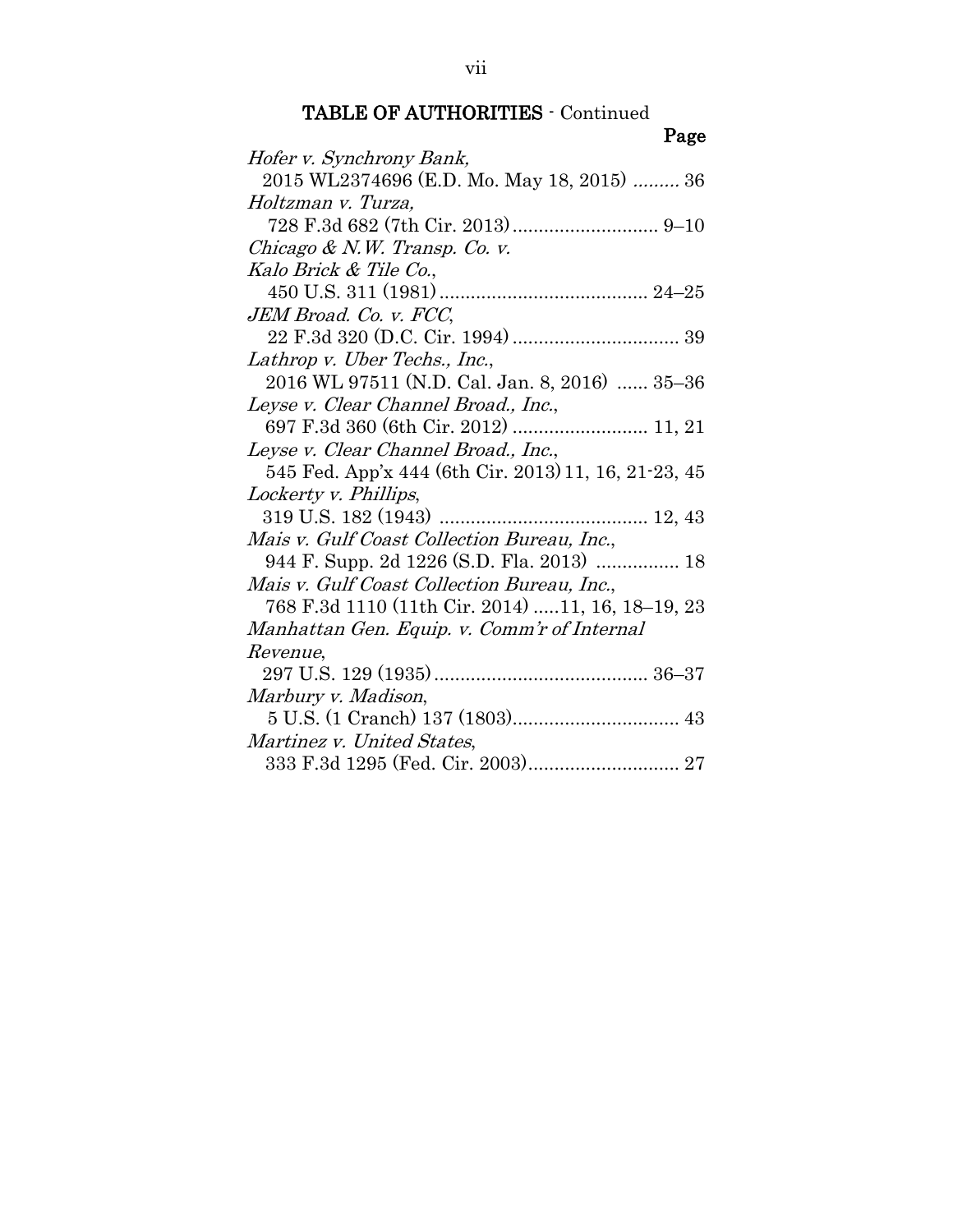|--|

| Mata v. Lynch,                                      |
|-----------------------------------------------------|
|                                                     |
| MedImmune, Inc. v. Genentech, Inc.,                 |
|                                                     |
| Mims v. Arrow Fin. Servs., LLC,                     |
|                                                     |
| Murphy v. DCI Biologicals Orlando, LLC,             |
|                                                     |
| N.B. Indus. v. Wells Fargo & Co.,                   |
|                                                     |
| Nack v. Walburg,                                    |
| 715 F.3d 680 (8th Cir. 2013) 11, 16, 20, 23, 28, 35 |
| Nack v. Walburg,                                    |
| 2011 WL 310249 (E.D. Mo. Jan. 28, 2011) 19–20       |
| Nack v. Walburg,                                    |
| No. 10-cv-478, 2013 WL 4860104                      |
| (E.D. Mo. Sept. 12, 2013)  28-29                    |
| Nat. Res. Def. Council v. Nuclear Regulatory        |
| $Comm'n$ ,                                          |
|                                                     |
| NLRB Union v. Fed. Labor Relations Auth.,           |
| 834 F.2d 191 (D.C. Cir. 1987)  37–39, 40            |
| OBB Personenverkehr AG v. Sachs,                    |
|                                                     |
| Physicians Healthsource, Inc. v.                    |
| Boehringer Ingelheim Pharm., Inc.,                  |
|                                                     |
| Plaut v. Spendthrift Farm, Inc.,                    |
|                                                     |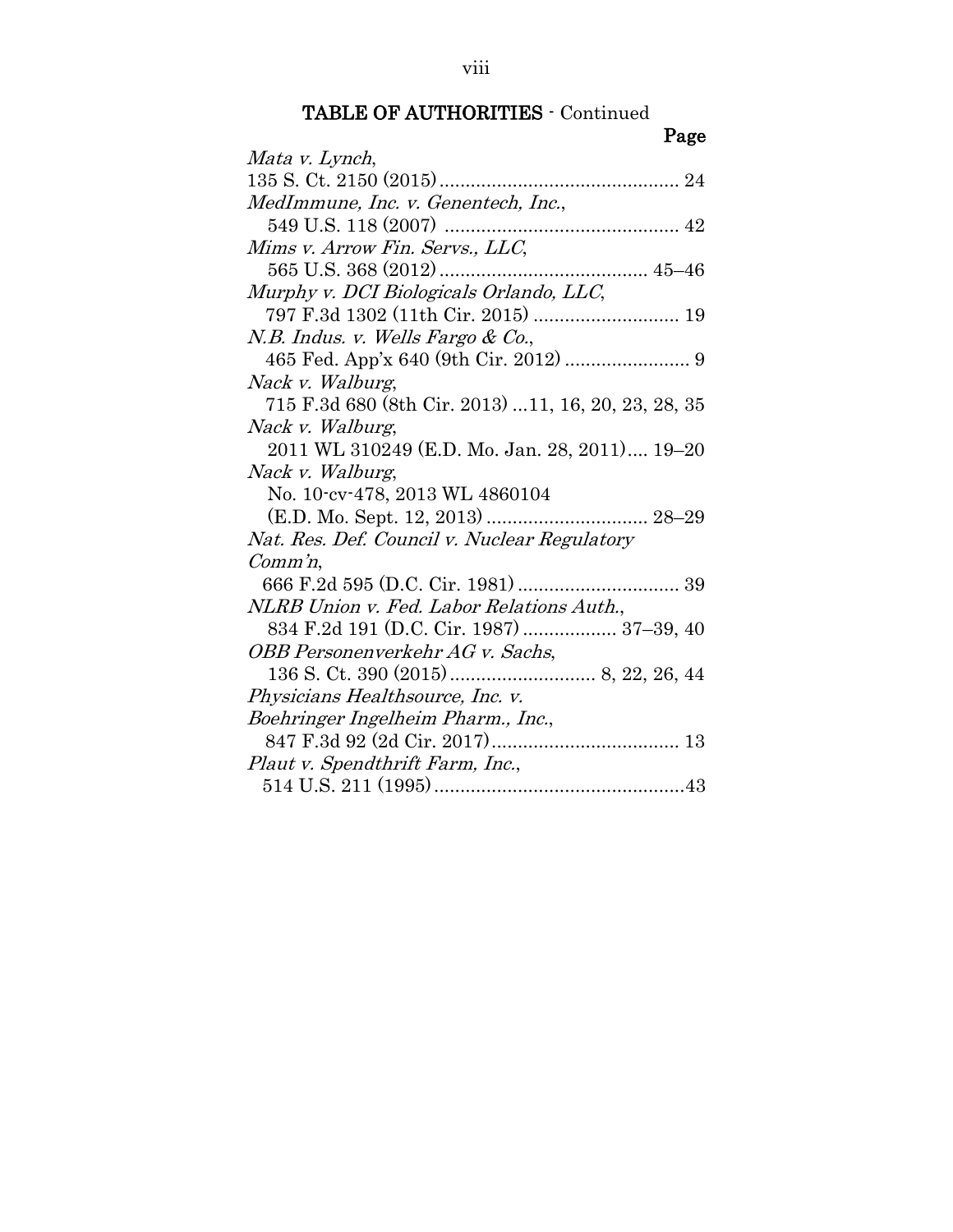| Page                                              |
|---------------------------------------------------|
| Port of Boston Marine Terminal Ass'n v.           |
| Rederiaktiebolaget Transatlantic,                 |
|                                                   |
| Sable Commc'ns of Cal., Inc. v. FCC,              |
|                                                   |
| Sandusky Wellness Ctr., LLC v.                    |
| ASD Specialty Healthcare, Inc.,                   |
|                                                   |
| Sandusky Wellness Ctr., LLC v.                    |
| Medco Health Sols., Inc.,                         |
|                                                   |
| SEC v. Alpine Sec. Corp.,                         |
| 308 F. Supp. 3d 775 (S.D.N.Y. 2018) 40            |
| Telecommc'ns Research & Action Ctr. v. FCC,       |
|                                                   |
| Thunder Basin Coal Co. v. Reich,                  |
|                                                   |
| Town of Sanford v. United States,                 |
|                                                   |
| True Health Chiropractic, Inc. v. McKesson Corp., |
|                                                   |
| United States v. Int'l Bus. Machines Corp.,       |
|                                                   |
| United States v. Klein,                           |
|                                                   |
| United States v. O'Hagan,                         |
|                                                   |
| United States v. Mead Corp.,                      |
|                                                   |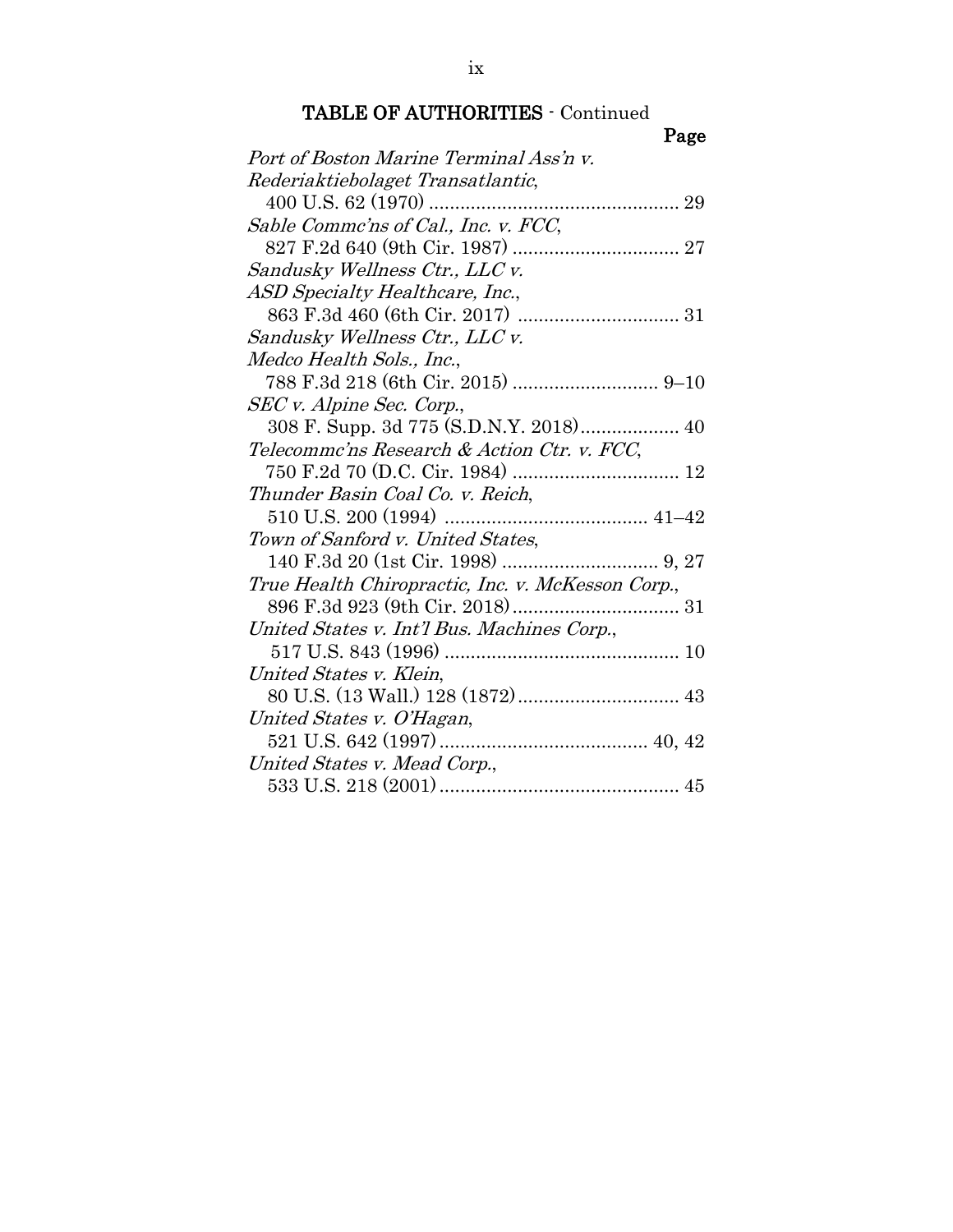## Page

## **Statutes**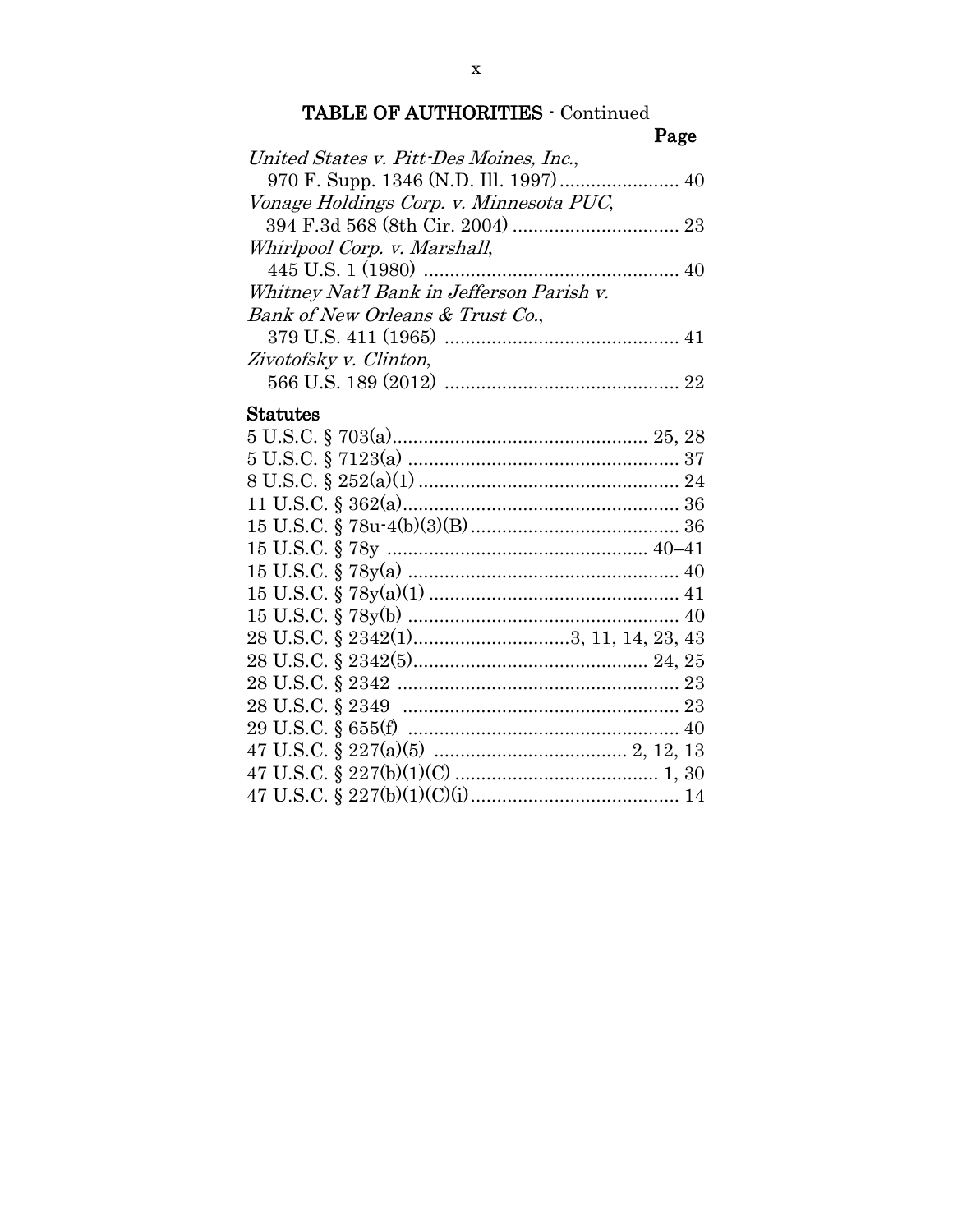# Rules & Regulations

| In re Rules & Regulations Implementing the Tel.  |
|--------------------------------------------------|
| Consumer Protection Act of 1991,                 |
|                                                  |
| In re Rules & Regulations Implementing the Tel.  |
| Consumer Protection Act of 1991,                 |
|                                                  |
| In re Rules & Regulations Implementing the Tel.  |
| Consumer Protection Act of 1991; Junk Fax        |
| Prevention Act of 2005,                          |
|                                                  |
| In re Joint Petition Filed by Dish Network, LLC, |
| 28 FCC Rcd. 6574 (May 9, 2013) 46–47             |
| In re Rules & Regulations Implementing the Tel.  |
| Consumer Protection Act of 1991; Junk Fax        |
| Prevention Act of 2005,                          |
|                                                  |
| In re Rules & Regulations Implementing the Tel.  |
| Consumer Protection Act of 1991,                 |
| 30 FCC Rcd. 7961 (July 10, 2015)  30             |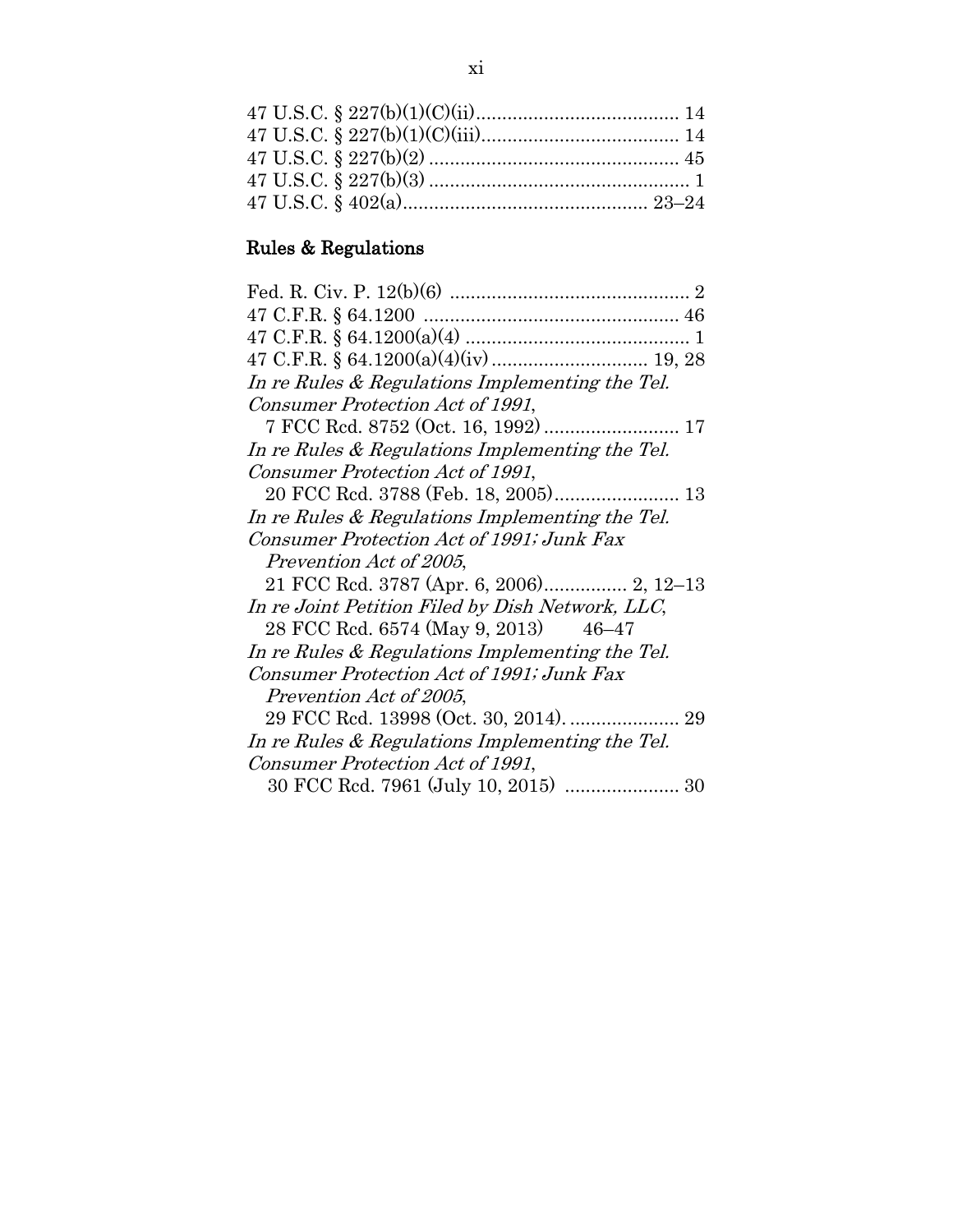## Other Authorities

Federal Communication Commission Process Reform Act of 2017, H.R. 290, 115th Cong. § 2(a) (2017) .................... 36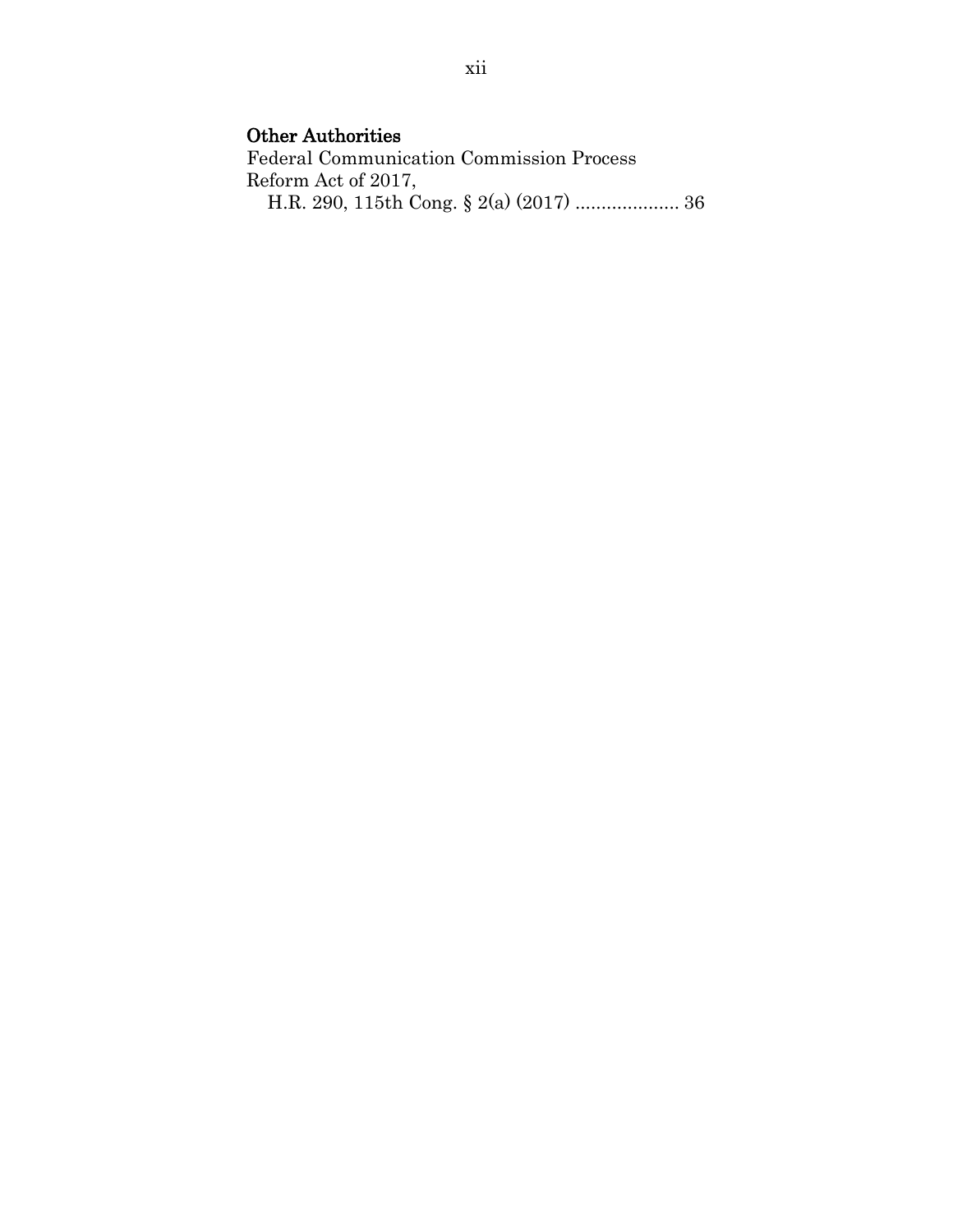#### BRIEF FOR RESPONDENT

Respondent, Carlton & Harris, respectfully requests that this Court dismiss this appeal as improvidently granted or, in the alternative, affirm the judgment of the United States Court of Appeals for the Fourth Circuit on the merits.

#### STATEMENT

On November 10, 2015, Carlton & Harris, a chiropractic clinic in West Virginia, filed this lawsuit alleging that PDR sent it and a class of others "unsolicited advertisements" in violation of the Telephone Consumer Protection Act of 1991 ("TCPA"), 47 U.S.C.  $\S 227(b)(1)(C)$ , and the implementing regulations issued by the Federal Communications Commission ("FCC"), 47 C.F.R. § 64.1200(a)(4), including a fax on December 17, 2013 (the "Fax").

The Fax is addressed to "Practice Manager" from "PDR Network" and offers a "FREE 2014 Physicians Desk Reference eBook." (Pet. App. 51a). Fine print at the bottom of the Fax states: "To opt-out of delivery of clinically relevant information about healthcare products and services from PDR via fax, call 866-469-8327. You are receiving this fax because you are a member of the PDR Network." (Id.) Carlton & Harris's Complaint seeks the relief authorized by the TCPA's private right of action, 47 U.S.C. § 227(b)(3), consisting of statutory damages of \$500 to \$1,500 per violation and injunctive relief. (Pet. App. 47a–48a).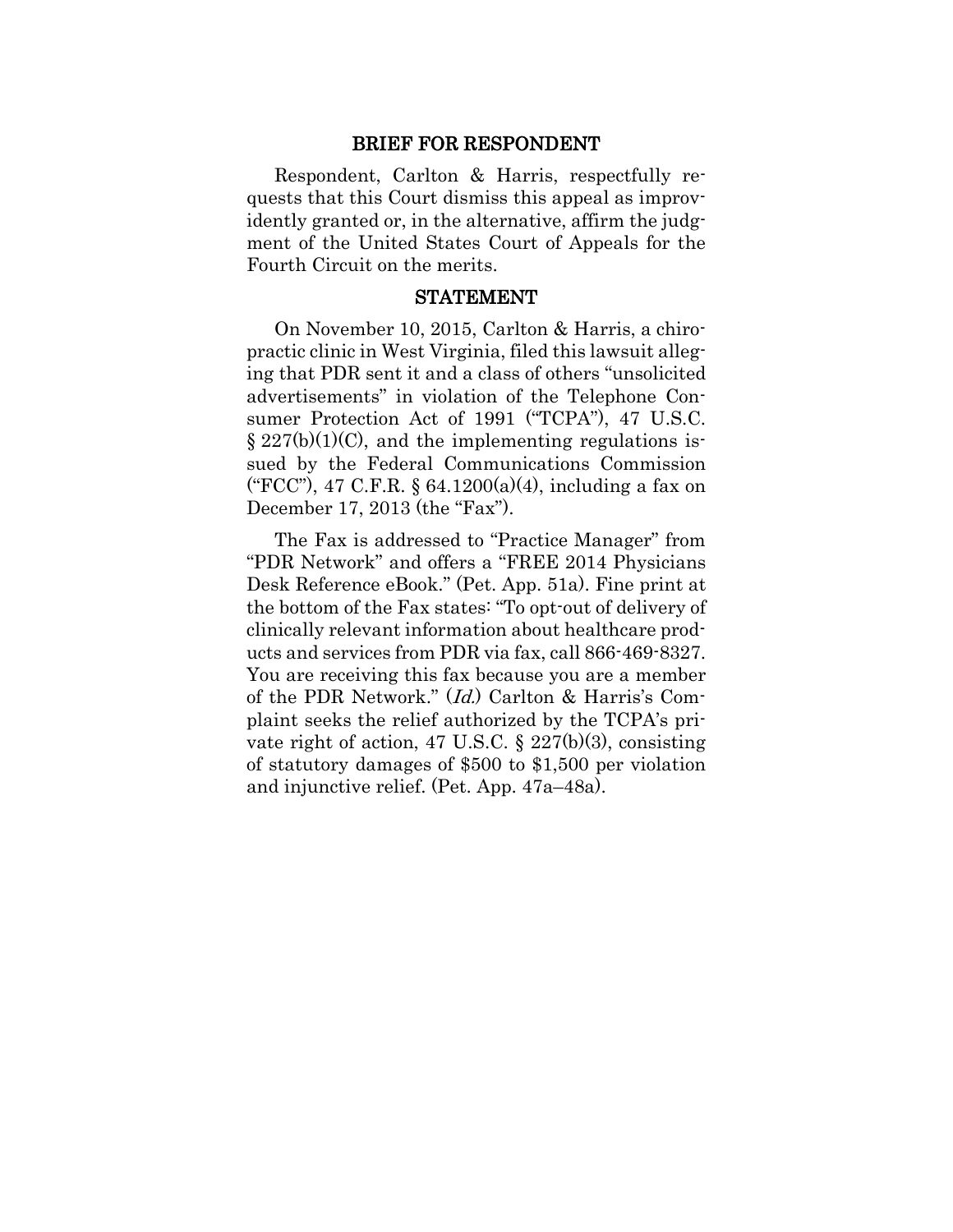On February 5, 2016, PDR moved to dismiss for failure to state a claim under Fed. R. Civ. P. 12(b)(6). PDR did not dispute that Carlton & Harris adequately alleged the Fax was "unsolicited"—meaning it was sent without Carlton & Harris's "prior express invitation or permission," 47 U.S.C.  $\S 227(a)(5)$ —but it argued that the Fax is not an "advertisement" as a matter of law because it "does not offer anything for purchase or sale," instead offering a "free" copy of the 2014 eBook. (Pet. App. 33a).

On March 4, 2016, Carlton & Harris filed its opposition to the motion to dismiss, arguing that the FCC issued a final order in 2006 interpreting the term "unsolicited advertisement" in 47 U.S.C.  $\S 227(a)(5)$ , and ruling that "facsimile messages that promote goods or services even at no cost, such as free magazine subscriptions, catalogs, or free consultations or seminars, are unsolicited advertisements under the TCPA's definition." (Pet. App. 49a; In re Rules & Regulations Implementing the Tel. Consumer Protection Act of 1991; Junk Fax Prevention Act of 2005, 21 FCC Rcd. 3787, 3814 ¶ 52 (Apr. 6, 2006) ("2006 Order")). Carlton & Harris explained that the FCC found that faxes offering free goods or services are "[i]n many instances" and "often" a mere "pretext" to further advertising or part of an "overall marketing campaign," and so it is "presume[d] that such messages describe the 'quality of any property, goods, or services,'" under 47 U.S.C.  $§ 227(a)(5)$ . (*Id.*)

Carlton & Harris argued that (1) the FCC's ruling is binding in district courts under the Hobbs Act, 28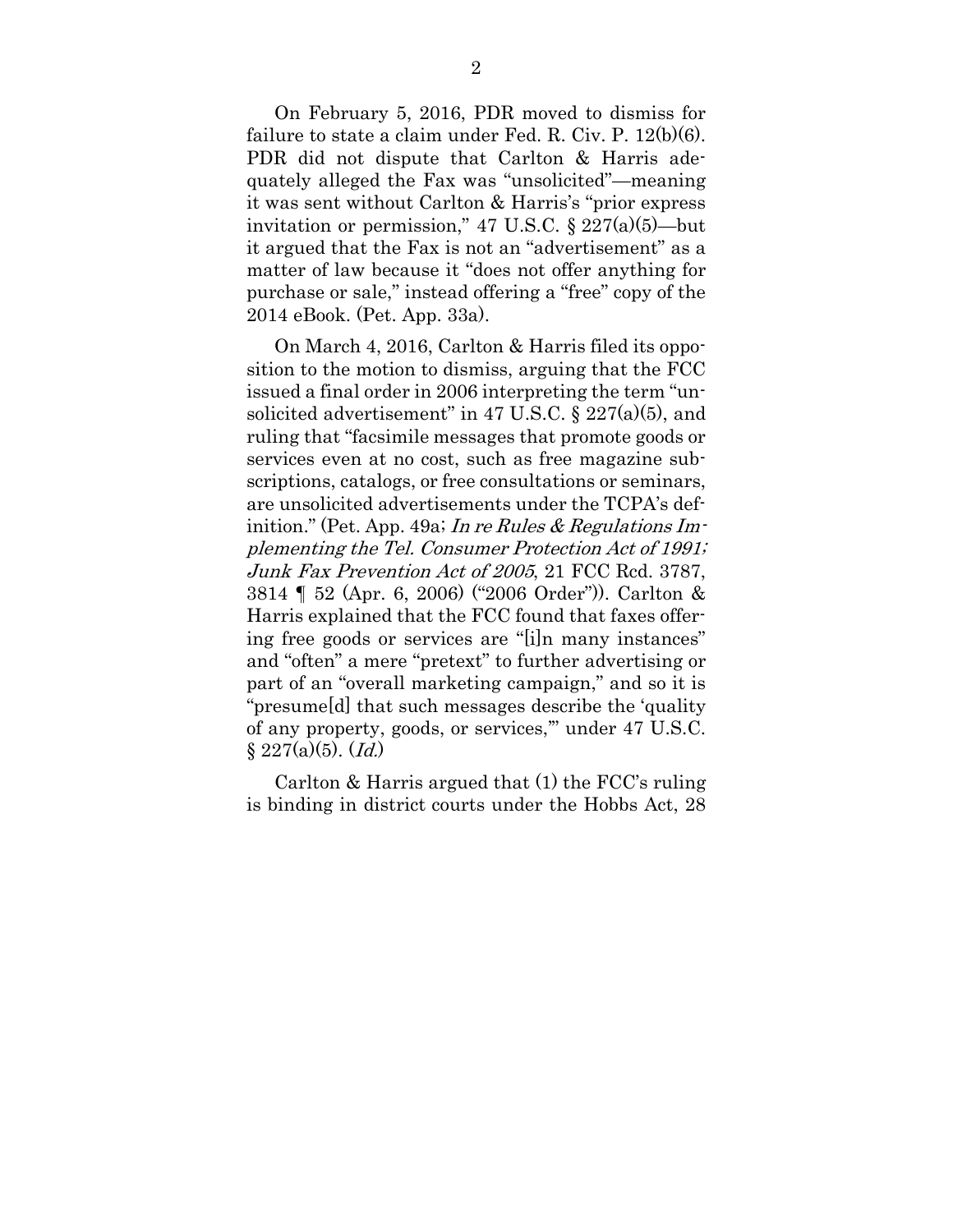U.S.C. § 2342(1), which provides that "exclusive jurisdiction" to "determine the validity of" a final order of the FCC lies in the court of appeals; and (2) that the plain language of the 2006 Order states that a fax offering free goods or services, like the Fax offering a free PDR e-book, is an "advertisement," and thus subject to the TCPA and the FCC regulations. (Pet. App. 39a–40a). Carlton & Harris argued that, to the extent PDR was arguing the district court should not accept the FCC's interpretation on the basis that it is inconsistent with the statute, the rule could not be challenged outside of a Hobbs Act petition. (ECF No. 28, Pl.'s Resp. Mot. Dismiss at 3).

On March 18, 2016, PDR filed its reply in support of its motion to dismiss, arguing that the Hobbs Act was irrelevant because it was "not asking [the] Court to ignore the 2006 Order, . . . or suggesting that it should decline to 'adopt' FCC regulations on the basis they are 'unreasonable.'" (ECF No. 29, Defs.' Reply Supp. Mot. Dismiss at 3). To the contrary, PDR insisted that it was "ask[ing] the Court to apply the [FCC] ruling," but to "interpret" it to mean that a fax offering free goods or services must be a "pretext" in fact to be an advertisement, rather than creating a per se rule, as Carlton & Harris argued. (Id. at 2).

On September 30, 2016, the district court granted PDR's motion to dismiss. First, the district court held that because the statutory definition of "advertisement" is "clear," it need not "defer to" the "FCC's interpretation of the TCPA" under Chevron U.S.A., Inc. v. Nat. Res. Def. Council, Inc., 467 U.S. 837, 843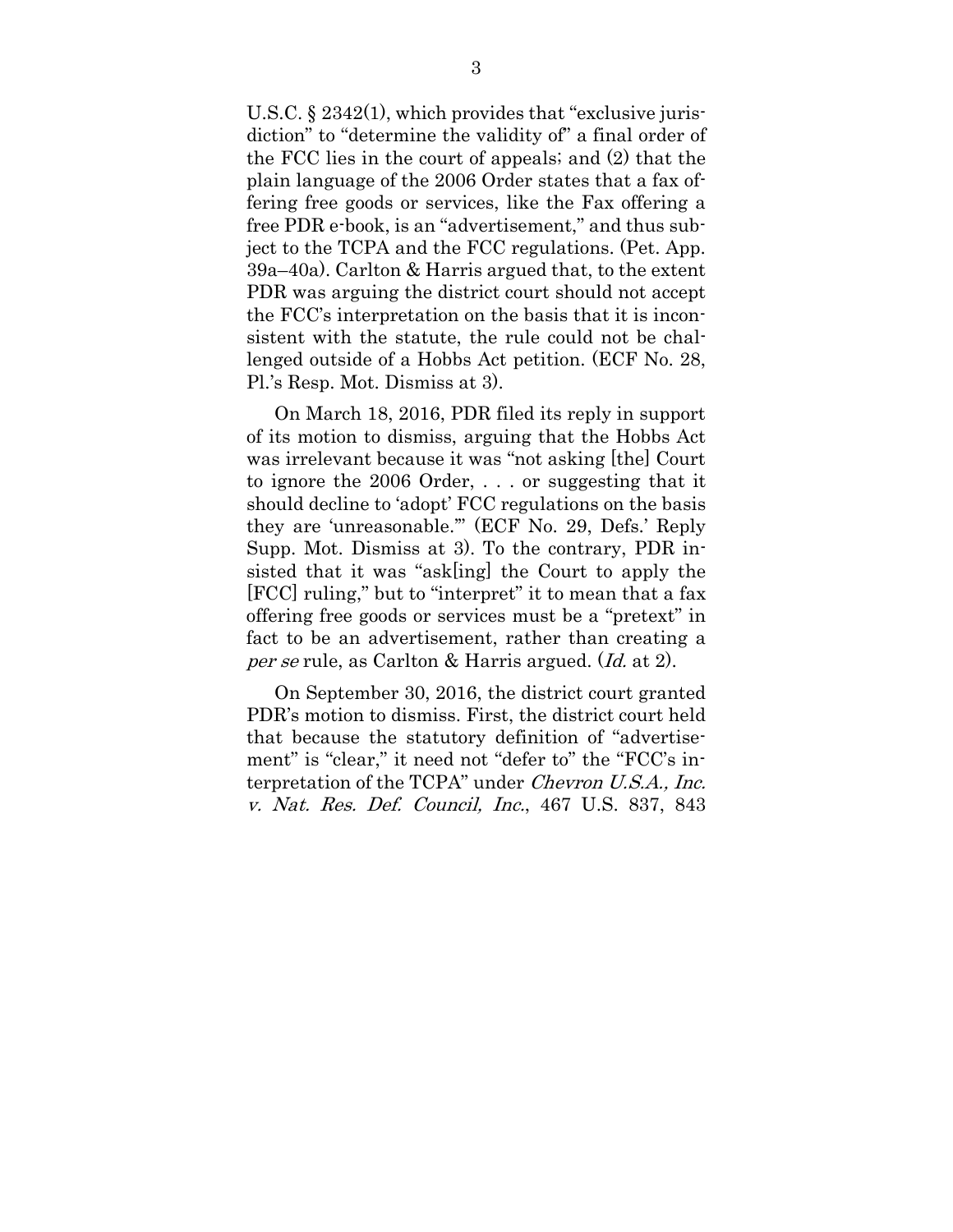(1984). (Pet. App. 40a). The district court reasoned that the statutory definition unambiguously requires a fax to have a "commercial aim" to be an advertisement, and so it would "decline[] to defer to the FCC's interpretation." (Pet. App. 42a).

Second, the district court held that, "even if the Court were to defer to the FCC's interpretation," the 2006 Order states that a fax must "promote" free goods or services to be an advertisement, and promote has "an explicit commercial nature," which it concluded was lacking in the Fax offering the free PDR e-book, making it not an "advertisement" under the district court's interpretation of the 2006 Order. (Pet. App. 40a–41a).

Carlton & Harris timely appealed to the Fourth Circuit, and the Fourth Circuit vacated the district court's dismissal. (Pet. App. 18a). The Fourth Circuit's decision is reported at Carlton & Harris Chiropractic, Inc. v. PDR Network, LLC, 883 F.3d 459 (4th Cir. 2018).

First, the Fourth Circuit held that "the jurisdictional command of the Hobbs Act requires a district court to apply FCC interpretations of the TCPA," and the district court had "no power to decide whether the FCC rule was entitled to deference." (Pet. App. 8a, 11a). The Fourth Circuit noted that the type of "jurisdiction-channeling" provision contained in the Hobbs Act is "nothing unique," and joined the Sixth, Seventh, Eighth, and Eleventh Circuits in holding that "[b]y refusing to defer to the FCC rule and applying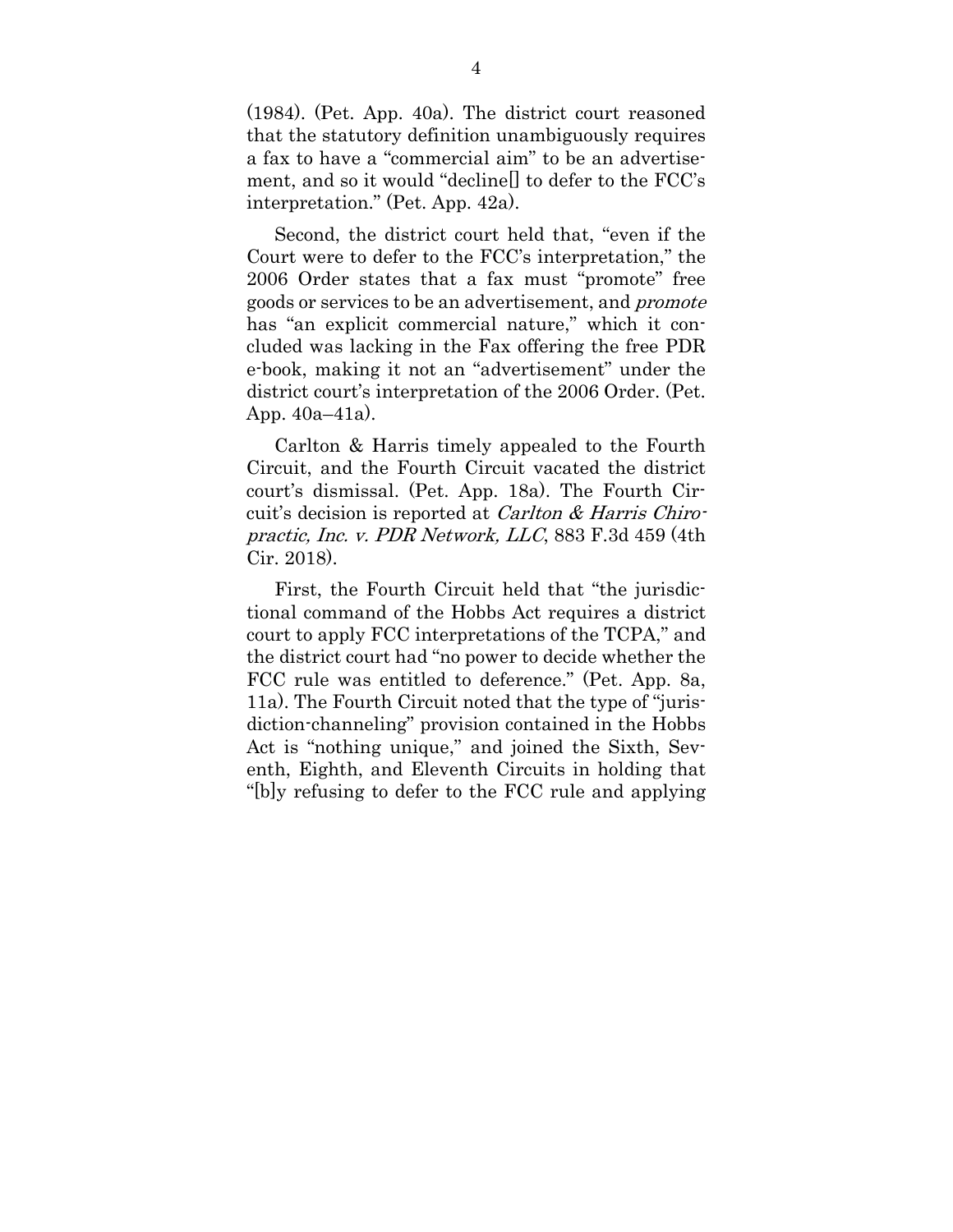Chevron analysis instead, the [district] court acted beyond the scope of its congressionally granted authority."  $(Id. 8a-9a)$ .

Second, having held that the 2006 Order was binding, the Fourth Circuit considered its meaning, holding that the FCC's ruling that faxes offering "free goods or services" are advertisements is "clear and unambiguous," and "if the language of a statute or regulation has a plain and ordinary meaning, courts need look no further and should apply the regulation as it is written." (Id. 14a). The Fourth Circuit held that "[f]rom a natural reading of the text of the regulation, we get this simple rule: faxes that offer free goods and services are advertisements under the TCPA." (Id.) The Fourth Circuit held "[w]e need not 'harmonize' the FCC's rule with the underlying statute, or probe the agency's rationale," and that "[b]ecause the plain meaning of the regulation is clear, our interpretive task is complete." (Id.)

The Fourth Circuit held that "although we do not reach the FCC's intent in enacting the rule," it was "reasonable" for the agency to classify all faxes offering free goods or services as "advertisements." (Id. 16a). The Fourth Circuit held the district court's focus on the word "commercial" in the statutory definition "takes too narrow a view of the concepts of commercial activity and promotion, and ignores the reality of many modern business models." (Id. at 17a). The Fourth Circuit reasoned that "[t]his case illustrates why the FCC may have decided to implement so broad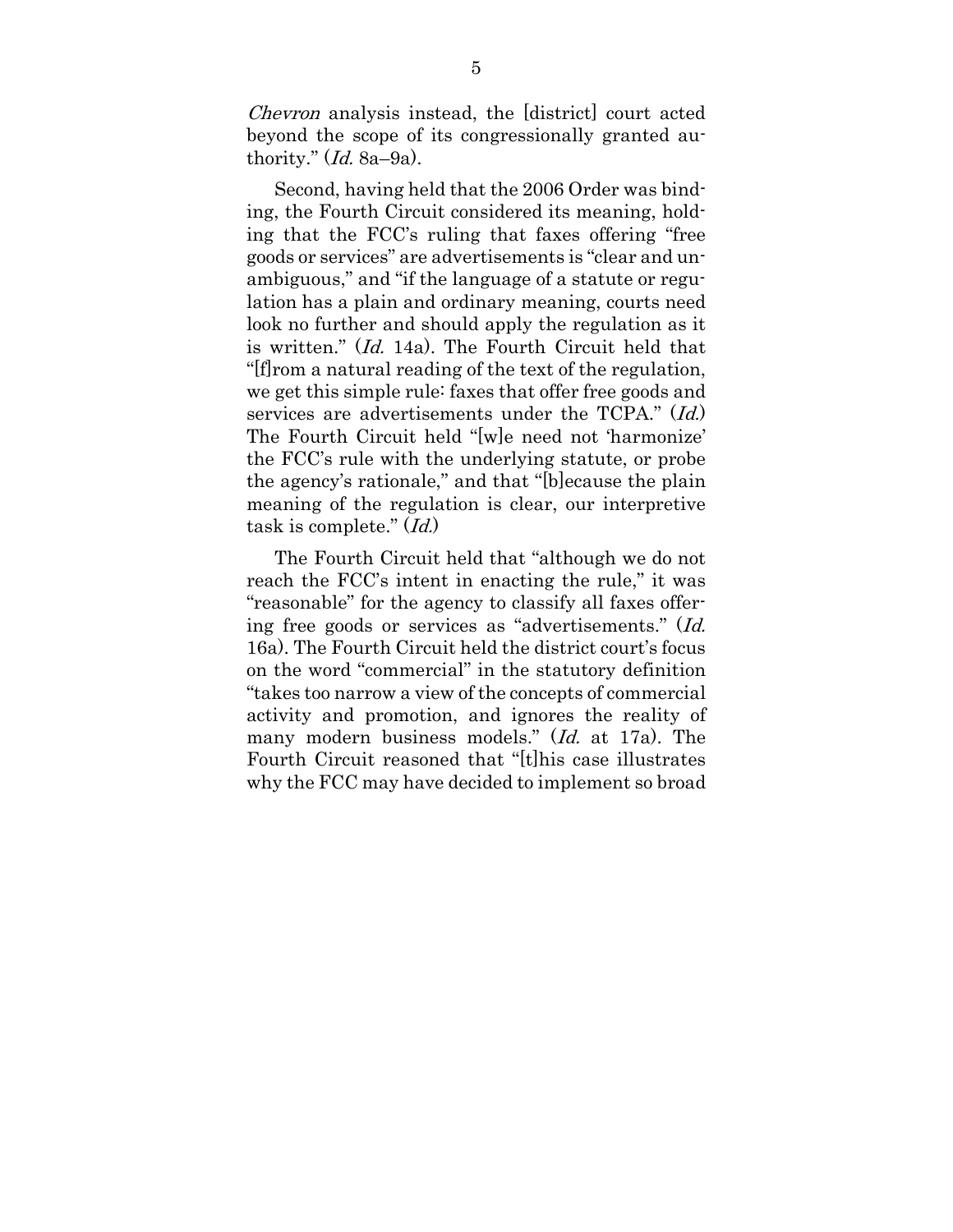a rule," where Carlton & Harris's Complaint was dismissed without any discovery, where "few details of PDR Network's business model have emerged," and where "nothing in the record suggests that PDR Network is a charity" with some non-commercial motive for sending the Fax. (Id. 17a).

The Fourth Circuit vacated the judgment and "remand[ed] for further proceedings consistent with this opinion." (Id. 18a). PDR filed a petition for rehearing en banc, which was denied. (Id. 45a).

PDR petitioned this Court to review two questions: (1) whether the Hobbs Act requires a district court to defer to an FCC order interpreting the TCPA "even if there has been no challenge to the 'validity' of such order"; and (2) whether the Fourth Circuit properly interpreted the 2006 Order as "creat[ing] a per se rule" that faxes offering free goods or services "are automatically 'advertisements.'" (Pet. at iii).

On November 13, 2018, the Court entered an order stating, "[t]he petition for a writ of certiorari is granted limited to the following question: Whether the Hobbs Act required the district court in this case to accept the FCC's legal interpretation of the Telephone Consumer Protection Act."

### SUMMARY OF ARGUMENT

PDR's primary argument in seeking certiorari was that there is a "circuit split" regarding the question presented. (Pet. at i–ii, 13–20). PDR's brief on the merits abandons that argument, neither mentioning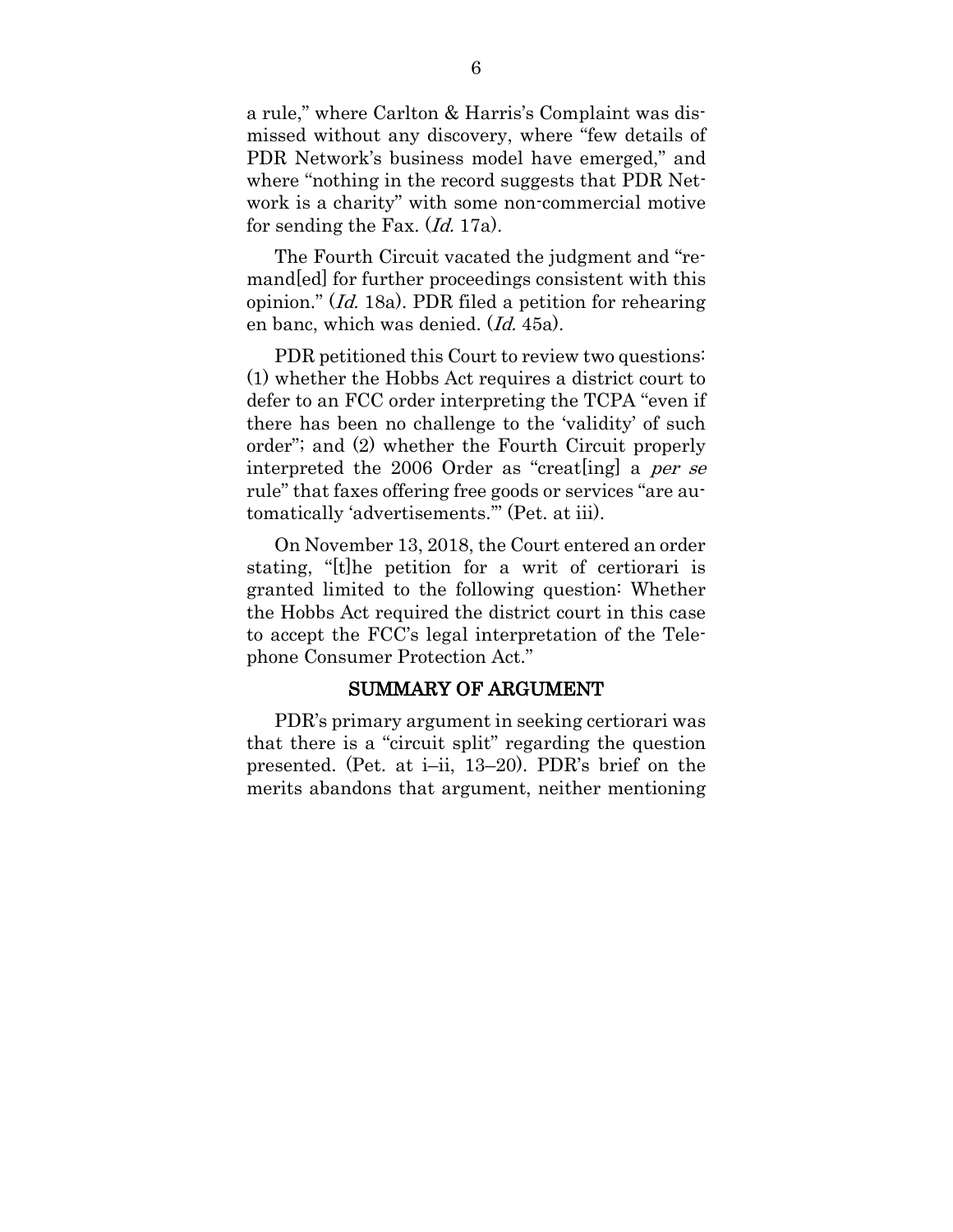this supposed split, nor disputing the Fourth Circuit's holding that "[e]very other circuit to consider" the question presented has answered it in the affirmative. (Pet. App. 9a). To the extent this Court granted certiorari to decide a split of authority over whether a district court is required to accept the FCC's interpretation of the TCPA, this appeal should be dismissed as improvidently granted. See Adarand Constructors, Inc. v. Mineta, 534 U.S. 103, 107 (2001).

If the Court reaches the question presented, the answer is, yes, the district court was required to accept the FCC's legal interpretation of the TCPA. But this is a strange case in which to decide that question, given that PDR never argued that the district court should *not* accept the FCC's interpretation. Rather, PDR asked the district court to "accept[]" and "apply" the FCC's order, but "interpret[]" it in PDR's favor. (Pet. at 14, 21; ECF No. 29, Defs.' Reply Supp. Mot. Dismiss at 2). As PDR noted in its petition, Carlton & Harris "argued for a specific interpretation of the 2006 FCC Rule," and PDR "argued for another interpretation." (Pet. at 17). The Fourth Circuit adopted Carlton & Harris's interpretation, and this Court denied certiorari on that issue.

Because PDR never before argued that the district court should not "accept" the FCC's interpretation, it makes sense that none of the arguments in PDR's brief were raised below. For example, PDR's brief argues for the first time that fax advertisers cannot be expected to challenge "unlawful TCPA regulations" by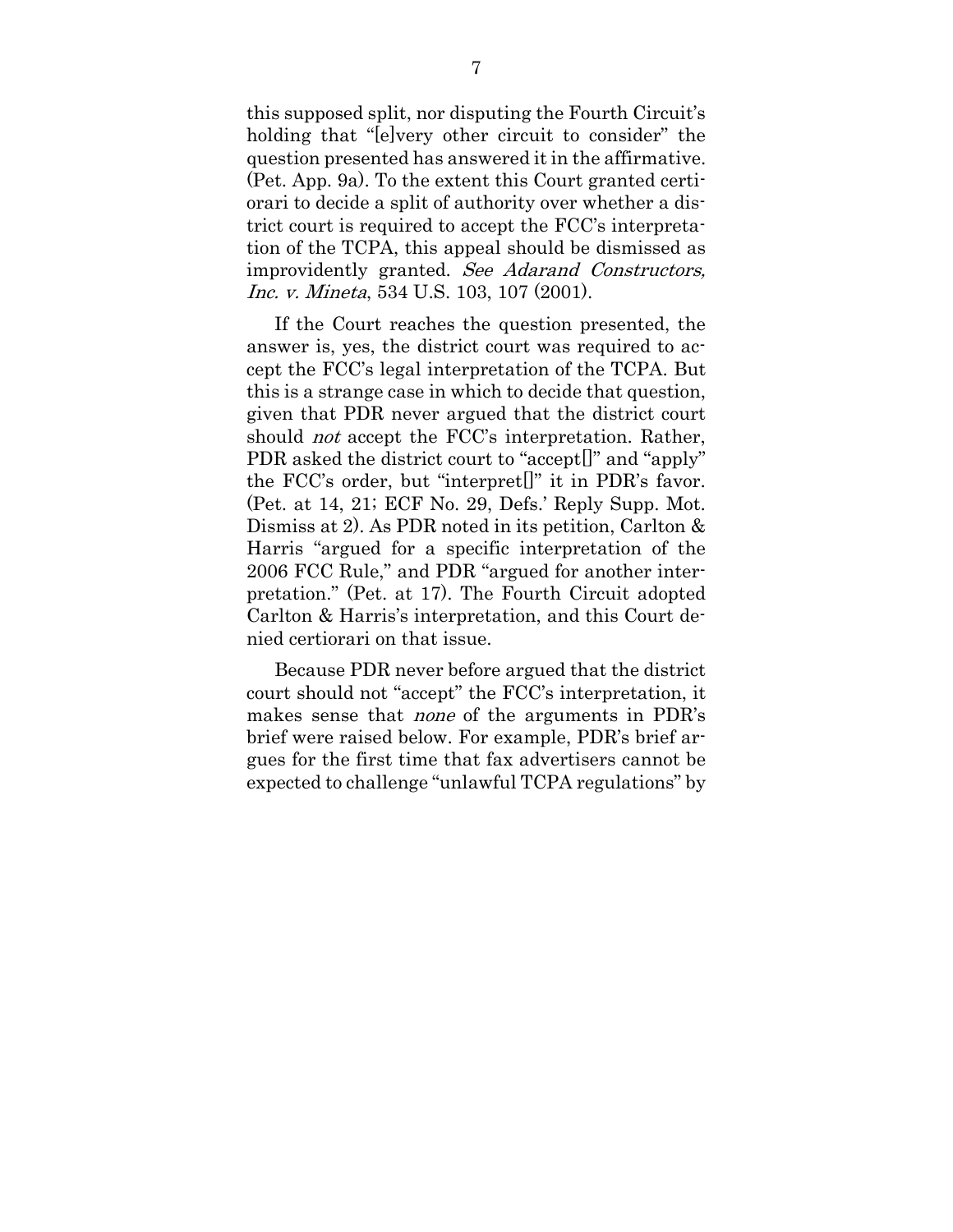petitioning the FCC to change its rules before undertaking their fax campaigns (PDR Br. at 28), and that the Hobbs Act does not provide an adequate means for a party to "challenge the validity of" the FCC's interpretations *after* the faxes have been sent (*id.* at 36). These arguments were never raised below because PDR never argued that the 2006 Order was "unlawful" and expressly stated that it did not "challenge the validity of" that order. Because PDR's new arguments were "never presented to any lower court," they are "forfeited." OBB Personenverkehr AG v. Sachs, 136 S. Ct. 390, 397 (2015).

If the Court considers PDR's new arguments, it should reject them. Defendants in TCPA actions have successfully sought relief using the Hobbs Act procedures. See, e.g., Bais Yaakov of Spring Valley v. FCC, 852 F.3d 1078, 1082 (D.C. Cir. 2017), cert. denied, 138 S. Ct. 1043 (2018). The FCC is currently considering a petition from another TCPA defendant (Inovalon, Inc.) asking it to rule that the 2006 Order does not create a per se rule that faxes offering free goods or services are "advertisements." (See Section I.E, below). PDR did not comment on that petition, which would have given it "party aggrieved" standing allowing it to appeal from an adverse "final order" under the Hobbs Act, even without the burden of filing its own petition. ACA Int'l v. FCC, 885 F.3d 687 (D.C. Cir. 2018). Contrary to PDR's position, "[a] legal remedy is not inadequate" under the Administrative Procedure Act simply "because it is procedurally inconvenient" or because PDR would prefer to litigate an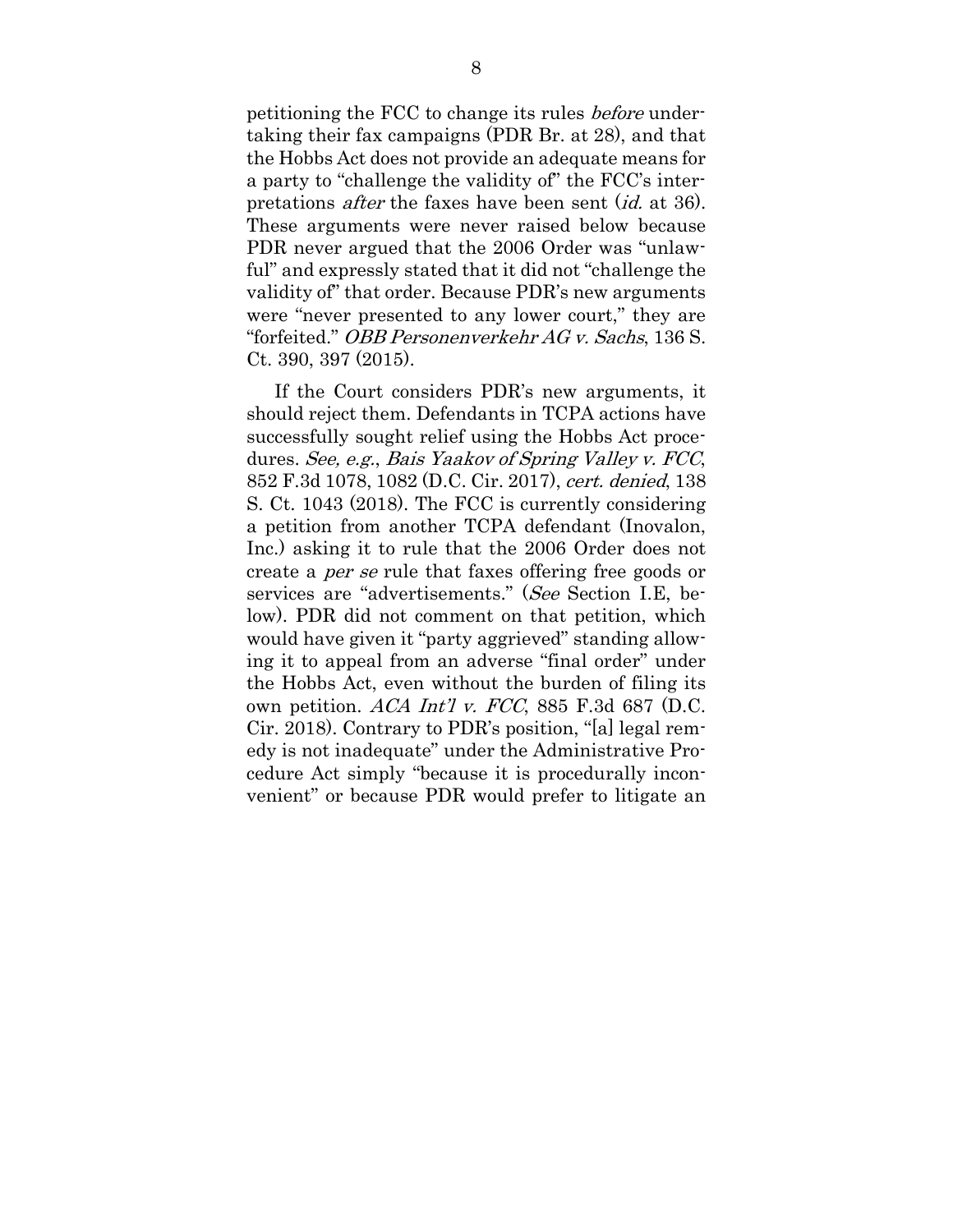issue in another forum. Town of Sanford v. United States, 140 F.3d 20, 23 (1st Cir. 1998).

In sum, the Court should dismiss this appeal as improvidently granted, or affirm the Fourth Circuit's judgment.

### ARGUMENT

- I. The Hobbs Act required the district court to accept the FCC's legal interpretation of the TCPA.
	- A. To the extent the Court granted certiorari to resolve PDR's claimed "circuit split" regarding the question presented, PDR has abandoned that argument and the appeal should be dismissed as improvidently granted.

PDR's petition argued there is a "circuit split" regarding whether the Hobbs Act requires a district court to accept the FCC's interpretations of the TCPA, claiming the Fourth Circuit's answer in the affirmative conflicts with Sandusky Wellness Ctr., LLC v. Medco Health Sols., Inc., 788 F.3d 218 (6th Cir. 2015), N.B. Indus. v. Wells Fargo & Co., 465 Fed. App'x 640 (9th Cir. 2012), and *Holtzman v. Turza*, 728 F.3d 682 (7th Cir. 2013). (Pet. at 13–20). Carlton & Harris explained why there is no such split (Br. Opp. at 7–15), and PDR has abandoned the argument.

PDR's merits brief does not mention the circuit split it claimed existed in its petition, and it does not cite two of the cases that formed the supposed split described in its petition: the Ninth Circuit's decision in N.B. Industries and the Seventh Circuit's decision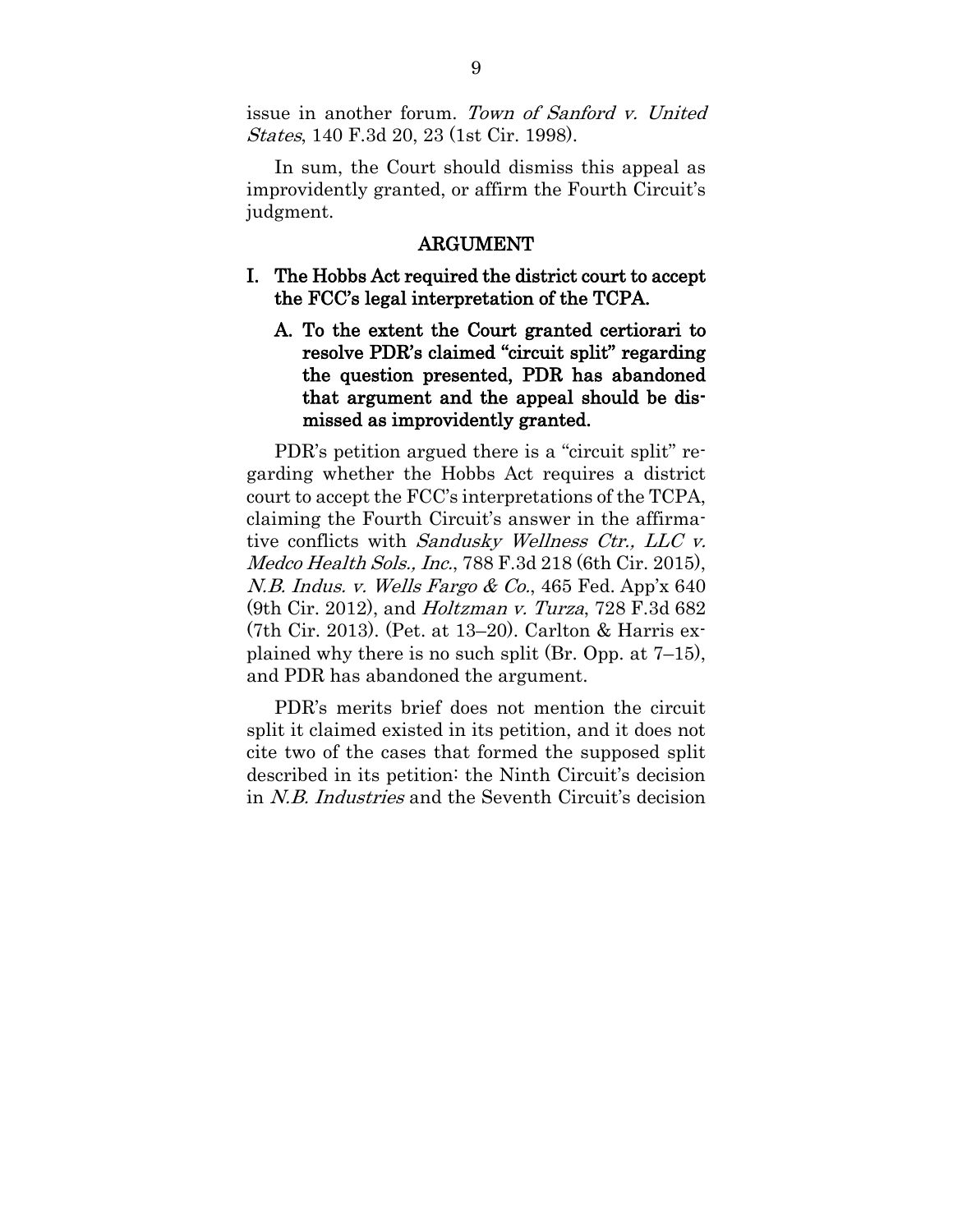in Holtzman. (PDR Br. at 1–50). PDR cites the Sixth Circuit's decision in Sandusky Wellness only to argue that the Fourth Circuit in this case misinterpreted paragraph 52 of the 2006 Order as creating a per se rule that a fax offering free goods or services is an advertisement, not to argue that there is a split in authority over whether a district court is required to accept the FCC's interpretations. (Id. at 26; id. at 47, n.8). But that question—the meaning of paragraph 52 of the 2006 Order, the second question presented in PDR's petition—is the issue on which this Court  $de$ nied certiorari.

Thus, to the extent the Court granted certiorari to resolve the circuit split described in PDR's petition regarding whether a district court is required to accept the FCC's interpretations of the TCPA, the appeal should be dismissed as improvidently granted. See Adarand Constructors, Inc. v. Mineta, 534 U.S. 103, 107 (2001) (dismissing as improvidently granted, where "*i*lt appeared at the certiorari stage that petitioner" was challenging one set of regulations, but petitioner's merits brief challenged a different set of regulations); see also United States v. Int'l Bus. Machines Corp., 517 U.S. 843, 855 (1996) (refusing to address argument abandoned by petitioner).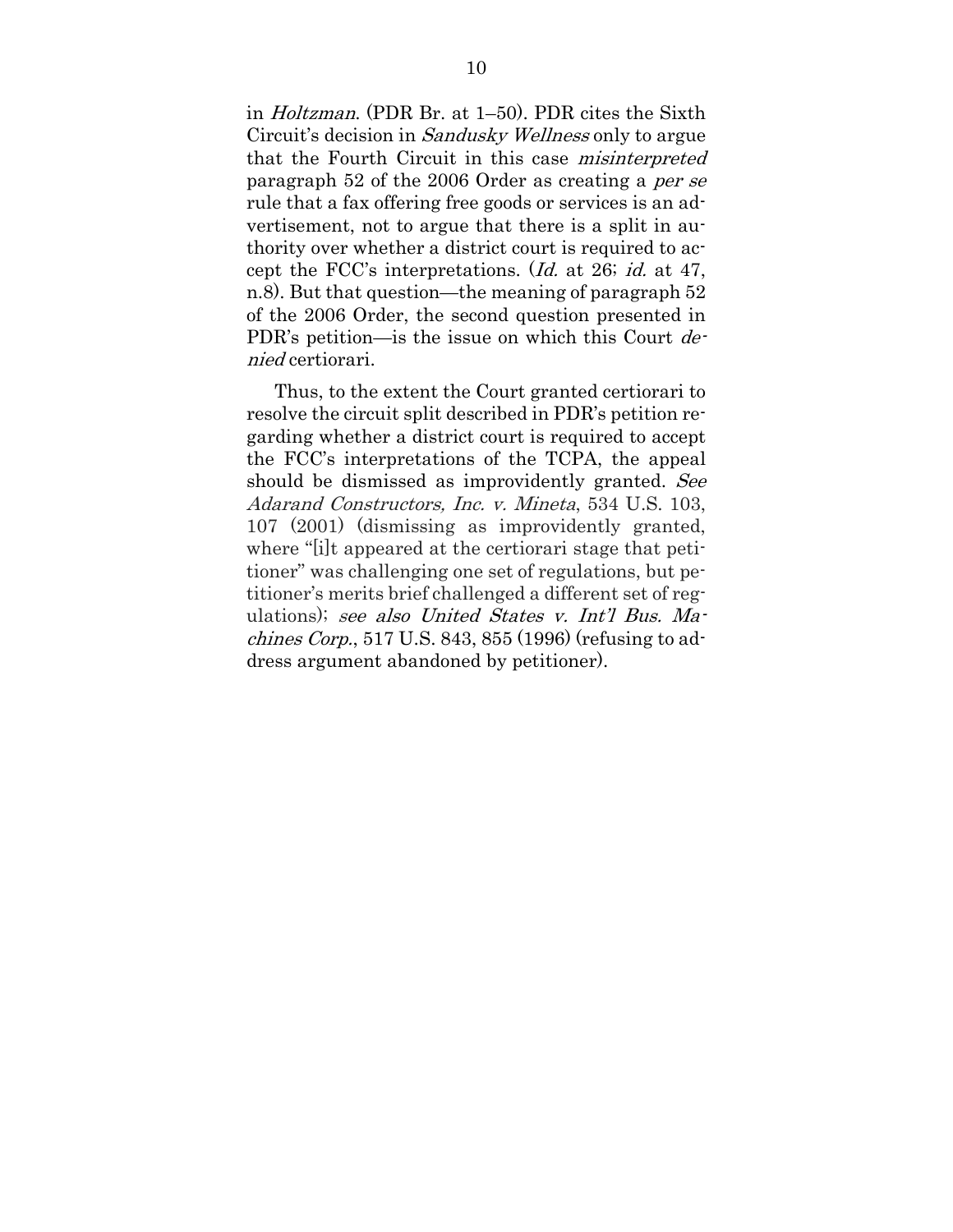### B. The plain language of the Hobbs Act bars a district court from determining the validity of a "final order" of the FCC, such as the 2006 Order.

The Administrative Orders Review Act, commonly known as the Hobbs Act, provides that "[t]he court of appeals . . . has exclusive jurisdiction to enjoin, set aside, suspend (in whole or in part), or to determine the validity of . . . all final orders of the Federal Communications Commission made reviewable by section 402(a) of title 47." 28 U.S.C. § 2342(1). With the addition of the Fourth Circuit's decision in this case, five circuits have unanimously held that, under the Hobbs Act, a district court has no power to question the validity of a final order of the FCC interpreting the TCPA, and must apply those interpretations in private TCPA litigation. Mais v. Gulf Coast Collection Bureau, Inc., 768 F.3d 1110, 1119 (11th Cir. 2014); Nack v. Walburg, 715 F.3d 680, 686 (8th Cir. 2013), cert. denied, 134 S. Ct. 1539; Leyse v. Clear Channel Broad., Inc., 545 Fed. App'x 444, 459 (6th Cir. 2013) ("Leyse II"), cert. denied,  $135 S$  $135 S$ . Ct.  $57$ ; C.E. Design,

<span id="page-23-0"></span><sup>&</sup>lt;sup>1</sup> The *Leyse II* decision superseded the Sixth Circuit's prior ruling in the case, which mistakenly ruled that the Hobbs Act did not bar the challenge to the regulation. Leyse v. Clear Channel *Broad. Inc.*, 697 F.3d 360, 376 (6th Cir. 2012) ("Leyse  $\Gamma$ ). As discussed in greater detail in Section I.E, below, the Sixth Circuit reconsidered its prior opinion only after attorneys at the FCC fortuitously happened to learn of the Leyse I decision and petitioned the Sixth Circuit to grant rehearing.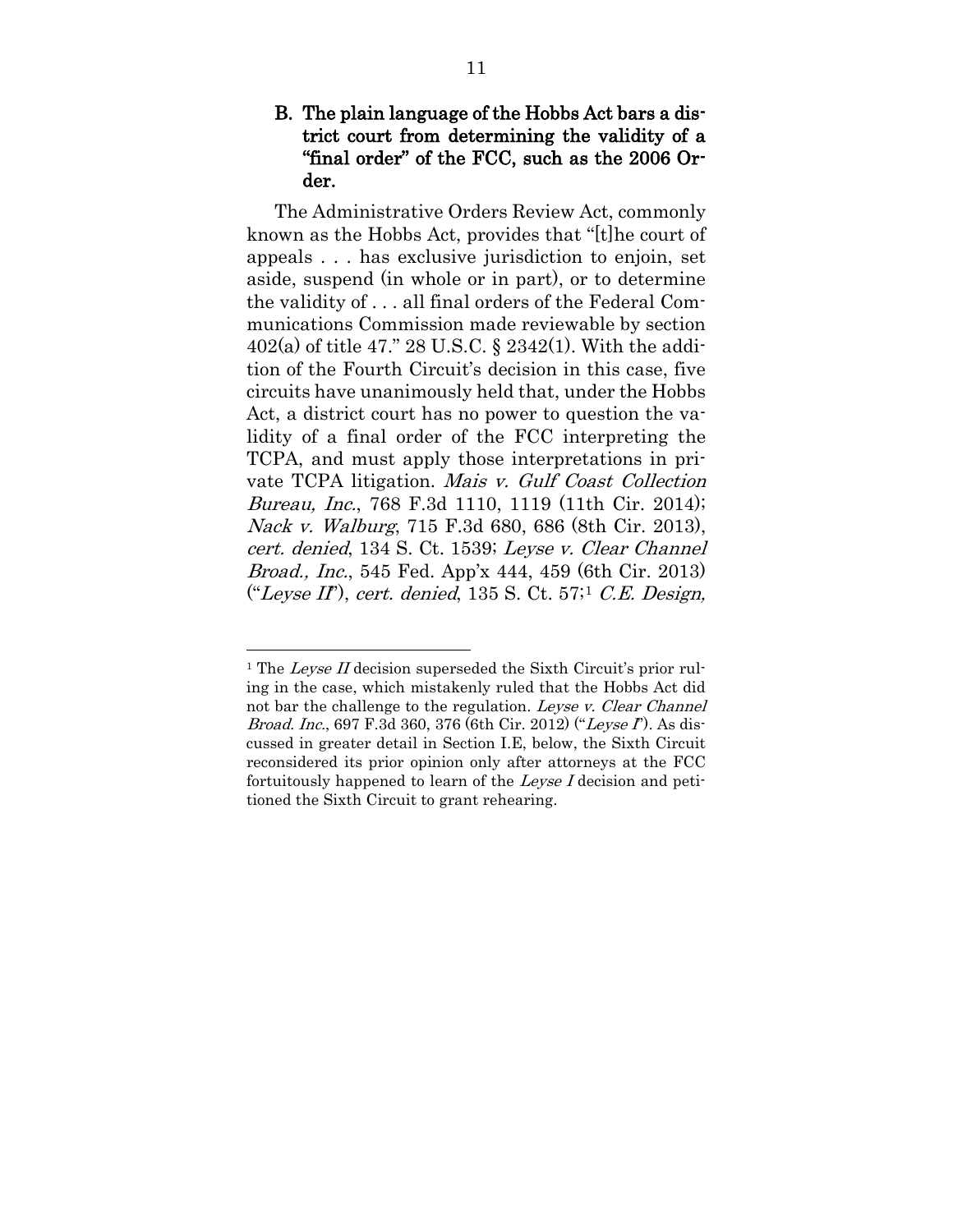Ltd. v. Prism Bus. Media, Inc., 606 F.3d 443, 445–50 (7th Cir. 2010), cert. denied, 131 S. Ct. 933.

"The Congressional power to ordain and establish inferior courts includes the power of investing them with jurisdiction either limited, concurrent, or exclusive, and of withholding jurisdiction from them in the exact degrees and character which to Congress may seem proper for the public good." Lockerty v. Phillips, 319 U.S. 182, 187 (1943). "[A] statute which vests jurisdiction in a particular court cuts off original jurisdiction in other courts in all cases covered by that statute." Telecommc'ns Research & Action Ctr. v. FCC, 750 F.2d 70, 77 (D.C. Cir. 1984) (discussing the same Communications Act scheme). The "appropriate procedure for obtaining judicial review of the agency's disposition of [regulatory] issues [is] appeal to the Court of Appeals as provided by statute." FCC v. ITT World Commcn's, Inc., 466 U.S. 463, 468 (1984).

In 2006, the FCC issued an order that, among other TCPA-related rulings, interpreted the term "unsolicited advertisement" in 47 U.S.C.  $\S 227(a)(5)$  to mean that "facsimile messages that promote goods or services even at no cost, such as free magazine subscriptions, catalogs, or free consultations or seminars, are unsolicited advertisements under the TCPA's definition." In re Rules  $\&$  Regulations Implementing the Tel. Consumer Protection Act of 1991; Junk Fax Prevention Act of 2005, 21 FCC Rcd. 3787, 3814 ¶ 52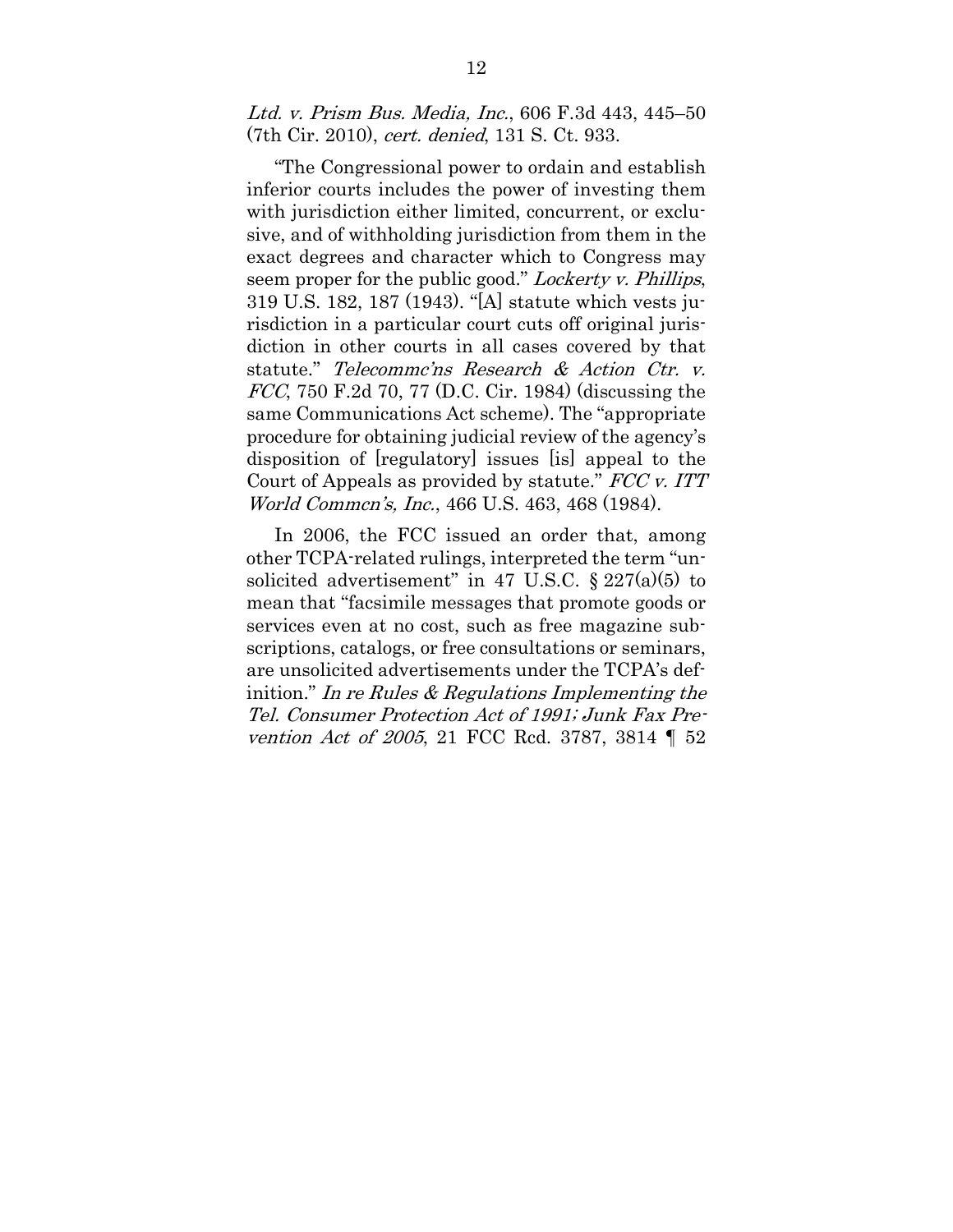(Apr. 6, 2006) ("2006 Order").[2](#page-25-0) The FCC reasoned that, in its experience interpreting and enforcing the TCPA, such faxes are "[i]n many instances" and "often" a "pretext" to further advertising or part of an "overall marketing campaign," and so it is "presume [d] that such messages describe the 'quality of any property, goods, or services,'" under 47 U.S.C.  $\S 227(a)(5)$ . (*Id.* (emphasis added)).

The Fourth Circuit held in this case that paragraph 52 of the 2006 Order means that the Fax PDR sent to Carlton & Harris offering a "free" copy of its 2014 e-Book is an "advertisement."[3](#page-25-1) (Pet. App. 13a). As such, the Fax is subject to the statutory and regulatory rules governing fax advertisements.[4](#page-25-2)

<span id="page-25-0"></span><sup>2</sup> The FCC applies the same rule to prerecorded voice telephone calls. In re Rules & Regulations Implementing the Tel. Consumer Protection Act of 1991, 20 FCC Rcd. 3788, 3804 ¶ 39 (Feb. 18, 2005) (prerecorded "messages that promote goods or services at no cost are nevertheless unsolicited advertisements because they describe the 'quality of any property, goods or services'").

<span id="page-25-1"></span><sup>3</sup> The Second Circuit takes a different view, holding that paragraph 52 of the 2006 Order merely creates a "presumption" that a fax offering free goods or services is an advertisement. See Physicians Healthsource, Inc. v. Boehringer Ingelheim Pharm., Inc., 847 F.3d 92, 93 (2d Cir. 2017). This Court denied certiorari on this difference of opinion, which was the second question presented in PDR's petition for certiorari. (Pet. at 1).

<span id="page-25-2"></span><sup>4</sup> Notably, that PDR's fax is an "advertisement," even an "unsolicited advertisement," does not necessarily mean it was unlawful. Congress amended the statute in 2005 to allow the sending of fax advertisements, even in the absence of prior express invitation or permission, provided that (1) there is an "established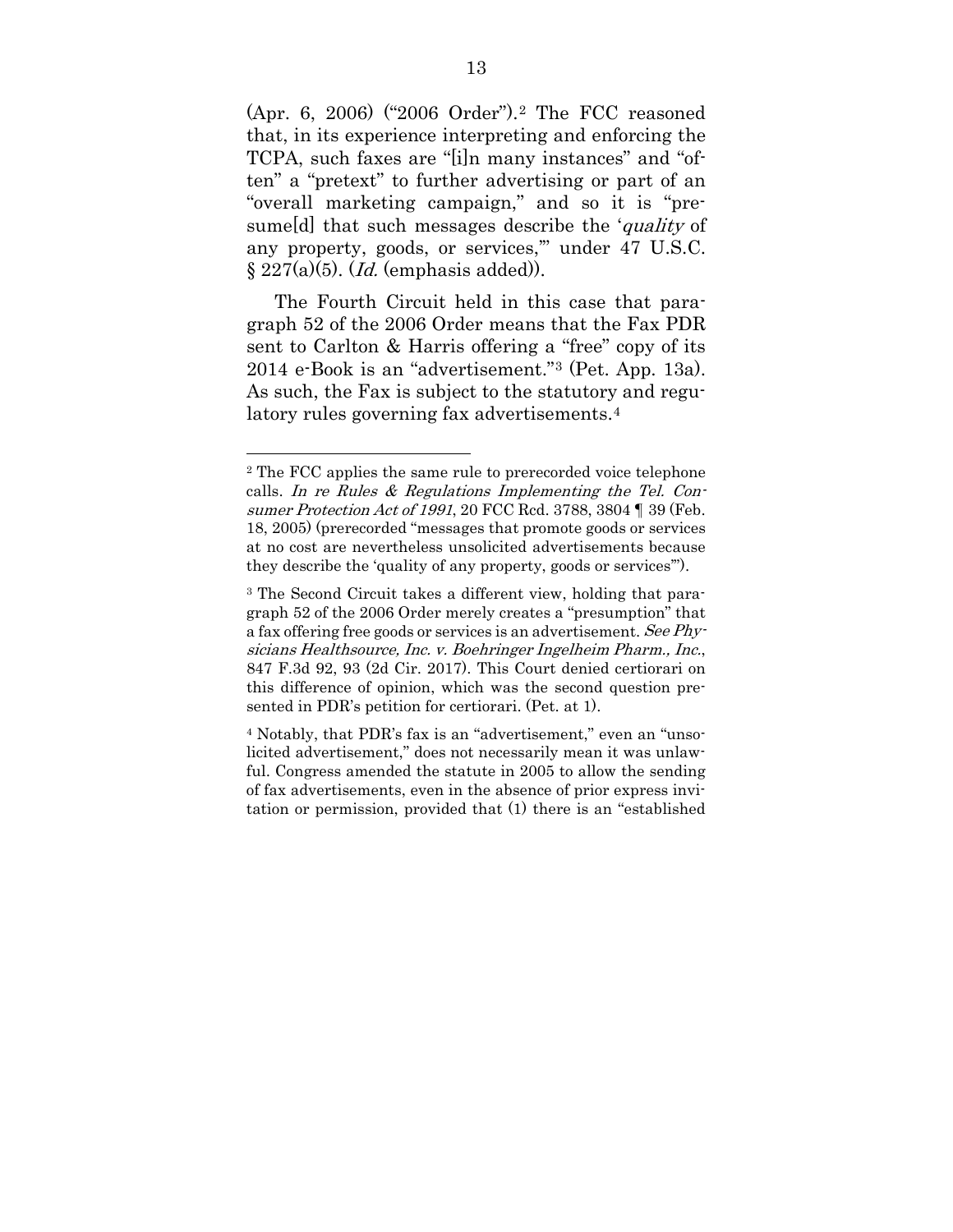PDR's brief does not dispute that the 2006 Order is a "final order" of the FCC within the meaning of 28 U.S.C. § 2342(1). (PDR Br. at 1–50). Neither PDR's petition for certiorari, nor its reply in support disputed that the 2006 Order is a "final order." (Pet. at 1–32; Reply at 1–12).[5](#page-26-0) 

PDR conceded below that the 2006 Order is a "final order," arguing that Carlton & Harris was "conflat  $\left[$ ing a challenge to the 2006 Order's validity (which is prohibited by the Hobbs Act) with a challenge to the 2006 Order's applicability to the facts of this case (which remains the 'province of the courts')."[6](#page-26-1) (PDR Appellee's Br. at 21). In reaching its decision, the Fourth Circuit relied on the fact that "[n]either party has disputed that the 2006 FCC Rule

business relationship" between sender and recipient; (2) the sender obtained the recipient's fax number in a permissible way, including "voluntary communication" of the number by the recipient; and (3) the fax includes a compliant "opt-out notice." See Junk Fax Prevention Act of 2005, Pub. L. No. 109-21, § 2, 119 Stat. 359 (codified at 47 U.S.C. § 227(b)(1)(C)(i)–(iii)). The 2006 Order is not a "blanket ban" on faxes offering free goods or services, contrary to PDR's characterization. (PDR Br. at 11).

<span id="page-26-0"></span><sup>5</sup> If anything, PDR's reply concedes this point, arguing that the 2006 Order is subject to the "Hobbs Act" time limits for judicial review. (PDR Reply at 11). If the 2006 Order was not a "final order" under 28 U.S.C. § 2342(1), it would not be subject to those limits.

<span id="page-26-1"></span><sup>6</sup> At the district court hearing on PDR's motion to dismiss, PDR's counsel stated with respect to the issue of "whether [the 2006 Order is] dispositive," that "we don't really have a dispute on that." (ECF No. 39, Hr'g Tr., Sept. 29, 2016, at 7).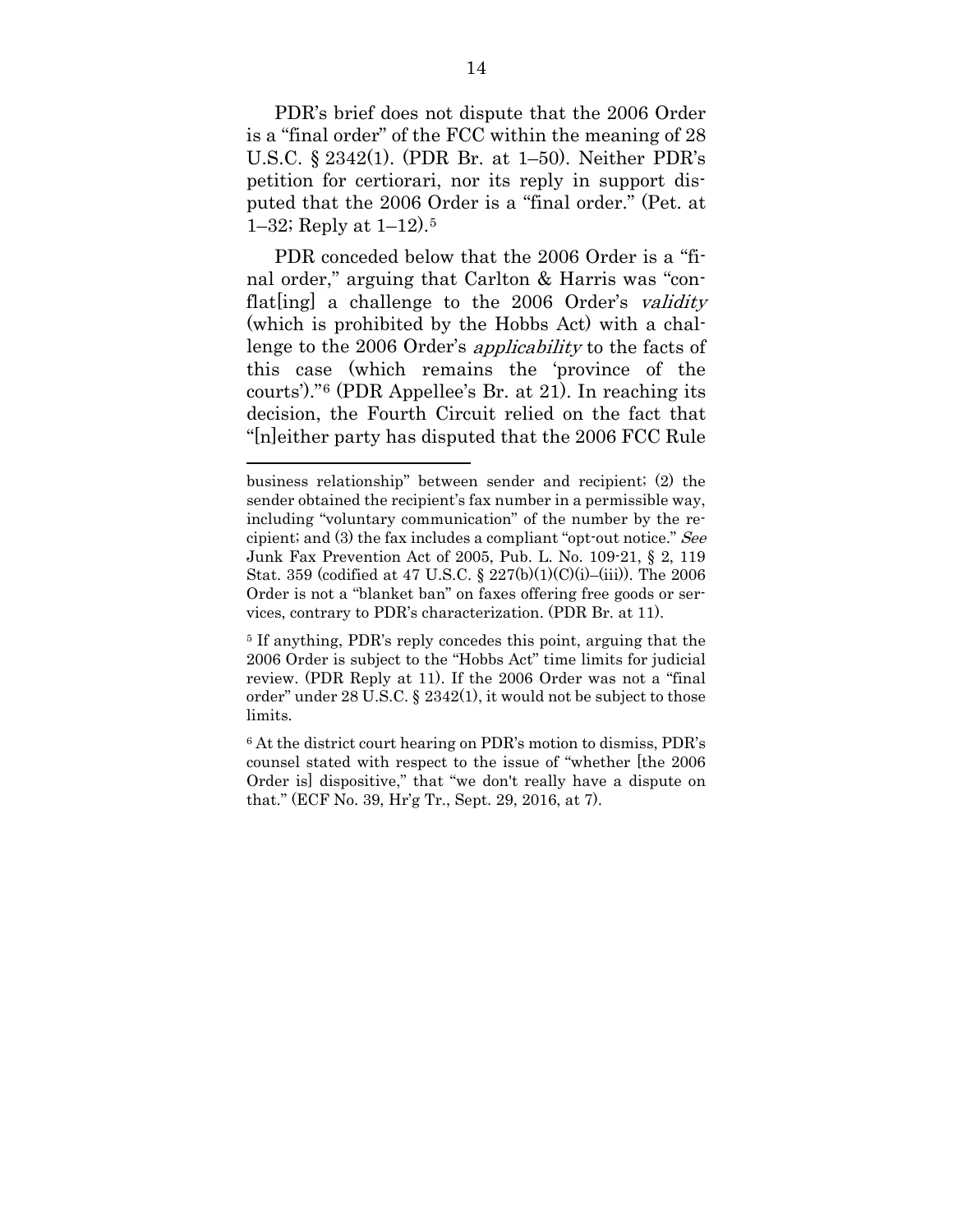is the sort of 'final order' contemplated by the Hobbs Act." (Pet App. 7a, n.1).[7](#page-27-0)

If there were any doubt on the question, PDR's petition for rehearing en banc did not dispute the panel's holding that the "final order" issue was uncontested, arguing that "the Hobbs Act—which provides a mechanism for judicial review of certain administrative orders—is only implicated if there is a challenge to the 'validity' of an agency order," and "[t]here was no such challenge here." (PDR Pet. Rehearing at 2).

Thus, at every stage in this case, PDR's position has been that the Hobbs Act does not apply here, not because the free-goods-or-services ruling in paragraph 52 of the 2006 Order is not a "final order" subject to the Hobbs Act's jurisdictional limitations, but because PDR "did not ask the District Court to set aside/ignore the FCC rule," and merely "argued for a specific interpretation" of the rule.<sup>[8](#page-27-1)</sup> (*Id.* at 6).

<span id="page-27-0"></span><sup>7</sup> One of PDR's amici, Professor Bamzai, agrees that the 2006 Order is a "final order" of the FCC under the Hobbs Act (see Bamzai Amicus Br. at 23), although he contends that a district court does not "determine the validity of" such an order by refusing to apply it on the basis that it conflicts with the statute, which is incorrect, as discussed in Section I.C.

<span id="page-27-1"></span><sup>8</sup> Again, this question—the meaning of paragraph 52 of the 2006 Order—is the question on which this Court denied certiorari.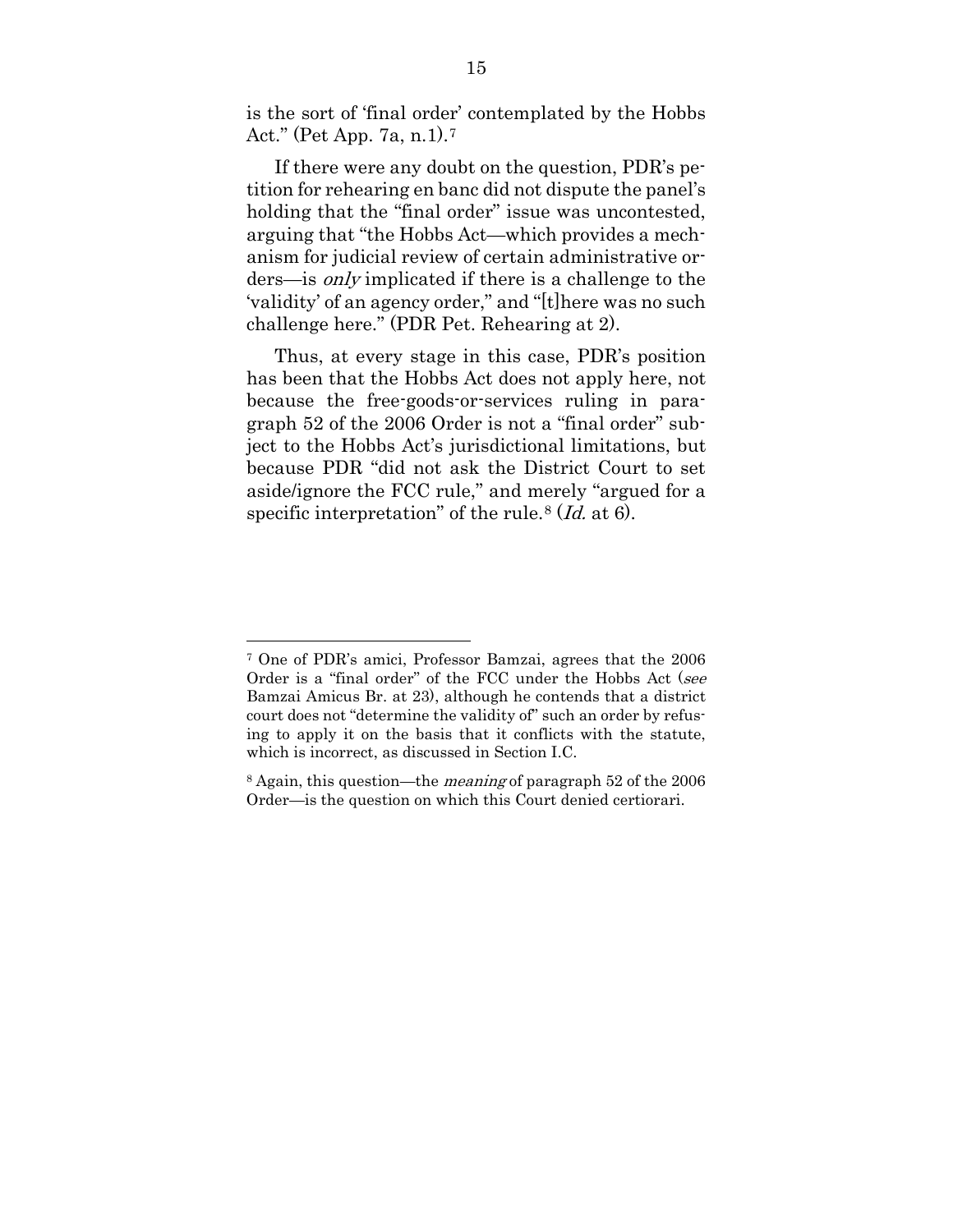### C. When a district court declines to "accept" a final order of the FCC interpreting the TCPA on the basis that it conflicts with the statute, the court "determine[s] the validity of" the order in violation of the Hobbs Act.

Because the 2006 Order is a "final order" of the FCC, the only question under the Hobbs Act is whether a district court "determine<sup>[s]</sup> the validity of" such an order by refusing to "accept" it on the basis that it is inconsistent with the statute. PDR asserts that the Fourth Circuit's answer to that question in the affirmative reflects a "radical reading" of the Hobbs Act. (PDR Br. at 3). But far from being "radical," the Fourth Circuit's decision follows an unbroken line of circuit court decisions refusing to allow a party to make an end-run around the Hobbs Act in private TCPA litigation. See Mais, 768 F.3d at 1119; Nack, 715 F.3d at 686; Leyse II, 545 Fed. App'x at 459; C.E. Design, 606 F.3d at 445–50.[9](#page-28-0)

In each of these cases, the party seeking to avoid the FCC rule at issue—sometimes the plaintiff, sometimes the defendant—argued that it was not asking the district court to "determine the validity of" the rule, but merely to "decline" to apply it, or to "harmo-

<span id="page-28-0"></span><sup>&</sup>lt;sup>9</sup> PDR conceded below that "a challenge to the 2006 Order's validity" is "prohibited by the Hobbs Act" (PDR Appellee's Br. at 21), and did not dispute that "[the 2006 Order is] dispositive," instead merely arguing for a different interpretation than Carlton & Harris. (ECF No. 39, Hr'g Tr., Sept. 29, 2016, at 7).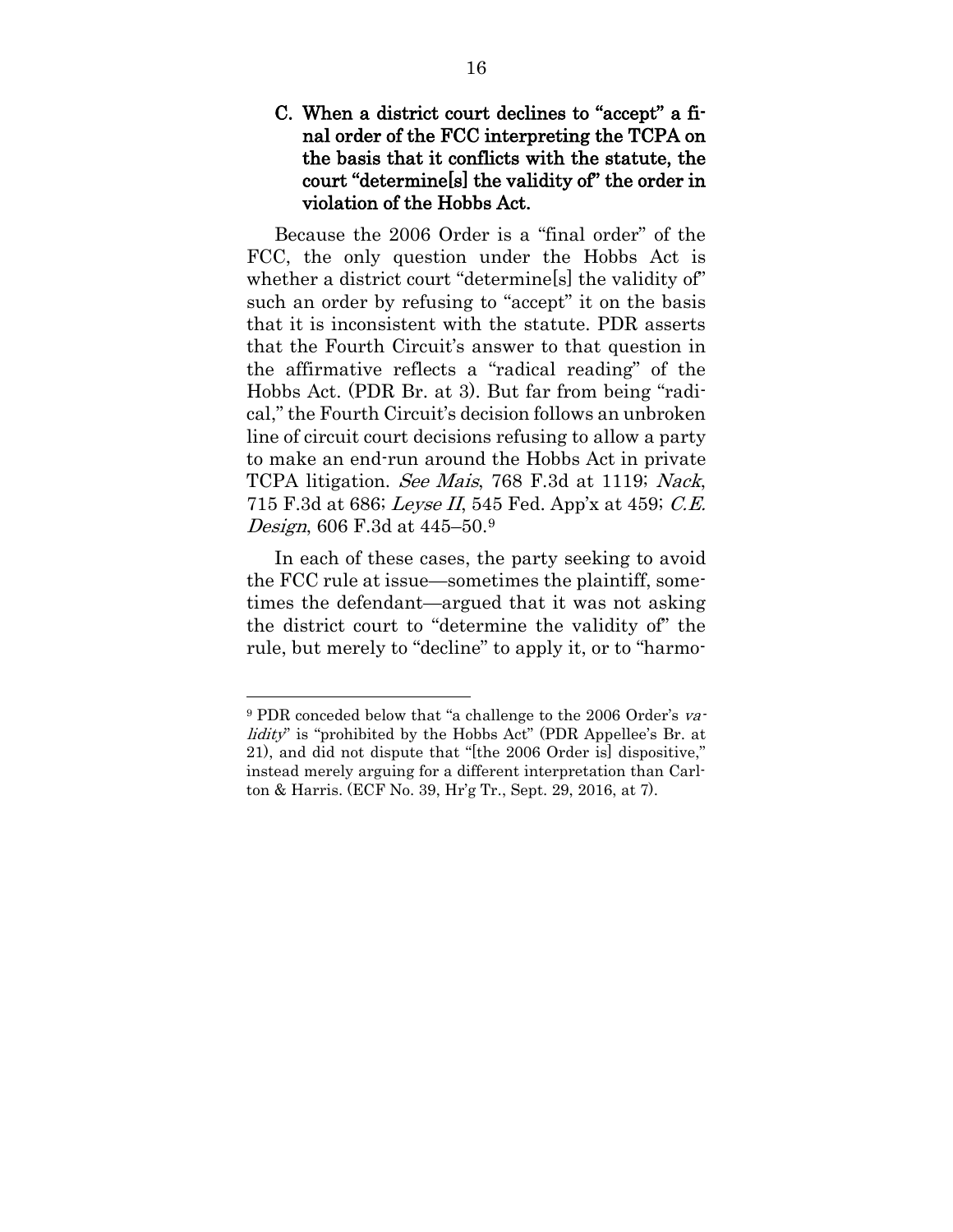nize" it with the statute, or to "interpret" it in a manner more consistent with the statute. And in each case, the court of appeals held these were euphemisms for "determin[ing] the validity of" the rule.

In *C.E. Design*, the defendant argued its faxes were not "unsolicited" under the FCC's 1992 Order interpreting the TCPA to mean that faxes "from persons or entities who have an established business relationship ["EBR"] with the recipient can be deemed to be invited or permitted by the recipient." 606 F.3d at 445 (quoting In re Rules  $\&$  Regulations Implementing the Tel. Consumer Prot. Act of 1991, 7 FCC Rcd. 8752, 8779 n.87 (Oct. 16, 1992) ("1992 Order")).[10](#page-29-0) The plaintiff, represented by the same firm representing Carlton & Harris in this case, Anderson + Wanca, argued that the statute itself "unambiguously" states that a fax is "unsolicited" if the sender fails to obtain "prior express invitation or permission," and that merely having an EBR with a recipient does not constitute "express" permission to send fax advertisements to that recipient. Id. at 447. The plaintiff argued that, because the statute was unambiguous at "step one" of Chevron U.S.A., Inc. v. Nat. Res. Def. Council, Inc., 467 U.S. 837, 842 (1984), "there was no need for the district court to even consider" the 1992 Order. Id.

<span id="page-29-0"></span> $10$  The faxes in *C.E. Design* were sent before Congress codified the EBR exemption (adding an opt-out-notice requirement) in the Junk Fax Prevention Act of 2005. See C.E. Design, 606 F.3d at 445.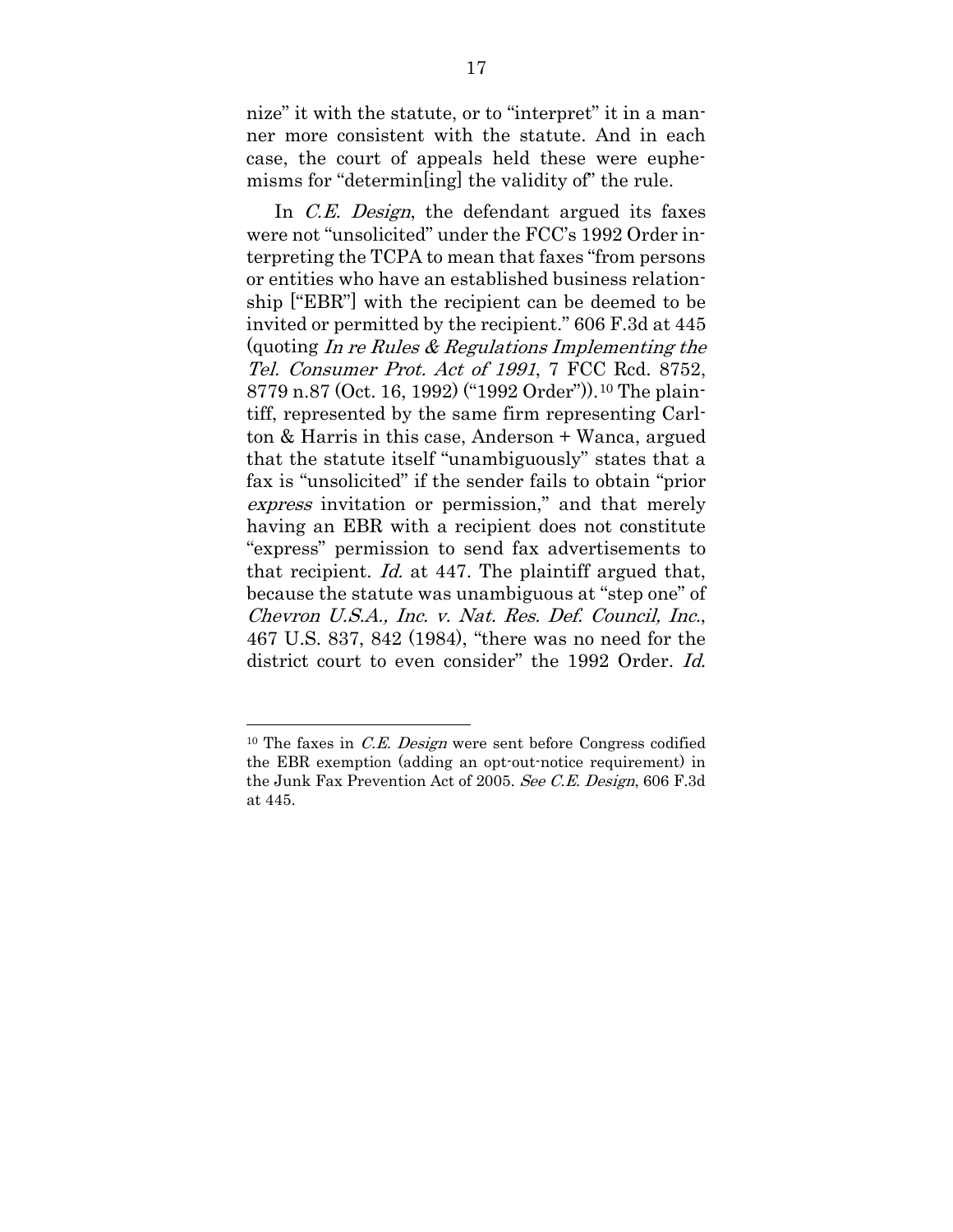The district court disagreed and granted the defendant summary judgment on the basis that there was an EBR between the parties. Id.

The Seventh Circuit affirmed, holding that a district court cannot simply "ignore" the FCC's interpretation on the basis that the statute is unambiguous at Chevron "step one." Id. at 447. The Seventh Circuit held the "purpose of even just the first step of the Chevron analysis is to determine the validity of the agency's interpretation," but "deeming agency action valid or ineffective is precisely the sort of review that the Hobbs Act delegates to the courts of appeals in cases challenging final FCC orders." Id. at 447–48. The Seventh Circuit held that for the district court to "ignore—or in other words, invalidate" the FCC's EBR rule would violate the Hobbs Act. Id. at 448.

In *Mais*, the district court granted summary judgment for the plaintiff in a TCPA case, rejecting the defendant's request to apply the ruling in the 1992 Order that the mere "provision of a cell phone number" constitutes "prior express consent" to receive autodialed voice telephone calls at that number, reasoning that the rule was "inconsistent with the statute's plain language because it impermissibly amends the TCPA to provide an exception for 'prior express or implied consent.'" Mais v. Gulf Coast Collection Bureau, Inc., 944 F. Supp. 2d 1226, 1239 (S.D. Fla. 2013). The district court held "Congress could have written the statute that way, but it didn't," and so "the FCC's contrary construction is not entitled to deference" under Chevron. Id. The Mais district court insisted it was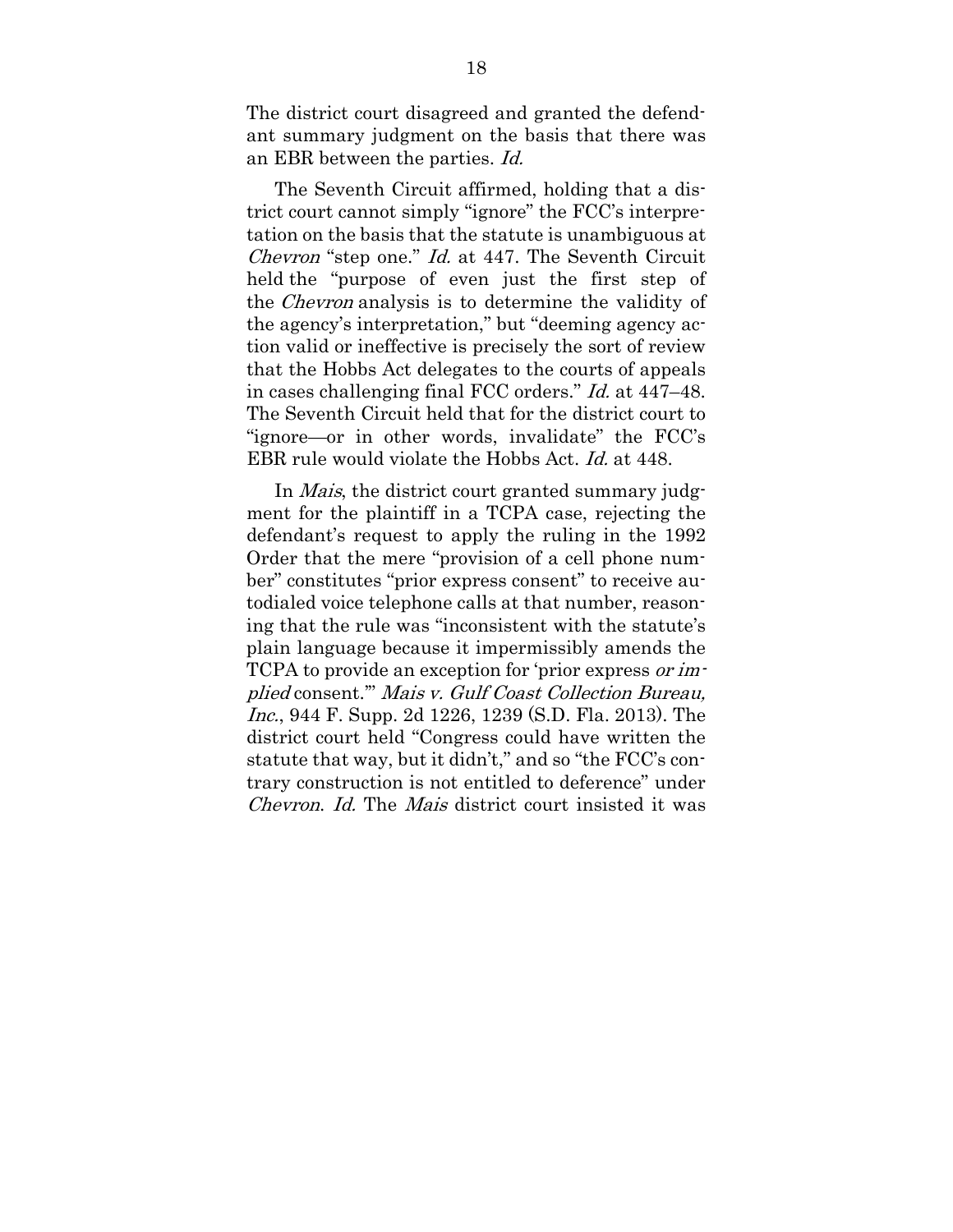not "determin[ing] the validity of" the FCC's rule and was merely finding that the statute was unambiguous at Chevron "step one" and declining to "defer" to the rule. Id. at 1239.

The Eleventh Circuit reversed, holding that "[b]y refusing to enforce the FCC's interpretation, the district court exceeded its power" in violation of the Hobbs Act. Mais, 768 F.3d at 1119. The Eleventh Circuit held it made "no difference" that the validity of the FCC's interpretation arose "in a dispute between private parties," rather than a proceeding with the primary purpose of attacking the ruling. Id. It held the plaintiff was "free to ask the Commission to reconsider its interpretation of 'prior express consent' and to challenge the FCC's response in the court of appeals," but the district court was bound to enforce the ruling, even if it considered it unworthy of Chevron deference. Id. at 1119–20; see also Murphy v. DCI Biologicals Orlando, LLC, 797 F.3d 1302, 1307 (11th Cir. 2015) (district courts "may not determine the validity of FCC orders, *including by refusing to enforce* an FCC interpretation") (citing Mais, 768 F.3d at1114) (emphasis added).

In *Nack*, the district court entered summary judgment for the TCPA defendant, "interpreting" an FCC rule requiring "opt-out notice" on fax advertisements sent with "prior express invitation or permission," 47 C.F.R.  $§ 64.1200(a)(4)(iv)$ , as not applying to faxes sent with express permission, reasoning that "as a whole," the TCPA applies "only to unsolicited faxes," i.e., faxes sent without prior express permission. Nack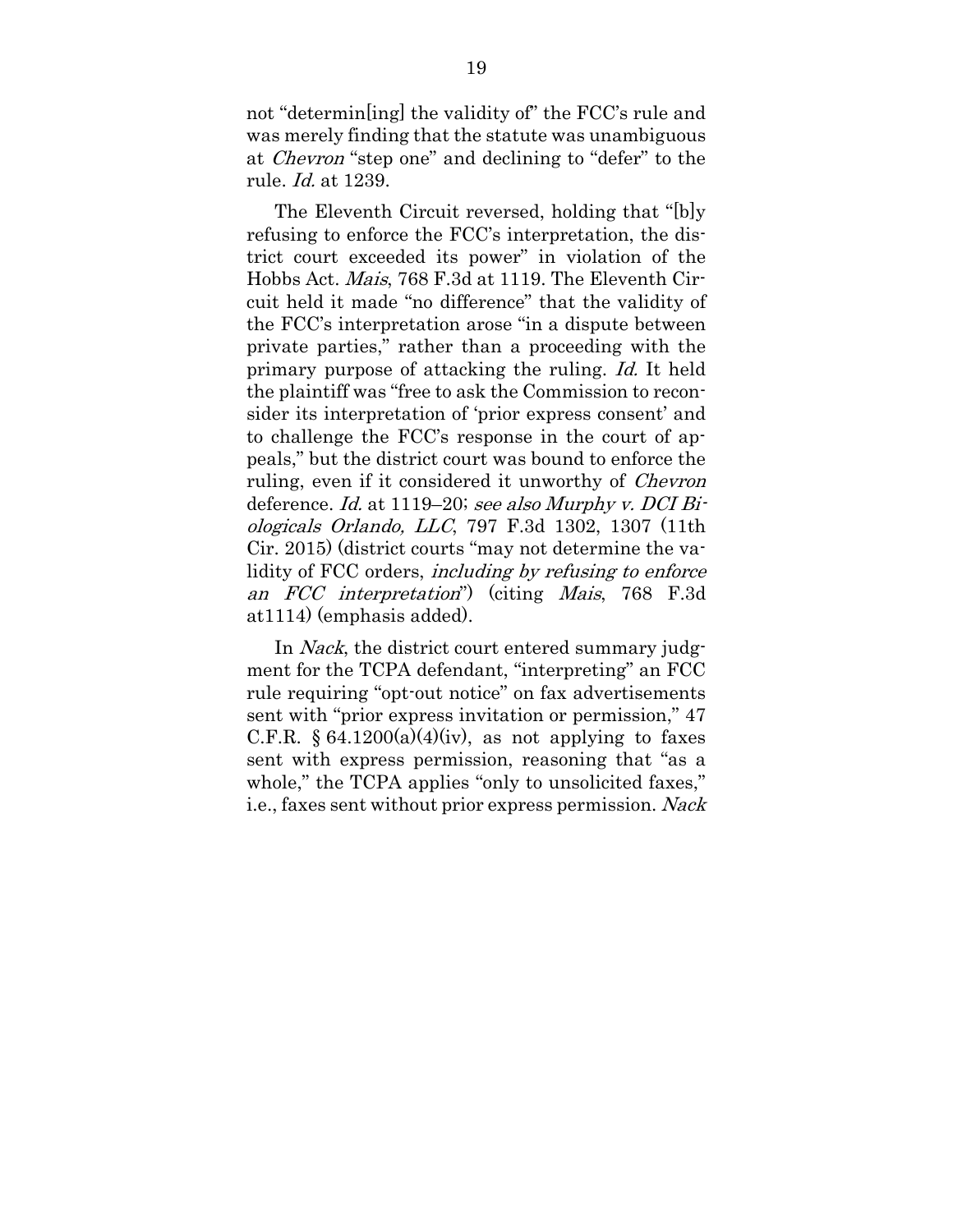v. Walburg, 2011 WL 310249, at \*4–5 (E.D. Mo. Jan. 28, 2011). The district court insisted it was not "enjoining, setting aside, annulling, or suspending" the FCC rule in violation of the Hobbs Act, but "interpreting" it in a manner "consistent with the TCPA, and with Congress' and the FCC's stated intent to prevent 'unsolicited' facsimile advertisements." Id. at \*5–6.

On appeal, the FCC filed an amicus brief arguing that the defendant's "interpretive" challenge to the rule was barred by the Hobbs Act and that, to obtain judicial review of the rule, the defendant must petition the FCC and then (if the petition was denied) seek review in the court of appeals. Nack, 715 F.3d at 686 n.2. The Eighth Circuit agreed with the FCC and reversed, holding the district court lacked jurisdiction to "interpret" the regulation away as contrary to the statute and that the defendant must first "challenge the validity" of the regulation before the FCC to obtain judicial review. Id. The Nack defendant petitioned this Court for review, which was denied. See 134 S. Ct. 1539[.11](#page-32-0)

<span id="page-32-0"></span> $11$  As discussed in Section I.E, below, the defendant in Nack also filed a petition with the FCC challenging the validity of the regulation, which led to an appealable "final order" from the FCC in 2014, which the *Nack* defendant then successfully challenged in the D.C. Circuit in Bais Yaakov of Spring Valley v. FCC, 852 F.3d 1078 (D.C. Cir. 2017), cert. denied, 138 S. Ct. 1043. After this Court denied certiorari in Bais Yaakov, the plaintiff in Nack voluntarily dismissed the case. Nack v. Walburg, No. 10-cv-478 (E.D. Mo.), Order Granting Voluntary Dismissal, ECF No. 71 (Apr. 11, 2018).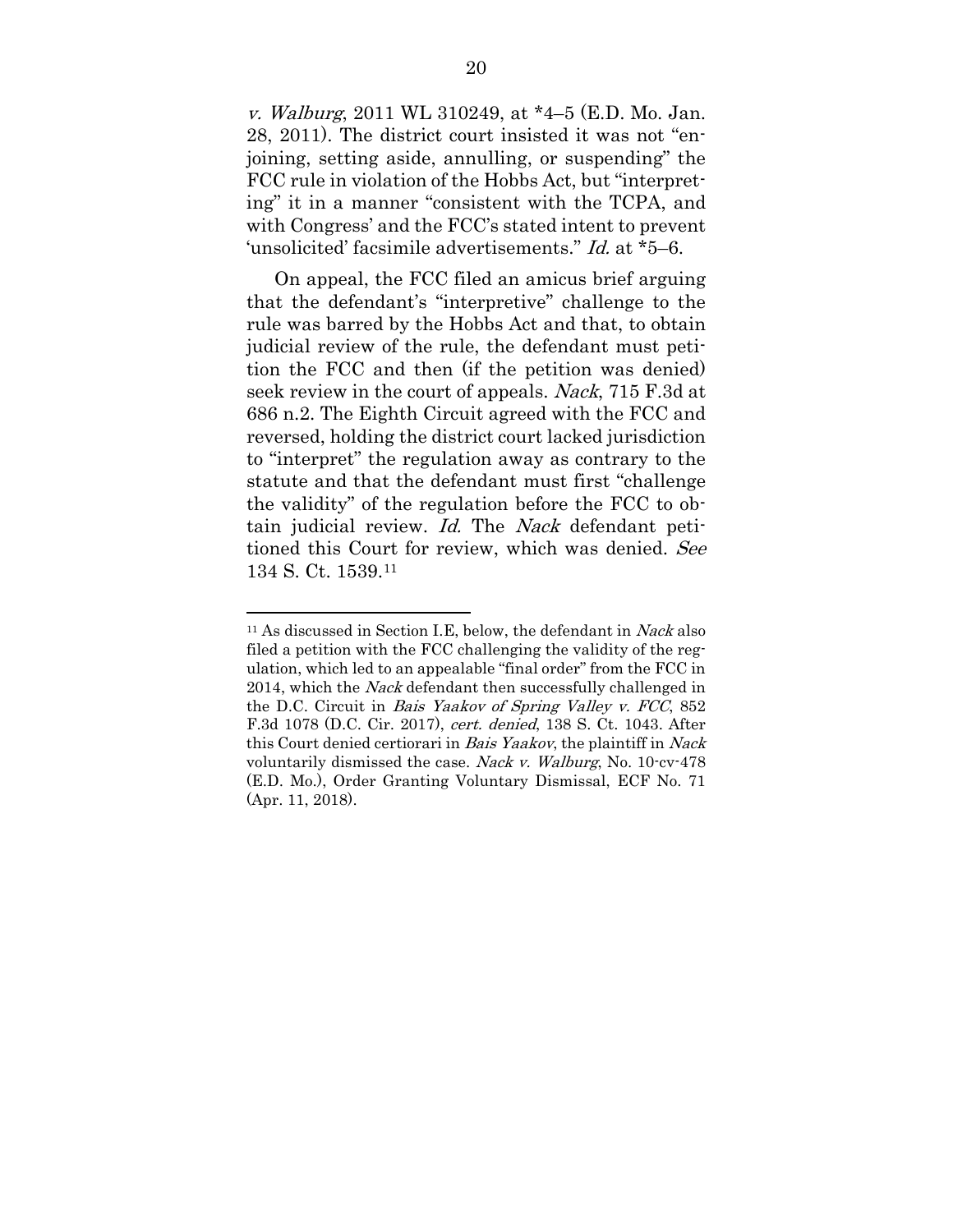In *Leyse*, the district court dismissed a TCPA plaintiff's claim arising out of a telephone call from a local radio station, holding the FCC issued an order in 2003 exempting such calls from the TCPA's definition of "advertisement," and that the plaintiff's challenge to the validity of that exemption was barred by the Hobbs Act. 545 Fed. App'x at 459. The Sixth Circuit's initial opinion affirmed, but in doing so, it examined the validity of the FCC's 2003 order, holding "the FCC decision lies comfortably within the statutory scheme," and that this determination was not barred by the Hobbs Act because the action was not a "proceeding to enjoin, set aside, annul, or suspend" the order, since the "central object" of the litigation was not "to either enforce or undercut an FCC order." Leyse I, 697 F.3d at 373.

The FCC, which had of course not been a party to the case, subsequently learned of the decision in Leyse I and moved to intervene and petition for rehearing, which the Sixth Circuit granted. In Leyse II, the Sixth Circuit superseded its prior opinion to once again affirm the district court's dismissal on the basis that the call was exempted under the FCC rules, but to hold that "the Hobbs Act deprives the district court below—and this court on appeal—of jurisdiction over the argument that the exemption was invalid or should be set aside," holding, "the Hobbs Act's jurisdictional limitations are equally applicable" regardless of whether a party challenges the agency order directly or "indirectly" in a private TCPA action.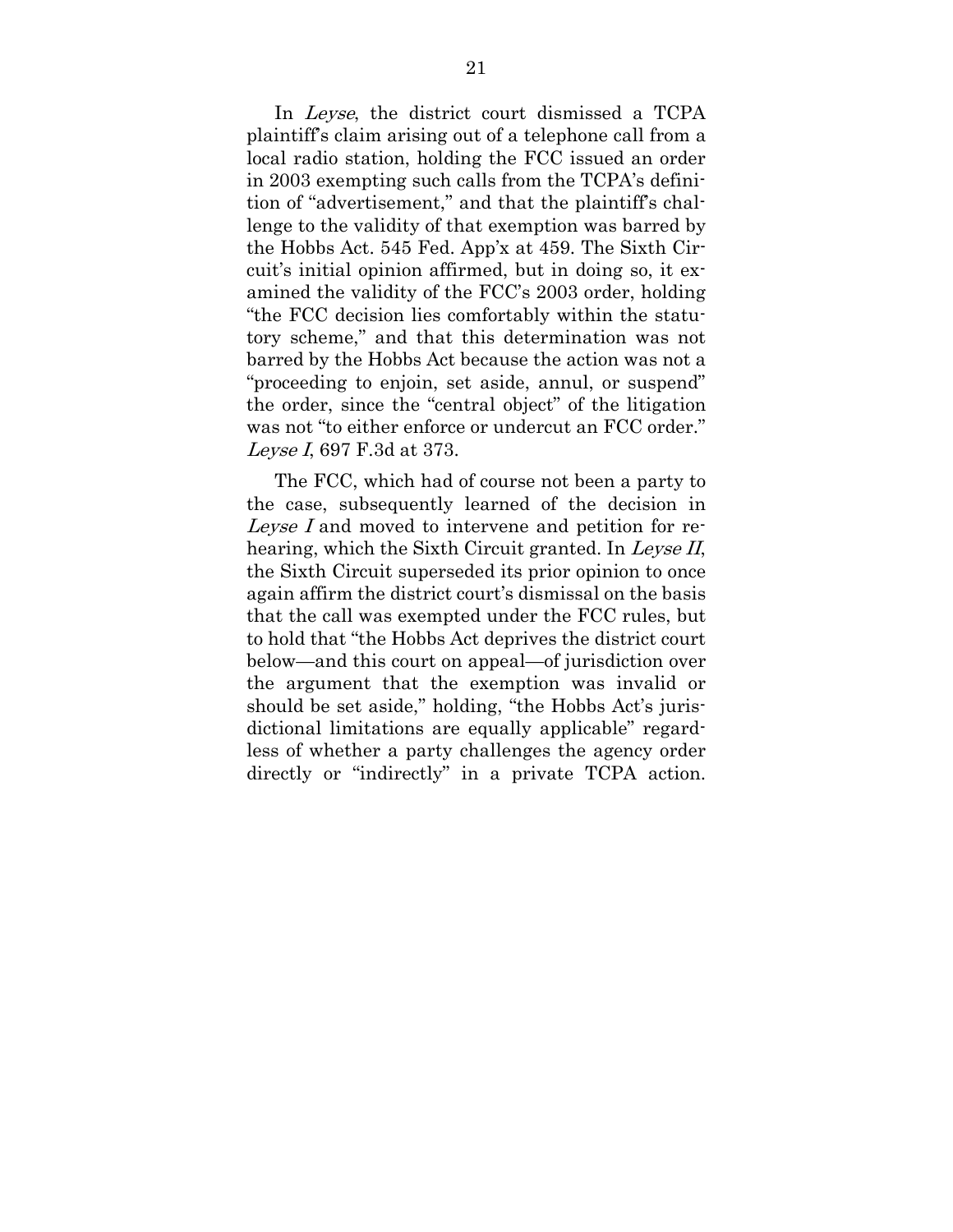Leyse II, 545 Fed. App'x at 459 (quoting C.E. Design, 606 F.3d at 448).

In sum, when a district court "declines to apply" a final order of the FCC interpreting the TCPA on the basis that it is inconsistent with the statute, it "determine[s] the validity" of the order. A district court lacks subject-matter jurisdiction to make that determination under the plain language of the Hobbs Act, and the Court should affirm.

### D. The Hobbs Act's jurisdictional limitations are not limited to actions against the government.

PDR argues the Hobbs Act applies only to bar "suits against the United States brought to obtain injunctive or declaratory relief from agency action." (Pet. Br. at 2). PDR argues that "[n]o other type of proceeding is mentioned in the Hobbs Act." (Id.) PDR did not raise this argument in the district court (ECF No. 19, Defs.' Mem. Mot. Dismiss at 1–16; ECF No. 29, Defs.' Reply Supp. Mot. Dismiss at 1–12), in the Fourth Circuit (PDR Appellees' Br. at 1–40), or in its petition for certiorari or reply in support. (Pet. at 1– 33; Reply at 1–12). Because this argument "was never presented to any lower court" it is "forfeited." OBB Personenverkehr AG v. Sachs, 136 S. Ct. 390, 397 (2015). As "a court of final review and not first view," this Court ordinarily does not "decide in the first instance issues not decided below." Zivotofsky v. Clinton, 566 U.S. 189, 201 (2012) (citations omitted).

PDR is also mistaken that the Hobbs Act applies to only a certain "type of proceeding." The Hobbs Act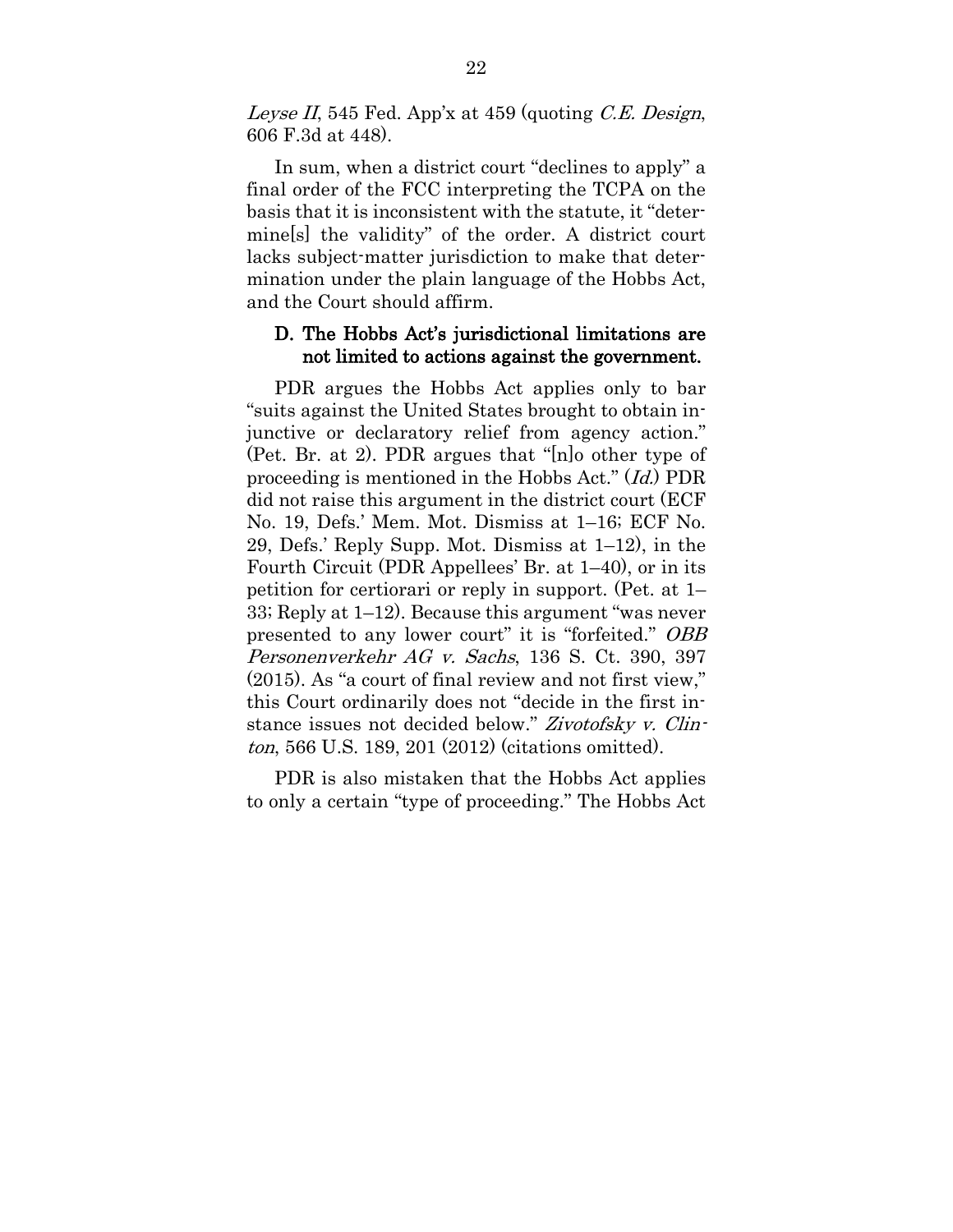does not refer to any type of "proceeding." It refers to a type *of court* (i.e., the court of appeals), and the type of actions that court has jurisdiction to undertake (i.e., the "exclusive jurisdiction" to "determine the validity of" final FCC orders). Rather, as the Fourth Circuit held in this case (Pet. App. 10a), and as every circuit court to address this question has held, it makes "no difference" whether a challenge to an FCC order arises in a private TCPA action or in an action with the express purpose of attacking the rule. C.E. Design, 606 F.3d at 448; Mais, 768 F.3d at 1119; Nack, 715 F.3d at 686; Leyse, 545 Fed. App'x at 456; see also Vonage Holdings Corp. v. Minnesota PUC, 394 F.3d 568, 569 (8th Cir. 2004) (holding "[n]o collateral attacks on the FCC Order are permitted" in private litigation, since "[t]he case before us is not a Hobbs Act petition for review.").

PDR cites 28 U.S.C. §§ 2342 and 2349 for the proposition that the Hobbs Act channels "certain kinds of 'proceedings' and 'judgment[s]' to the courts of appeals." (PDR Br. at 14). Although the word "judgment" is from § 2349, PDR's quotation of the word "proceedings" is mysterious. That word does not appear in § 2342, nor in § 2349. The Hobbs Act simply does not say what PDR wants it to say; it is not limited to certain types of "proceedings."

PDR is correct that Section 402(a) of the Communications Act states that a "proceeding to enjoin set aside, annul, or suspend any order of the Commission" shall be brought according to the Hobbs Act pro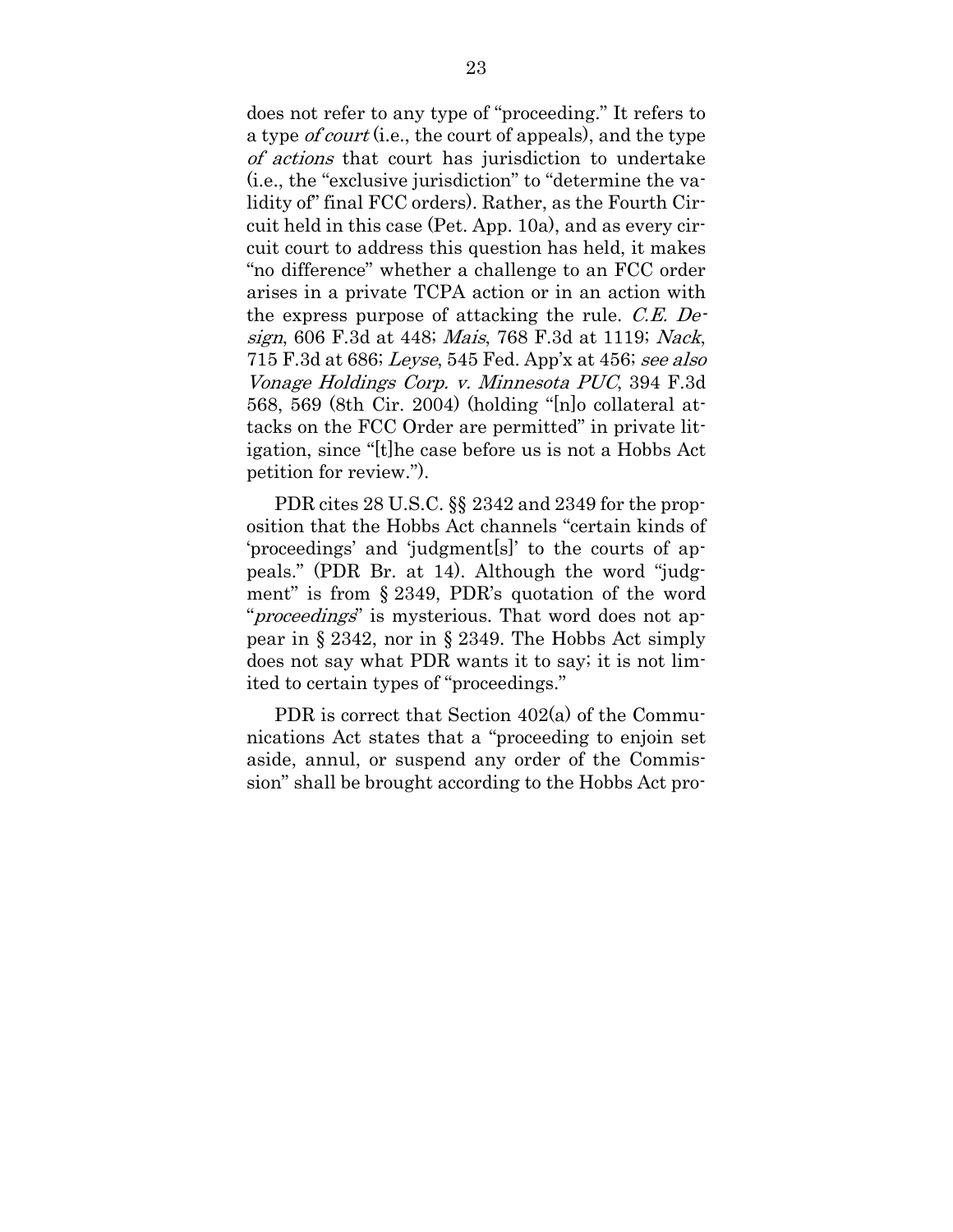cedures, 47 U.S.C.  $\S$  402(a), but that is entirely consistent with the reading of the Hobbs Act that only the court of appeals has jurisdiction to determine the validity of a "final order" of the FCC. There are many statutes that refer to the Hobbs Act in this manner. See, e.g.,  $8 \text{ U.S.C.} \$  $252(a)(1)$  (stating "final order[s] of removal" of the Board of Immigration Appeals are subject to review under the Hobbs Act), *cited in Mata* v. Lynch, 135 S. Ct. 2150, 2154 (2015).

Contrary to PDR's argument, this Court has applied the Hobbs Act in a private lawsuit that was not a "suit against the United States." In Chicago  $& N.W.$ Transp. Co. v. Kalo Brick & Tile Co., 450 U.S. 311, 322 (1981), this Court held the Hobbs Act precluded a private lawsuit against a railroad for damages arising from the abandonment of a branch line. The railroad had obtained an order from the Interstate Commerce Commission ("ICC")—today, the Surface Transportation Board, see 28 U.S.C. § 2342(5)—granting it permission to abandon the line. Id. A brick manufacturer who used the line to ship its goods filed suit in Iowa state court under Iowa statutes and common law, seeking damages. *Id.* The plaintiff did not seek to enjoin, set aside, or determine the validity of the ICC's abandonment order, or even "mention[] the word 'abandonment,'" which this Court held was mere "artful pleading" attempting to avoid the Hobbs Act. Id. at 324.

The Court held the shipper "made no attempt to comply with the provisions of the Interstate Com-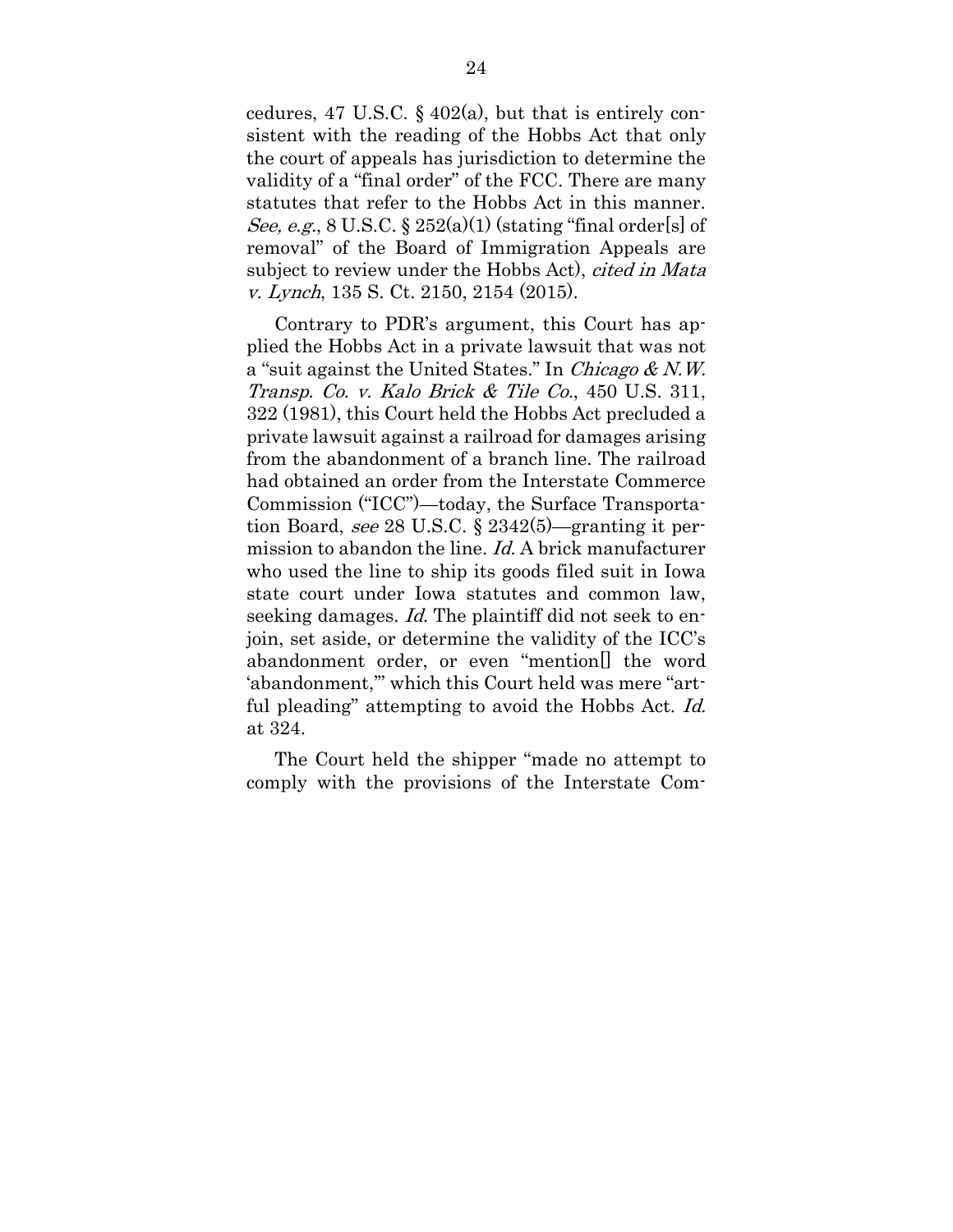merce Act regarding judicial review of the Commission's decision." Id. at 316, 322 (citing 28 U.S.C. § 2342(5)). The Court held "[t]he structure of the Act thus makes plain that Congress intended that an aggrieved shipper should seek relief in the first instance from the Commission." Id. at 322. The Court held that its decision "does not leave a shipper in respondent's position without a remedy," and "an aggrieved shipper is still free to pursue the avenues for relief set forth in the statute." *Id.* at 331.

In sum, the plain language of the Hobbs Act does not support a reading that it applies solely to actions against the government, and the Court should reject that argument.

### E. PDR cannot complain that the Hobbs Act procedures are inadequate, where it has refused to avail itself of those procedures.

PDR argues that the Administrative Procedure Act ("APA"), 5 U.S.C. § 703(a), independently "compels reversal of the decision below" because the Hobbs Act does not provide PDR a "prior, adequate, and exclusive opportunity for judicial review" of the 2006 Order. (PDR Br. at 24). PDR has never before mentioned the APA in this litigation: not in this Court (Pet. at 1– 33; Reply at 1–12); not in the Fourth Circuit (PDR Appellees' Br. at 1–40); and not in the district court (ECF No. 19, Defs.' Mem. Mot. Dismiss at 1–16; ECF No. 29, Defs.' Reply Supp. Mot. Dismiss at 1–12). Understandably, neither court below discussed the APA, and because this argument "was never presented to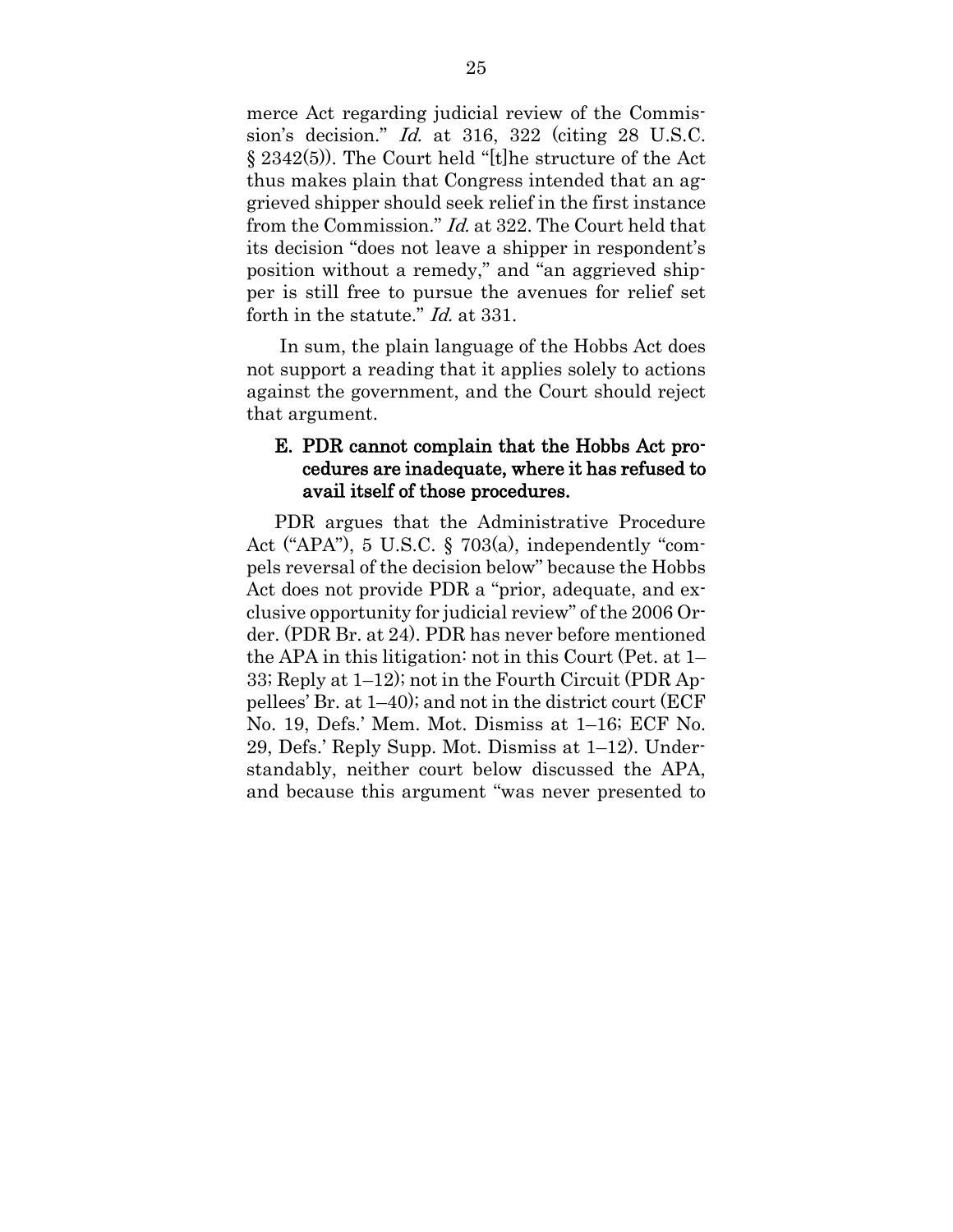any lower court" it is "forfeited." OBB Personenverkehr AG, 136 S. Ct. at 397.

PDR's arguments regarding the adequacy of the Hobbs Act procedures are also not ripe. PDR has never petitioned the FCC to challenge the free-goodsor-services rule, and it cannot complain that a remedy is inadequate while refusing to avail itself of that remedy. If the "practical problems" PDR complains of are serious enough to warrant this Court's review, then it should reserve that question "for a case in which it is not hypothetical," Campbell-Ewald Co. v. Gomez, 136 S. Ct. 663, 672 (2016), i.e., a case in which the petitioner has availed itself of those allegedly inadequate review mechanisms.

PDR is also mistaken that the Hobbs Act does not afford an adequate means to challenge FCC rules. A business like PDR considering a mass-faxing campaign in the United States always has the option of consulting with experienced TCPA counsel before sending its faxes. Contrary to PDR's assertion, any competent TCPA lawyer would have advised PDR that sending faxes offering free copies of its e-Book would, at the very least, be risky, given the FCC's ruling that faxes offering "free publications" are "advertisements," and that it should petition the FCC to either change the rules or, if counsel determined the 2006 Order was ambiguous, clarify whether the contemplated fax campaign would be permitted. See Functional Music, Inc. v.  $FCC$ , 274 F.2d 543 (D.C. Cir.1958), cert. denied, 361 U.S. 813 (1959). A statutory remedy provided by Congress is not inadequate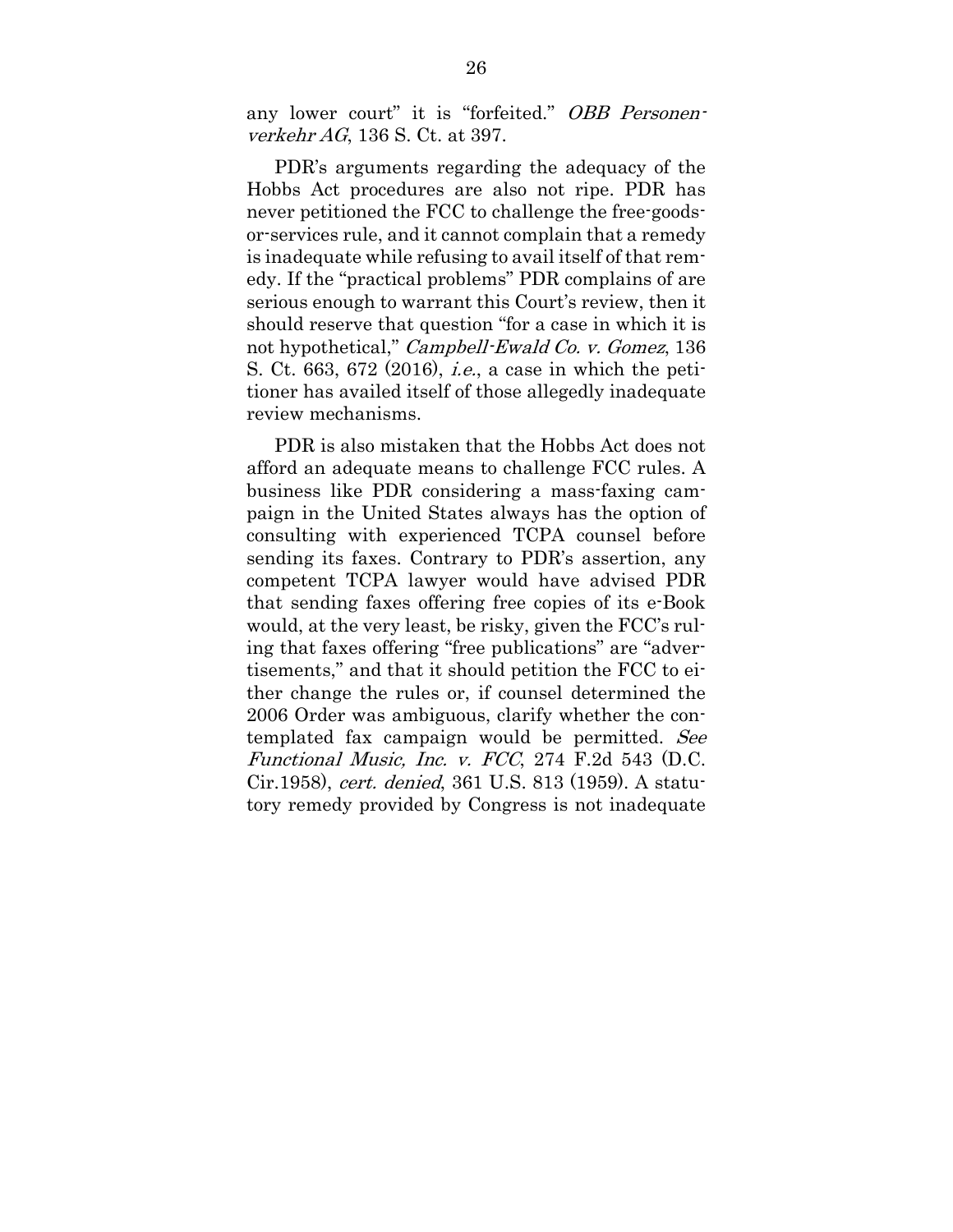where it is the party's "own inaction which foreclosed review." Sable Commc'ns of Cal., Inc. v. FCC, 827 F.2d 640 (9th Cir. 1987); Martinez v. United States, 333 F.3d 1295 (Fed. Cir. 2003); Town of Sanford v. United States, 140 F.3d 20, 23 (1st Cir. 1998) ("A legal remedy is not inadequate for purposes of the APA because it is procedurally inconvenient for a given plaintiff, or because plaintiffs have inadvertently deprived themselves of an opportunity to pursue that remedy.").

Even after a defendant has been sued, the Hobbs Act affords an adequate means to challenge the FCC's interpretations. As the U.S. Chamber of Commerce recognizes in its amicus brief, "[l]itigants have options, even after the Hobbs Act period, in which to bring substantive challenges to agency rules." (Brief of U.S. Chamber of Commerce at 5). The Chamber explains that a party may at any time "fil[e] a petition for amendment or rescission of the agency's regulations, and challeng[e] the denial of that petition" in the court of appeals.  $(Id, n.3$  (quoting *Edison Elec. Inst. v. ICC*, 969 F.2d [12](#page-39-0)21, 1229 (D.C. Cir. 1992)).<sup>12</sup>

<span id="page-39-0"></span><sup>12</sup> The Chamber of Commerce asks this Court to rule that the Hobbs Act allows TCPA defendants to challenge the validity of FCC rules in the district court, but bars TCPA plaintiffs from doing the same. The Hobbs Act's language that the court of appeals has "exclusive jurisdiction" to "determine the validity of" an FCC order cannot mean completely contradictory things depending on whether it is a defendant seeking to challenge an FCC order or a plaintiff seeking to challenge an FCC order.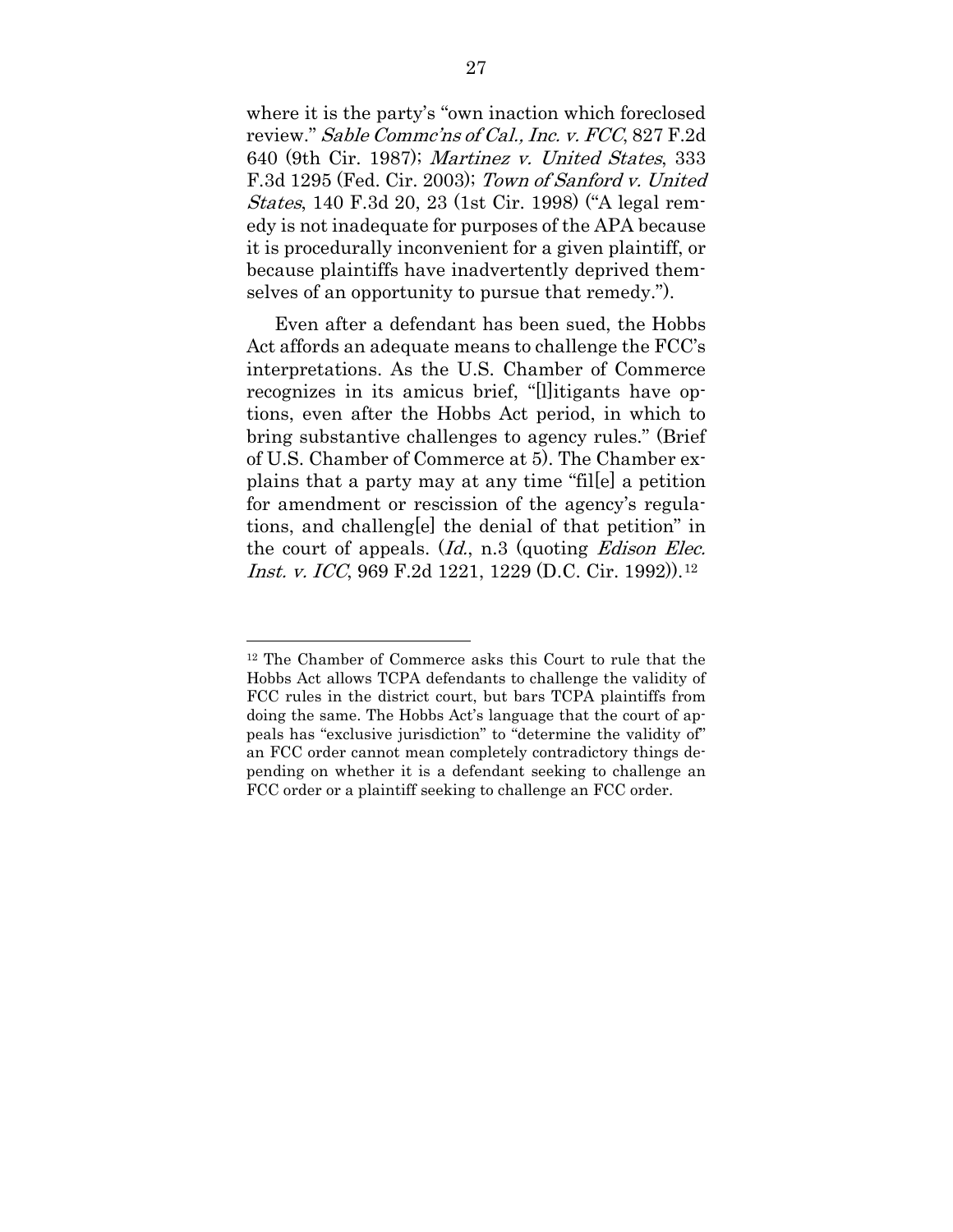PDR complains that petitioning the agency and then taking a Hobbs Act appeal is "cumbersome at best and almost always illusory" and that the 2006 Order was "effectively unreviewable" by the time this case was filed in 2015. (PDR Br. at 17).[13](#page-40-0) But PDR glosses over Bais Yaakov of Spring Valley v. FCC, 852 F.3d 1078, 1082 (D.C. Cir. 2017), cert. denied, 138 S. Ct. 1043 (2018), a recent case in which TCPA defendants used the Hobbs Act to obtain relief from a different part of the 2006 Order by petitioning the FCC and then challenging the denial of their petitions in the court of appeals, which they did long after the 60-day period for direct review of the 2006 Order expired.

The *Bais Yaakov* litigation was related to the Eighth Circuit's decision in Nack, 715 F.3d at 686. Following the Eighth Circuit's 2013 decision that the Hobbs Act required the district court to apply the FCC's 2006 regulation requiring opt-out notice on fax advertisements sent with the recipient's prior express permission, 47 C.F.R.  $\S$  64.1200(a)(4)(iv), the *Nack* defendant obtained a stay of the district court litigation, see Nack v. Walburg, No. 10-cv-478, 2013 WL

<span id="page-40-0"></span><sup>13</sup> PDR argues that "for orders promulgating rules of general applicability, a party may not be 'aggrieved' in any legal or practical sense until it faces a judicial enforcement action," and "[i]n that circumstance, section 703 preserves the right to judicial review," citing this Court's decisions in Port of Boston Marine Terminal Ass'n v. Rederiaktiebolaget Transatlantic, 400 U.S. 62 (1970), and FCC v. ITT World Commc'ns, Inc., 466 U.S. 463 (1984). (PDR Br. at 29–30). But PDR has a right to judicial review. It simply must obtain that review by following the Hobbs Act, and not in a district court.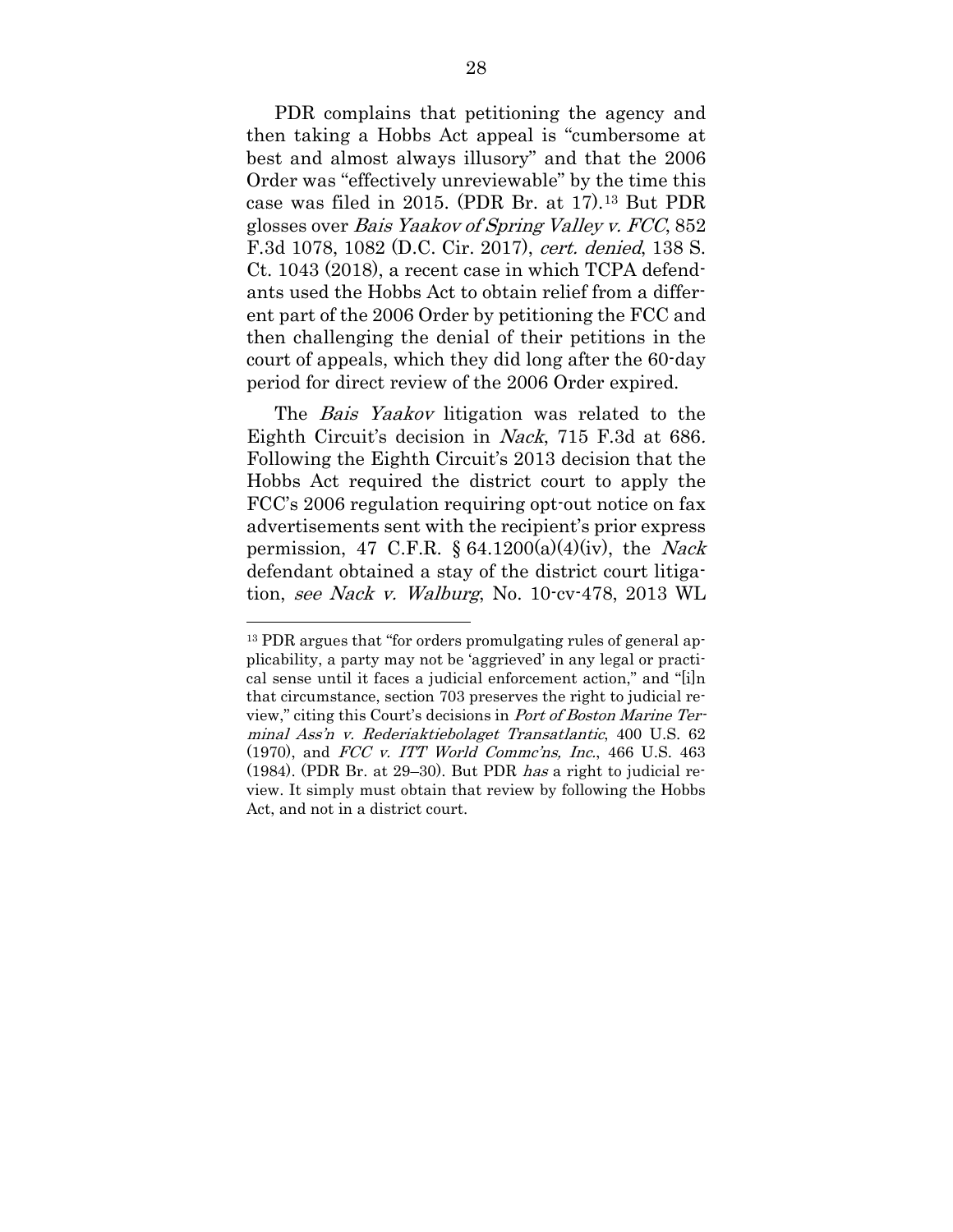4860104, at \*1 (E.D. Mo. Sept. 12, 2013), and, along with over a dozen other TCPA defendants, petitioned the FCC challenging the validity of the rule. After a notice-and-comment period, the FCC issued a final order on October 30, 2014, granting in part and denying in part the petitions, ruling in relevant part that the FCC had statutory authority to issue the opt-out regulation in the 2006 Order. In re Rules  $&$  Regulations Implementing the Tel. Consumer Protection Act of 1991; Junk Fax Prevention Act of 2005, 29 FCC Rcd. 13998 (Oct. 30, 2014) ("2014 Order").

Multiple "aggrieved parties," both TCPA defendants and TCPA plaintiffs (several of whom were represented by undersigned counsel, Anderson + Wanca), filed Hobbs Act petitions for review from the 2014 Order, which were consolidated in Bais Yaakov of Spring *Valley v. FCC*, No. 14-1234 (D.C. Cir.). In that consolidated appeal, the D.C. Circuit reviewed the 2014 Order and vacated it on the basis that the FCC lacked statutory authority to issue the regulation requiring opt out notice on faxes sent with express permission in the 2006 Order. Bais Yaakov, 852 F.3d at 1082.

After this Court denied certiorari in Bais Yaakov, see 138 S. Ct. 1043, the plaintiff in *Nack*, who had conceded that the defendant obtained his prior express permission to send fax advertisements and was suing solely on the opt-out-notice violation, voluntarily dismissed the case in the district court.[14](#page-41-0) See Nack

<span id="page-41-0"></span><sup>&</sup>lt;sup>14</sup> Other private TCPA actions against petitioners in *Bais Yaa*kov that were voluntarily dismissed include St. Louis Heart Ctr.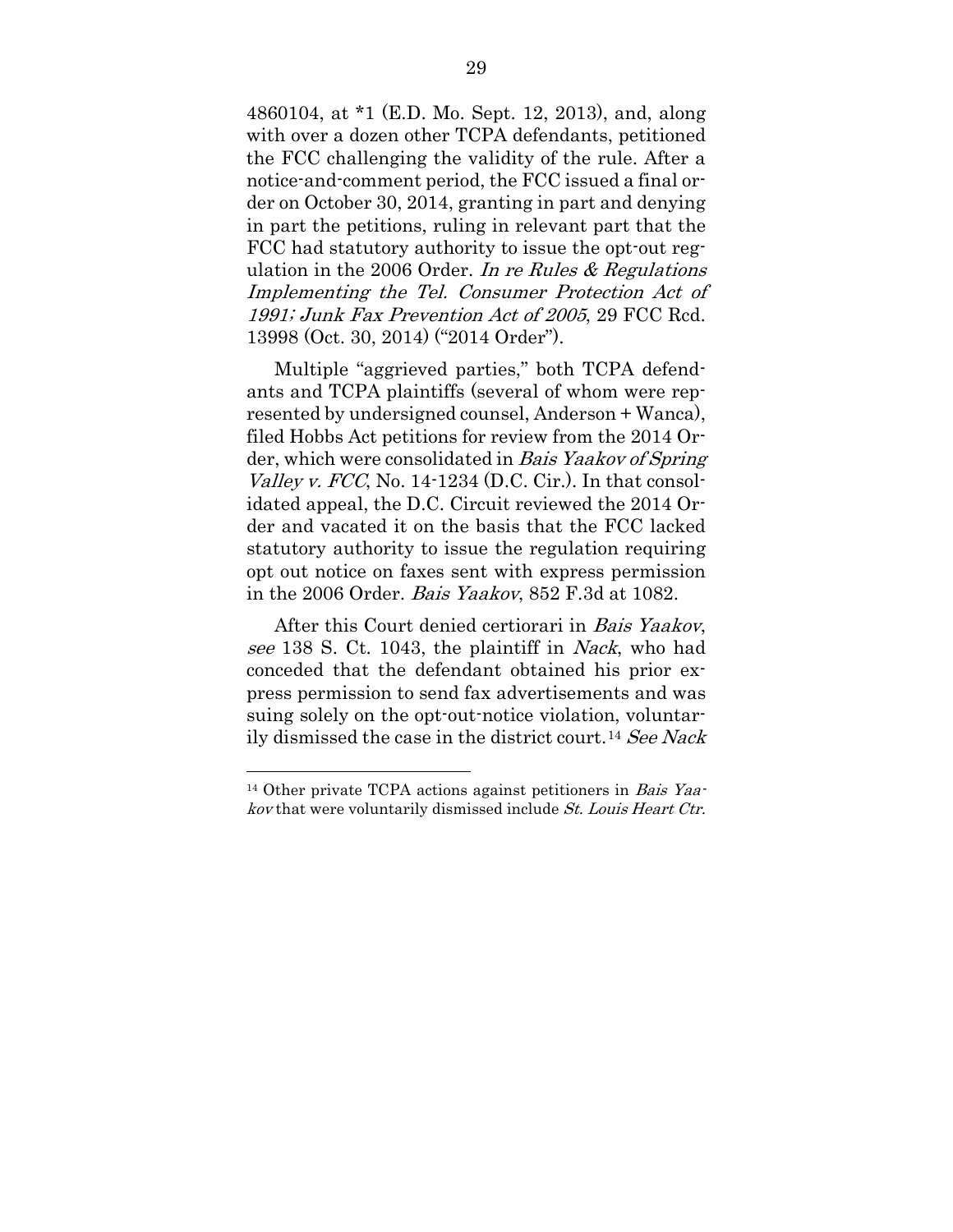v. Walburg, No. 10-cv-478 (E.D. Mo.), Order Granting Voluntary Dismissal, ECF No. 71 (Apr. 11, 2018).[15](#page-42-0) As the Bais Yaakov litigation makes clear, the petitioners in those cases obtained the relief they sought: they were no longer subject to the regulation requiring opt-

v. Gilead Palo Alto, Inc., No. 13-cv-958 (E.D. Mo.), Order Granting Voluntary Dismissal, ECF No. 65 (July 17, 2018). In several other TCPA actions against Bais Yaakov petitioners, the plaintiff disputes that the defendant actually obtained prior express permission and is continuing to sue for the sending of unsolicited advertisements lacking an opt-out notice complying with the statute, 47 U.S.C.  $\S 227(b)(1)(C)$ . See Physicians Healthsource, Inc. v. Masimo Corp., 14-cv-00001 (C.D. Cal.); Physicians Healthsource, Inc. v. Purdue Pharma L.P., No. 12-cv-01208 (D. Conn.); Med. West Ballas Pharm., Ltd. v. Anda Inc., No. 08SL-CC00257 (Cir. Ct. St. Louis Cty., Mo.).

<span id="page-42-0"></span><sup>15</sup> Another recent Hobbs Act appeal came before the D.C. Circuit from the FCC's 2015 Order, In re Rules & Regulations Implementing the Tel. Consumer Protection Act of 1991, 30 FCC Rcd. 7961 (July 10, 2015), which decided multiple issues regarding the rules governing voice telephone calls and text messages, including interpreting the statutory term "automatic telephone dialing system" ("ATDS"). See ACA Int'l v. FCC, 885 F.3d 687 (D.C. Cir. 2018). Numerous petitioners in that appeal were defendants in private TCPA litigation. The D.C. Circuit vacated in part and affirmed in part, *id.*, and the matter is pending before the FCC on remand. As PDR would have it, however the FCC rules on remand, courts hearing future TCPA actions will be free to apply their own interpretations of the statute, without being required to accept the FCC's interpretation. See Marks v. Crunch San Di*ego, LLC*, 904 F.3d 1041, 1051 (9th Cir. 2018) (holding "equipment that ma[kes] automatic calls from lists of recipients" is "covered by the TCPA" definition of ATDS).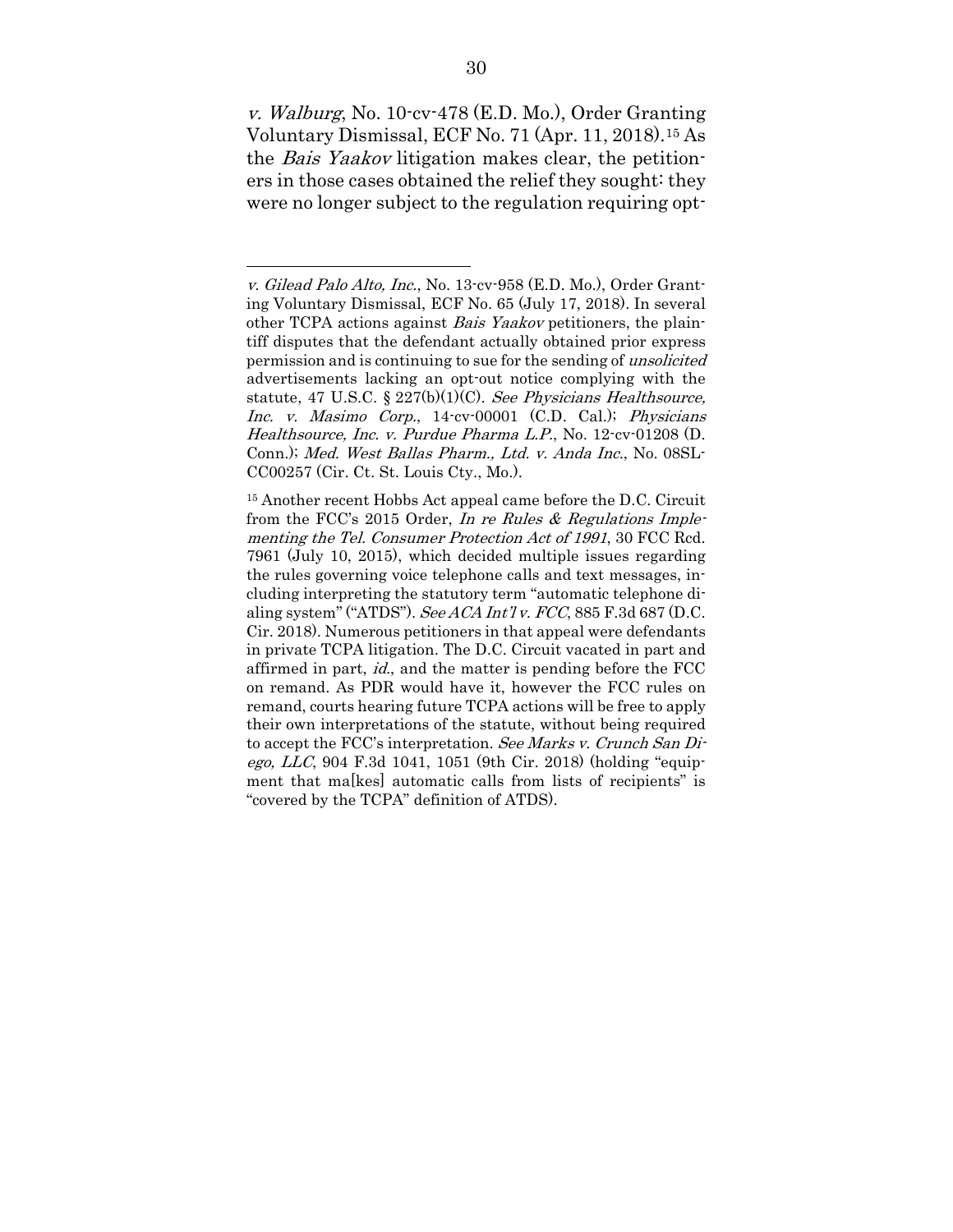out notice on faxes sent with prior express permission, which was issued years earlier in the 2006 Order.<sup>[16](#page-43-0)</sup>

Although PDR chose not to petition the FCC, there are three relevant petitions currently pending before the FCC filed by defendants in private TCPA actions seeking declaratory rulings regarding the meaning of the term "advertisement" in the fax context. See Best Doctors, Inc. Petition for Declaratory Ruling, CG Docket Nos. 02-278 (filed Dec. 14, 2018) (seeking declaratory ruling that fax asking physician to confirm contact information for inclusion in a "Best Doctors in America" publication was not an advertisement);<sup>[17](#page-43-1)</sup>

<span id="page-43-0"></span><sup>&</sup>lt;sup>16</sup> The more difficult question is whether TCPA defendants who were *not* parties to the *Bais Yaakov* appeal remain subject to the regulation, or whether the regulation was "invalidated" universally, such that it cannot be enforced against any defendant. Three circuit courts of appeal have ruled on this question, each holding that the 2006 opt-out regulation could not be enforced against the defendant, even though the defendant was not a party to Bais Yaakov. See Sandusky Wellness Ctr., LLC v. ASD Specialty Healthcare, Inc., 863 F.3d 460, 467 (6th Cir. 2017), cert. denied, 138 S. Ct. 1284 (2018); True Health Chiropractic, Inc. v. McKesson Corp., 896 F.3d 923, 930 (9th Cir. 2018), petition for cert. filed, No. 18-987 (Jan. 25, 2019); Brodsky v. HumanaDental Ins. Co., 910 F.3d 285, 289–91 (7th Cir. 2018), petition for rehearing en banc filed, Nos. 17-3067 & 17-3506 (Jan. 4, 2019). This Court denied certiorari on that question in Sandusky Wellness v. ASD, 138 S. Ct. 1284, and the question is not presented in this case because no Hobbs Act appeal has been filed (let alone decided) challenging the free-good-or-services rule.

<span id="page-43-1"></span><sup>&</sup>lt;sup>17</sup> Available at https://ecfsapi.fcc.gov/file/1214143237261/Best% 20Doctors%20-%20Petition%20for%20Declaratory%20Ruling%20sent%2012-14-18.pdf.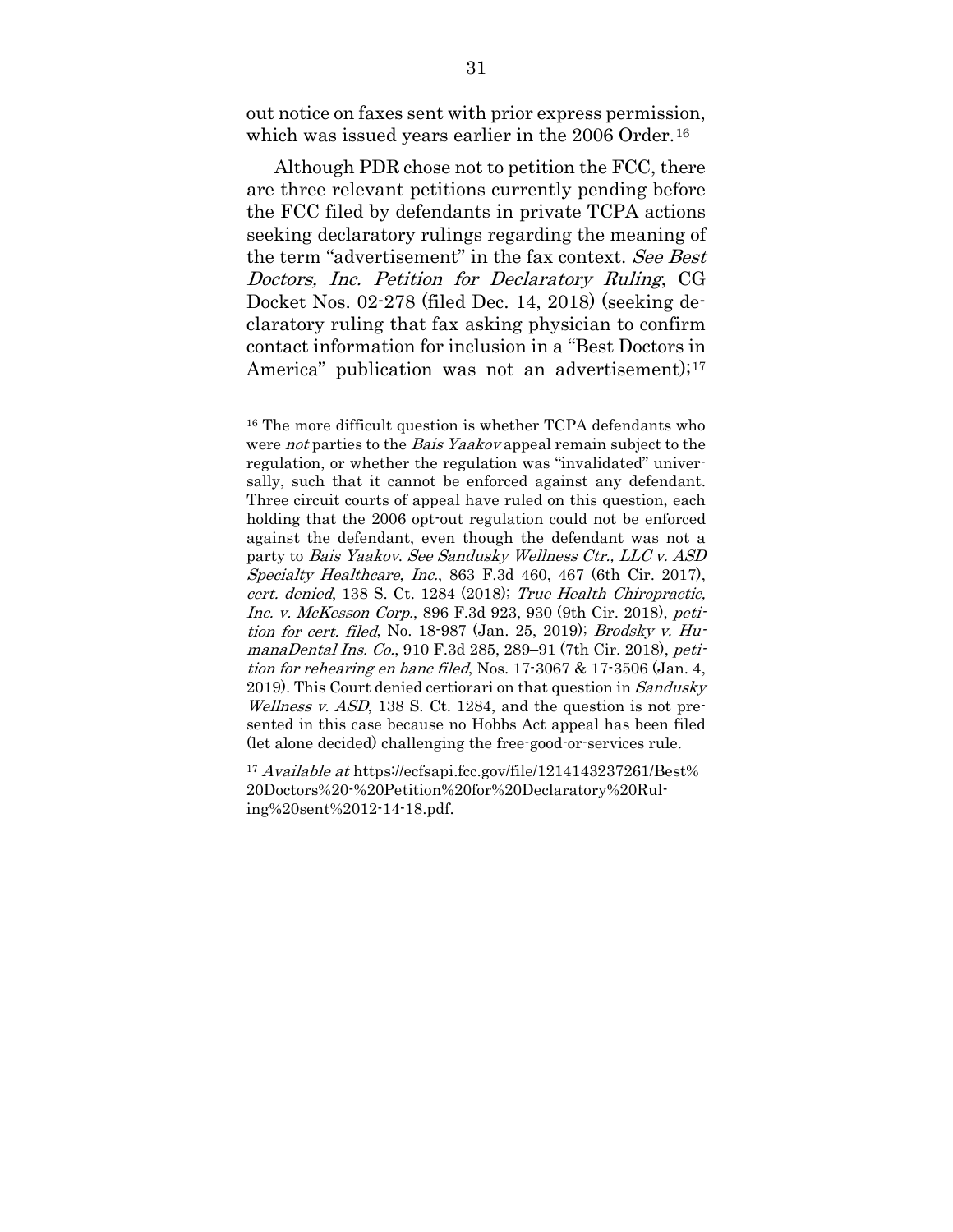Petition of Inovalon Inc. for Expedited Declaratory Ruling Clarifying Unsolicited Advertisement Provision of Telephone Consumer Protection Act & Junk Fax Prevention Act, CG Docket No. 02-278 (Feb. 19, 2018) ("Inovalon Petition") (seeking declaratory ruling that fax offering "no cost" medical-records services was not an advertisement);<sup>[18](#page-44-0)</sup> Petition of M3 USA Corporation for Expedited Declaratory Ruling, CG Docket No. 02-278 (filed Mar. 20, 2017) (seeking declaratory ruling that fax asking recipients to participate in a survey were not advertisements).[19](#page-44-1)

One of those petitions, the Inovalon Petition, seeks a declaratory ruling that faxes offering "no cost" medical recordkeeping services are not "advertisements." (Inovalon Petition at 1). The Inovalon Petition argues that the language in paragraph 52 of the 2006 Order means that a fax offering free goods or services is an advertisement *only if* it is in fact a "mere pretext" to advertisement, and is not a *per se* rule that a fax offering free goods or services is an advertisement. (Id. at 7).

The Inovalon Petition was filed February 20, 2018, and three days later (the same day the Fourth Circuit issued its opinion in this case), the FCC issued a Pub-

<span id="page-44-0"></span><sup>18</sup> Available at https://ecfsapi.fcc.gov/file/1021917486065/2018. 2.19%20FCC%20Petition.pdf.

<span id="page-44-1"></span><sup>19</sup> Available at https://ecfsapi.fcc.gov/file/10321896504076 /M3%20Petition%20for%20Declaratory%20Ruling.pdf.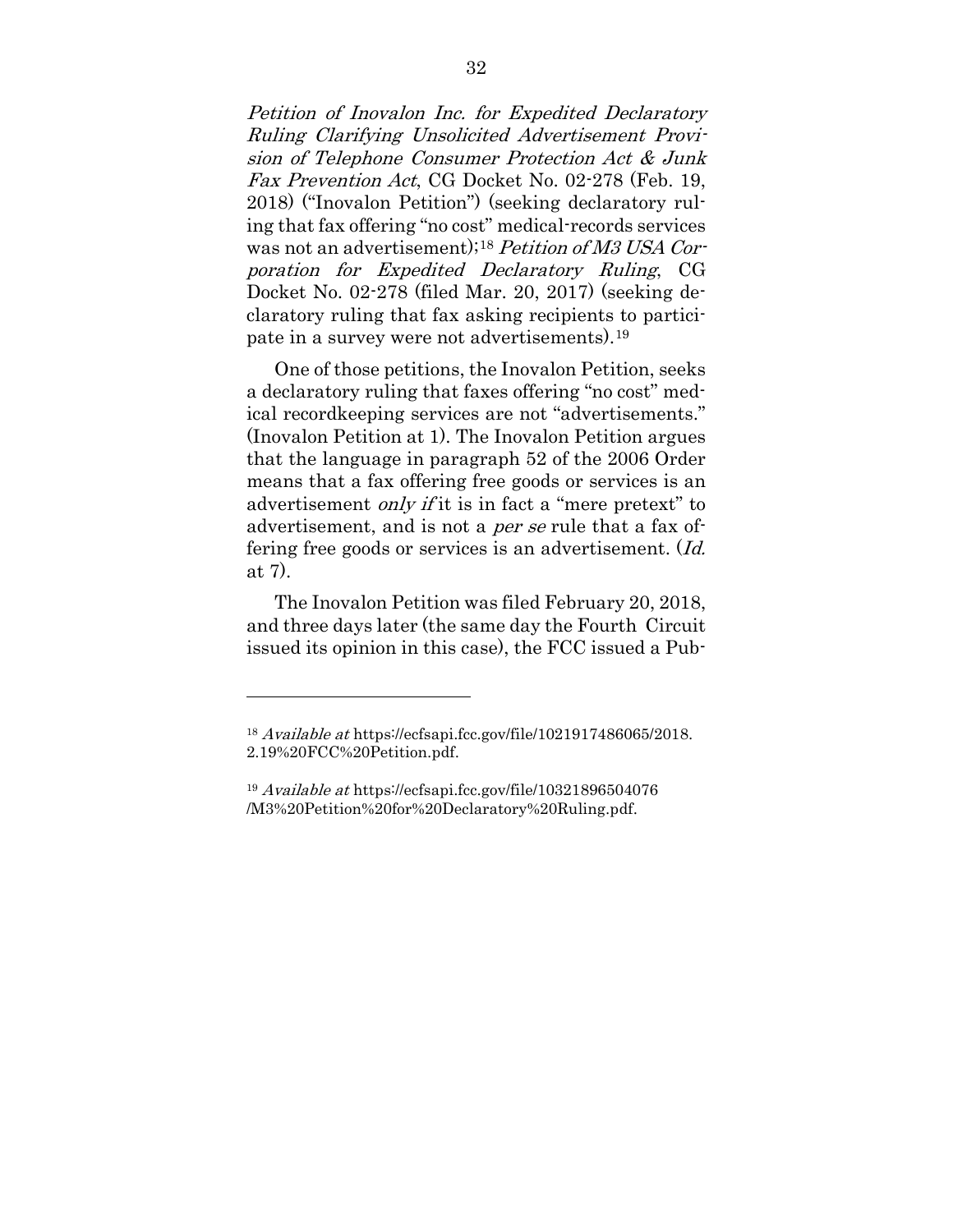lic Notice seeking comments on the petition. Consumer & Governmental Affairs Bureau Seeks Comment on Inovalon, Inc. Petition for Declaratory Ruling Under the Tel. Consumer Prot. Act & Junk Fax Prevention Act, CG Docket No. 02-278, 2018 WL 1100910 (CGAB Feb. 23, 2018). The Public Notice advised any "interested parties" to file comments on the Inovalon Petition by March 26, 2018, and reply comments by April 10, 2018. (Id.)

On March 26, 2018, interested parties filed comments on the Inovalon Petition. For example, M3 Corporation, a defendant in a TCPA action, filed com-ments in support of the Inovalon Petition.<sup>[20](#page-45-0)</sup> In addition, Eric B. Fromer Chiropractic, Inc. ("Fromer"), the plaintiff in the private TCPA action against Inovalon, filed comments in opposition[.21](#page-45-1) Fromer is represented by undersigned counsel, Anderson + Wanca. Fromer's comments argue that the requested declaratory ruling is contrary to the free-goods-or-services rule in the 2006 Order, and that this "prophylactic" rule is "reasonable and appropriate to prevent fax advertisers from evading the TCPA." (Fromer Comments at 1, 4).

<span id="page-45-0"></span> $20$  Comments of M3 USA Corp., CG Docket No. 02-278 (Mar. 26, 2018), available at https://ecfsapi.fcc.gov/file/10326116073256/ Inovalon%20--%20FCC%20Comments%20M3%2003262018.pdf.

<span id="page-45-1"></span> $^{21}$  Available at https://ecfsapi.fcc.gov/file/10326103825518/  $\,$ File%20Final.pdf.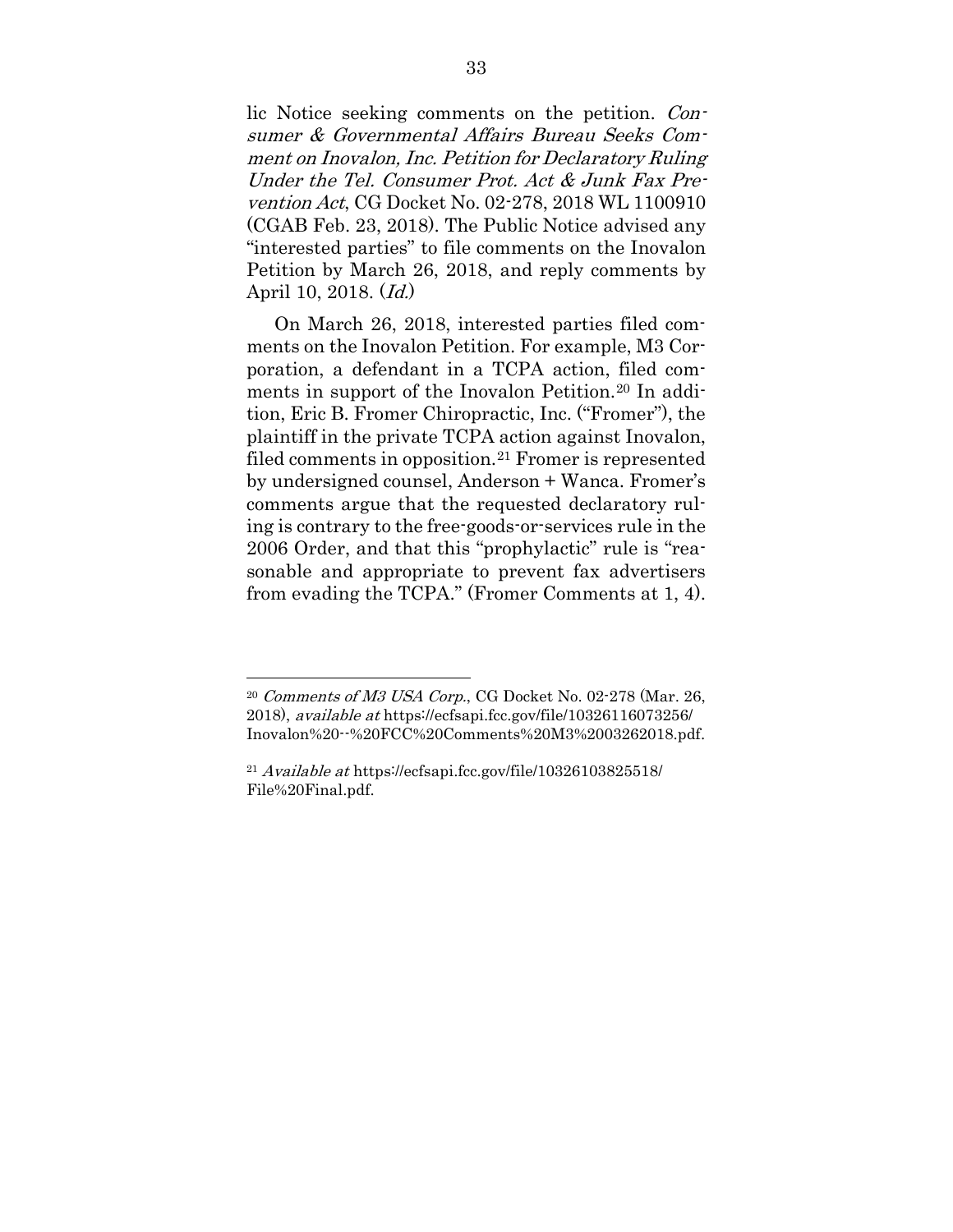On September 5, 2018, Inovalon notified the FCC that the district court hearing the private TCPA action against it had stayed the case pending the FCC's ruling on the Inovalon Petition.[22](#page-46-0) On November 28, 2018, Inovalon notified the FCC that this Court had granted certiorari in this case "limited solely to the question of whether the Fourth Circuit correctly concluded that deference to the FCC interpretation is automatic."[23](#page-46-1)

PDR did not file comments in response to the FCC's Public Notice seeking input on the Inovalon Petition, nor participate in any way before the FCC. If PDR had filed comments on the Inovalon Petition, that would have given PDR standing to file a Hobbs Act appeal from any adverse "final order" of the FCC because "commenting on a petition in agency proceedings" will "confer 'party aggrieved' status on a litigant whose position the agency rejected." ACA Int'l, 885 F.3d at 711.

The closest PDR's brief comes to explaining why PDR refused to follow the path laid out by Congress

<span id="page-46-0"></span><sup>&</sup>lt;sup>22</sup> See Ex Parte Notice of Stay Pending FCC Decision, CG Docket No. 02-278 (Sept. 5, 2018), available at https://ecfsapi.fcc.gov/ file/10905126100197/2018.9.5%20FCC%20Ex%20Parte%20re% 20Motion%20to%20Stay.PDF

<span id="page-46-1"></span><sup>23</sup> Ex Parte Notice: Scope of Granted Certiorari in JFPA case, CG Docket No. 02-278 (Nov. 28, 2018), available at https://ecfsapi.fcc.gov/file/1128157123148/Inovalon%20Ex%20Parte%20re \_%20PDR%20Networks%20Certiorari.PDF.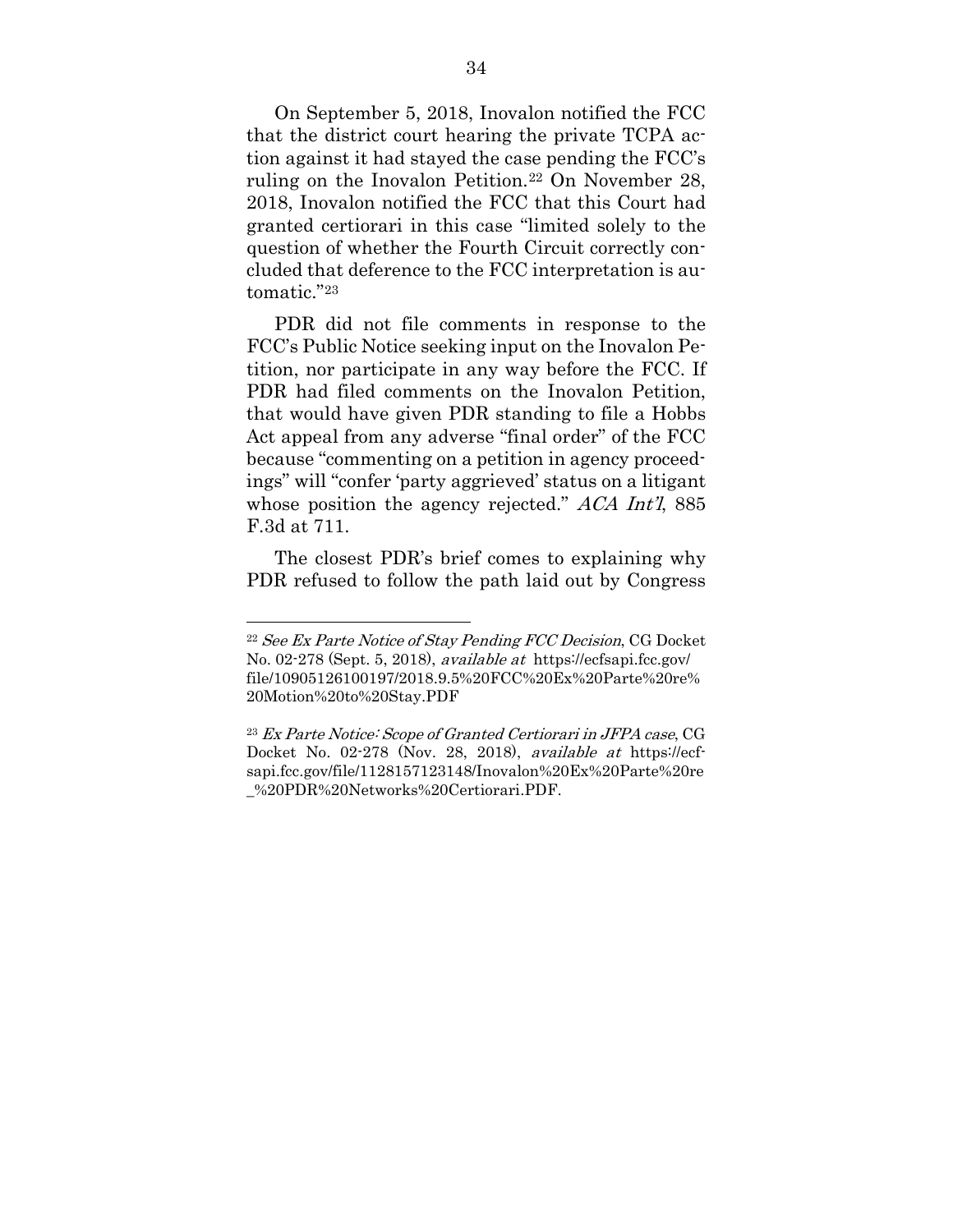in the Hobbs Act is PDR's speculation that if it had gone to the FCC, the district court in this case might decline to stay the case, or the FCC proceedings could "drag on for years."[24](#page-47-0) (PDR Br. at 37). The Court should not answer these hypothetical questions. PDR has never sought a stay from the district court, has never indicated any interest in petitioning the FCC, and has not even filed comments on other relevant petitions pending before the FCC. These questions are "appropriately reserved for a case in which [they are] not hypothetical." Campbell-Ewald Co. v. Gomez, 136 S. Ct. 663, 672 (2016).

PDR's arguments are also mistaken. District courts routinely grant stays of TCPA litigation while the defendant petitions the FCC, as in Nack and the litigation against Inovalon. See also, e.g., Comprehensive Health Care Sys. Of the Palm Beaches, Inc. v. M3 USA Corp., No. 16-cv-80967, 2017 WL 4868185, at \*1-  $*3$  (S.D. Fla. Oct. 6, 2017); Degnen v. Dental Fix RX, LLC, No. 4:15-cv-1372, 2016 WL 4158888, at \*3 (E.D. Mo. Aug. 5, 2016). PDR cites a handful of district court decisions denying stays (PDR Br. at 37–38), but they involved situations where "discovery in this case will be required regardless of the outcome" because issues raised in the Hobbs Act proceeding would not be dispositive. Edwards v. Oportun, Inc., 193 F. Supp. 3d 1096, 1101 (N.D. Cal. 2016); Lathrop v. Uber

<span id="page-47-0"></span><sup>24</sup> Of course, the real reason PDR never petitioned the FCC is because it never challenged the validity of the FCC's rule, and argued the district court should "accept[] the rule as 'valid,'" and "interpret[]" it in PDR's favor. (Pet. at 14).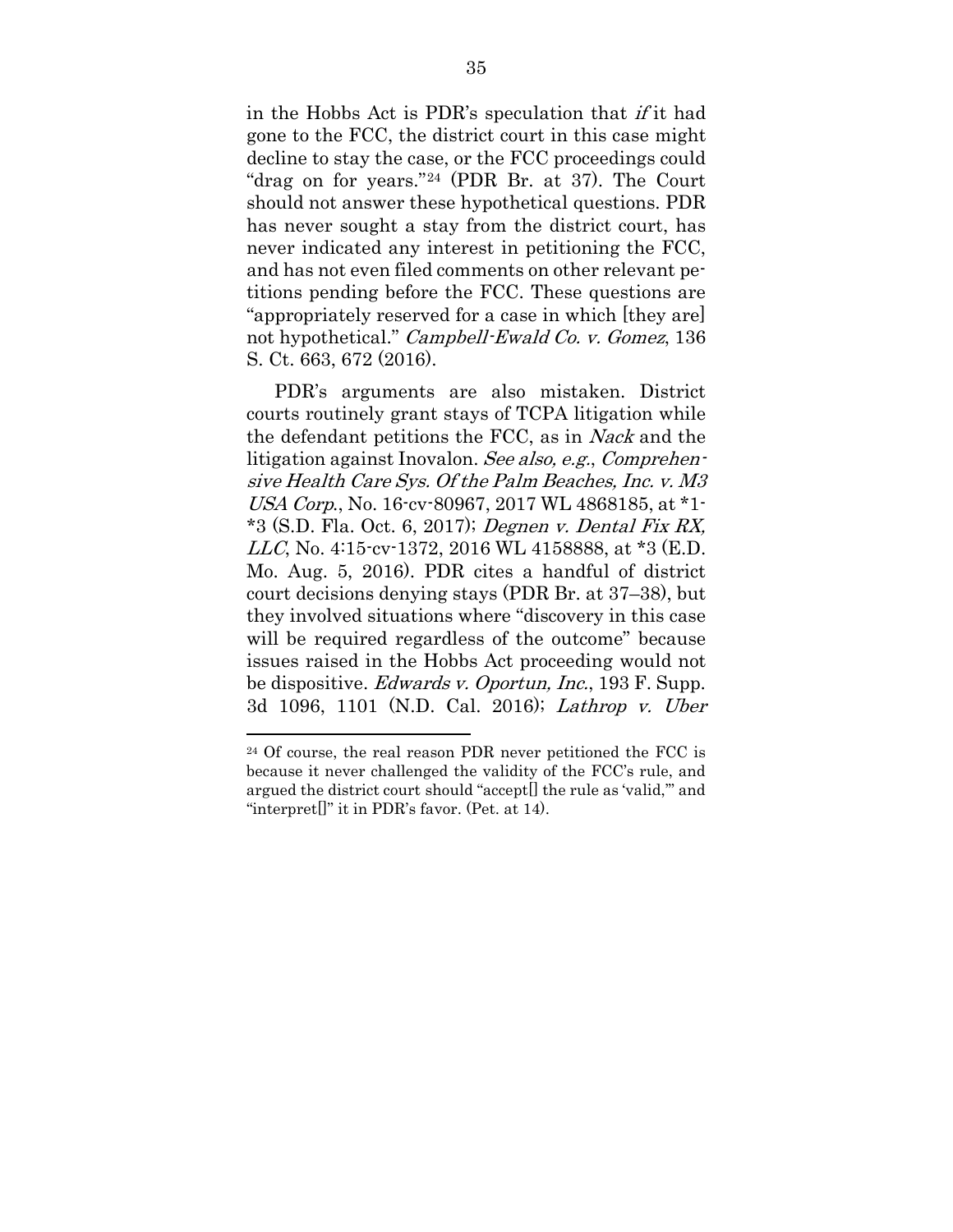Techs., Inc., 2016 WL 97511, at \*5 (N.D. Cal. Jan. 8, 2016); see also Hofer v. Synchrony Bank, 2015 WL2374696, at \*2–3 (E.D. Mo. May 18, 2015) (denying stay where the plaintiff's "claim would not be affected by an FCC decision").

PDR is correct that there is no statute *requiring* a district court to stay a private TCPA action when the defendant files an FCC petition. But that is up to Congress, which knows well how to impose a mandatory stay. See, e.g., 11 U.S.C.  $\S 362(a)$  (automatic stay of nearly all civil litigation against debtor after filing of bankruptcy petition); 15 U.S.C.  $\S$  78u-4(b)(3)(B) (staying "all discovery and other proceedings" pending motion to dismiss in private securities litigation). And Congress has expressly contemplated imposing deadlines for the FCC to issue public notices on petitions, and requiring the FCC to issue "guidelines (relative to the date of filing) for the disposition of petitions" for declaratory rulings, although it has not done so. See Federal Communication Commission Process Reform Act of 2017, H.R. 290, 115th Cong. § 2(a) (2017).

PDR argues that any relief a TCPA defendant could hope to obtain from petitioning the FCC and appealing a denial would do the defendant no good because it would be prospective and "not retroactive" under Bowen v. Georgetown Univ. Hosp., 488 U.S. 204, 208 (1988). (PDR Br. at 37). Again, PDR is mistaken. See Manhattan Gen. Equip. v. Comm'r of Internal Revenue, 297 U.S. 129, 134–35 (1935) (holding that application of an amended regulation, which was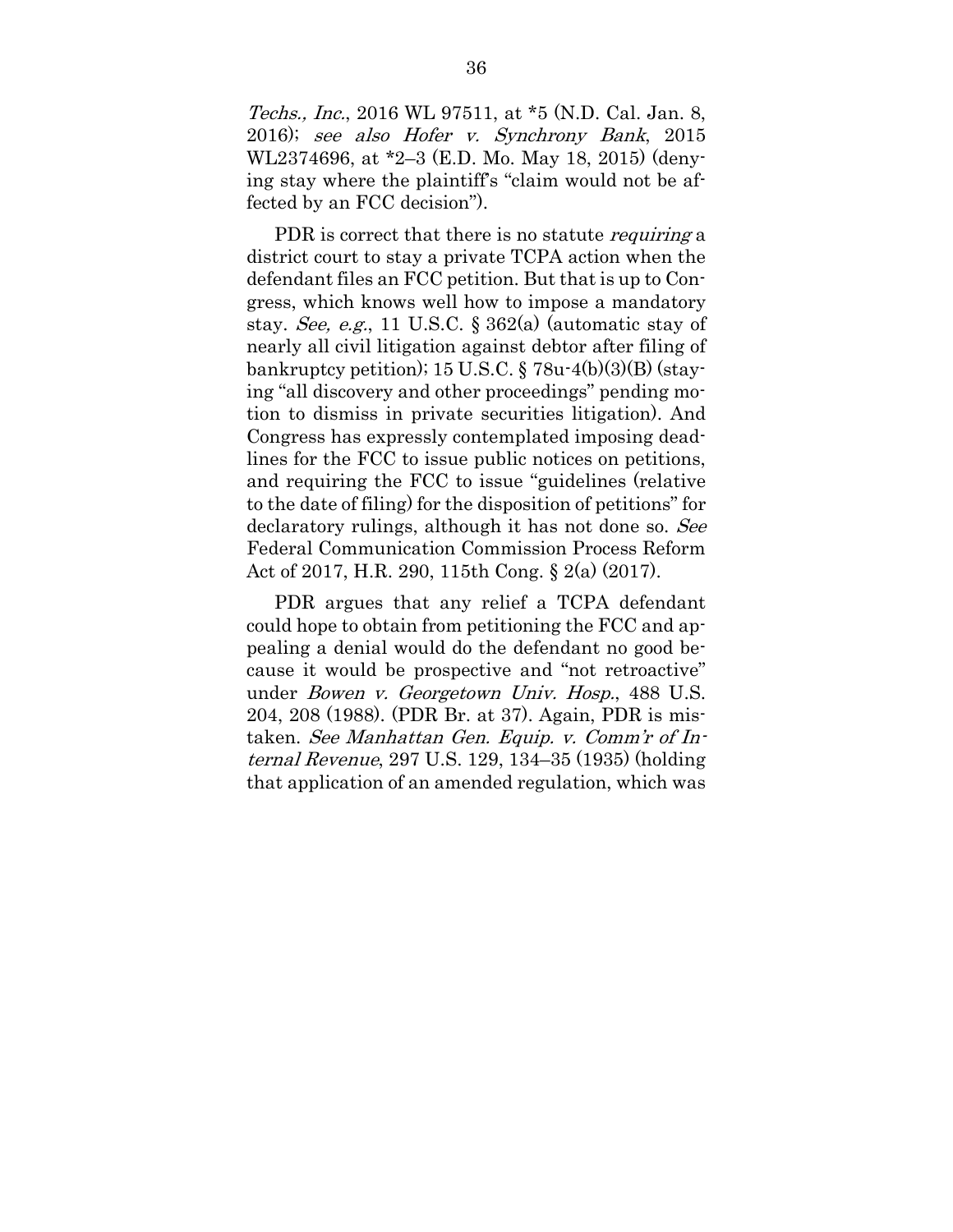issued after the original regulation was declared invalid as *ultra vires*, to pending cases was not "retroactive" because "[a] regulation which does not [carry into effect the will of Congress] but operates to create a rule out of harmony with the statute, is a mere nullity . . . Since the original regulation could not be applied, the amended regulation in effect became the primary and controlling rule."); Dixon v. United States, 381 U.S. 68, 75 (1965) (a decision reversing a prior incorrect administrative interpretation of a statute and applying that interpretation to pending cases "is no more retroactive in its operation than is a judicial determination construing and applying a statute to a case in hand").

The D.C. Circuit has a line of cases dealing with this precise issue, beginning with Functional Music, Inc. v. FCC, 274 F.2d 543 (D.C. Cir. 1958), cert. denied, 361 U.S. 813 (1959) (holding radio station could appeal FCC's denial of petition to eliminate a rule issued more than 60 days prior on the basis that the rule exceeded the FCC's statutory authority). This line of cases is best summarized in NLRB Union v. Fed. Labor Relations Auth., 834 F.2d 191, 197 (D.C. Cir. 1987) (Edwards, J.).

In NLRB Union, the Union petitioned the Federal Labor Relations Authority (the "FLRA") seeking a ruling that regulations the FLRA had issued years earlier were inconsistent with the authorizing statute. Id. at 193. The FLRA denied the petition, finding that the regulations were valid, and the Union appealed pursuant to 5 U.S.C. § 7123(a), which, like the Hobbs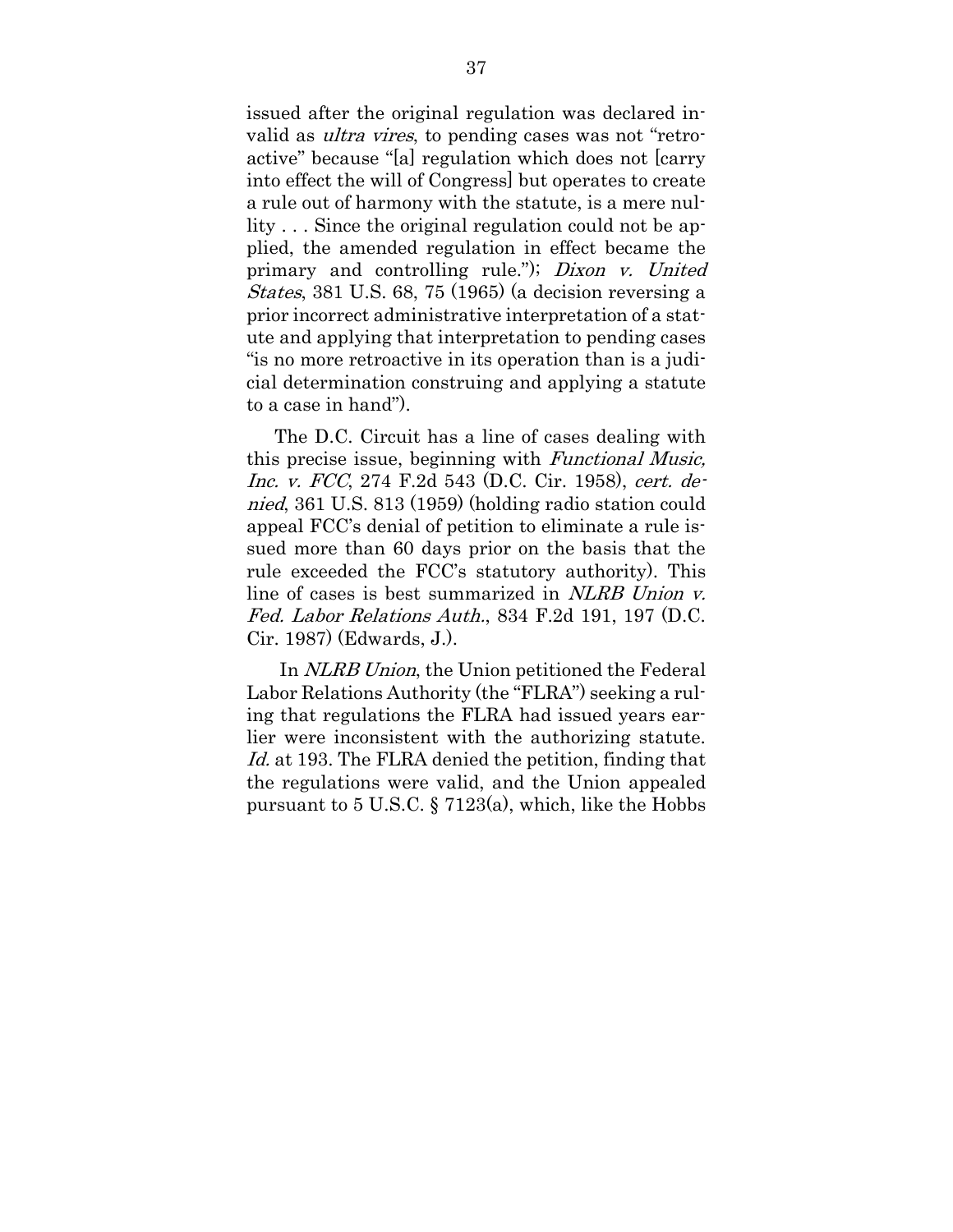Act, provides that a "person aggrieved" by a "final order" of the FLRA may "during the 60-day period beginning on the date on which the order was issued" seek "judicial review" in "the United States court of appeals in the circuit in which the person resides or transacts business or in the United States Court of Appeals for the District of Columbia." Id.

The FLRA argued that the appeal was untimely because the 60-day period had expired "almost seven years" before the appeal was filed. Id. at 195. The D.C. Circuit rejected that argument, holding "[a]n agency's regulations may be attacked in two ways once the statutory limitations period has expired." Id. First, the court held, the rule may be attacked "directly on the ground that the issuing agency acted in excess of its statutory authority in promulgating them" in a Hobbs Act petition "properly brought before this court for review of further [agency] action applying it." Id. at 195–96.

"The second method of obtaining judicial review of agency regulations once the limitations period has run," the D.C. Circuit explained, "is to petition the agency for amendment or rescission of the regulations and then to appeal the agency's decision." Id. There are "three types of challenges" in such an appeal: (a) an objection to a "*procedural* infirmity," in which case the appeal is time-barred; (b) a claim that the rule suffers a "substantive deficiency other than the agency's lack of statutory authority to issue the regulation," in which case review is limited to the "*narrow*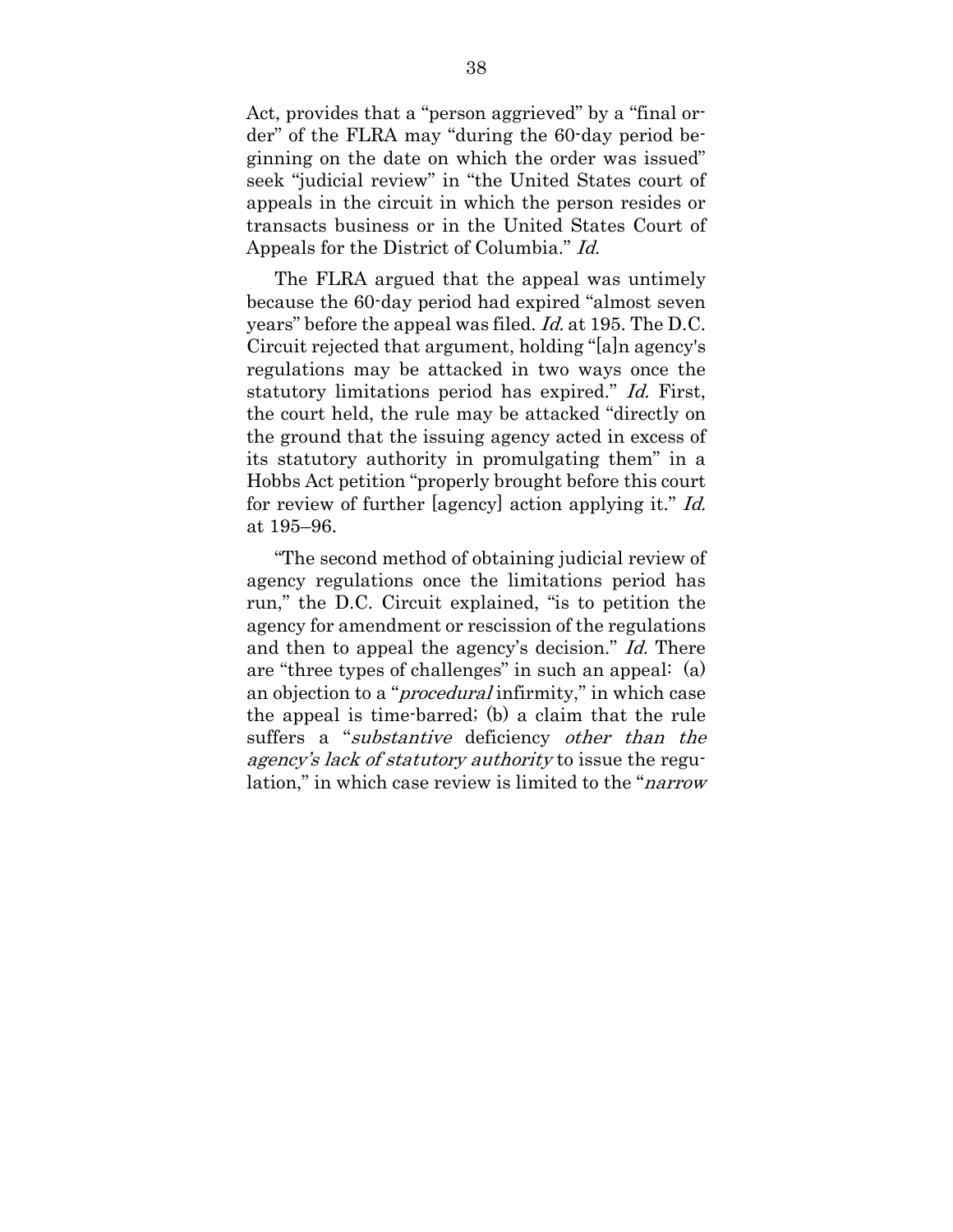issues as defined by the denial of the petition for rulemaking" and "does not extend to a challenge of the agency's original action in promulgating the disputed rule"; and (c) a petition claiming "that a regulation should be amended or rescinded because it *conflicts* with the statute from which its authority derives," which is "reviewable outside of a statutory limitations period." Id. at 196–97 (emphasis in original).[25](#page-51-0) Since the Union's petition fell "under the third category of indirect challenges," the D.C. Circuit held, the appeal was timely and "warrants judicial consideration." Id. at 197.

Strangely, PDR's brief cites Functional Music, seemingly to suggest that it allows a challenge to the FCC's rules on the basis that they were issued without statutory authority after the 60-day period only in an appeal from "subsequent actions by an agency to enforce it." (PDR Br. at 27). To be clear: Functional

<span id="page-51-0"></span><sup>25</sup> In contrast to challenges to the agency's statutory authority to issue a rule, "challenges to the procedural lineage of agency regulations, whether raised by direct appeal, by petition for amendment or rescission of the regulation or as a defense to an agency enforcement proceeding, will not be entertained outside the 60 day period provided by statute." JEM Broad. Co. v. FCC, 22 F.3d 320, 325 (D.C. Cir. 1994) (emphasis in original) (applying NLRB Union and refusing to consider procedural challenge to FCC order outside 60-day period for Hobbs Act appeal); see also Nat. Res. Def. Council v. Nuclear Regulatory Comm'n, 666 F.2d 595, 602–03 (D.C. Cir. 1981) (noting that a party who had the opportunity to seek direct review of a regulation cannot use a petition to repeal as a "back door procedural challenge[]" to challenge the procedures used to promulgate the original rule).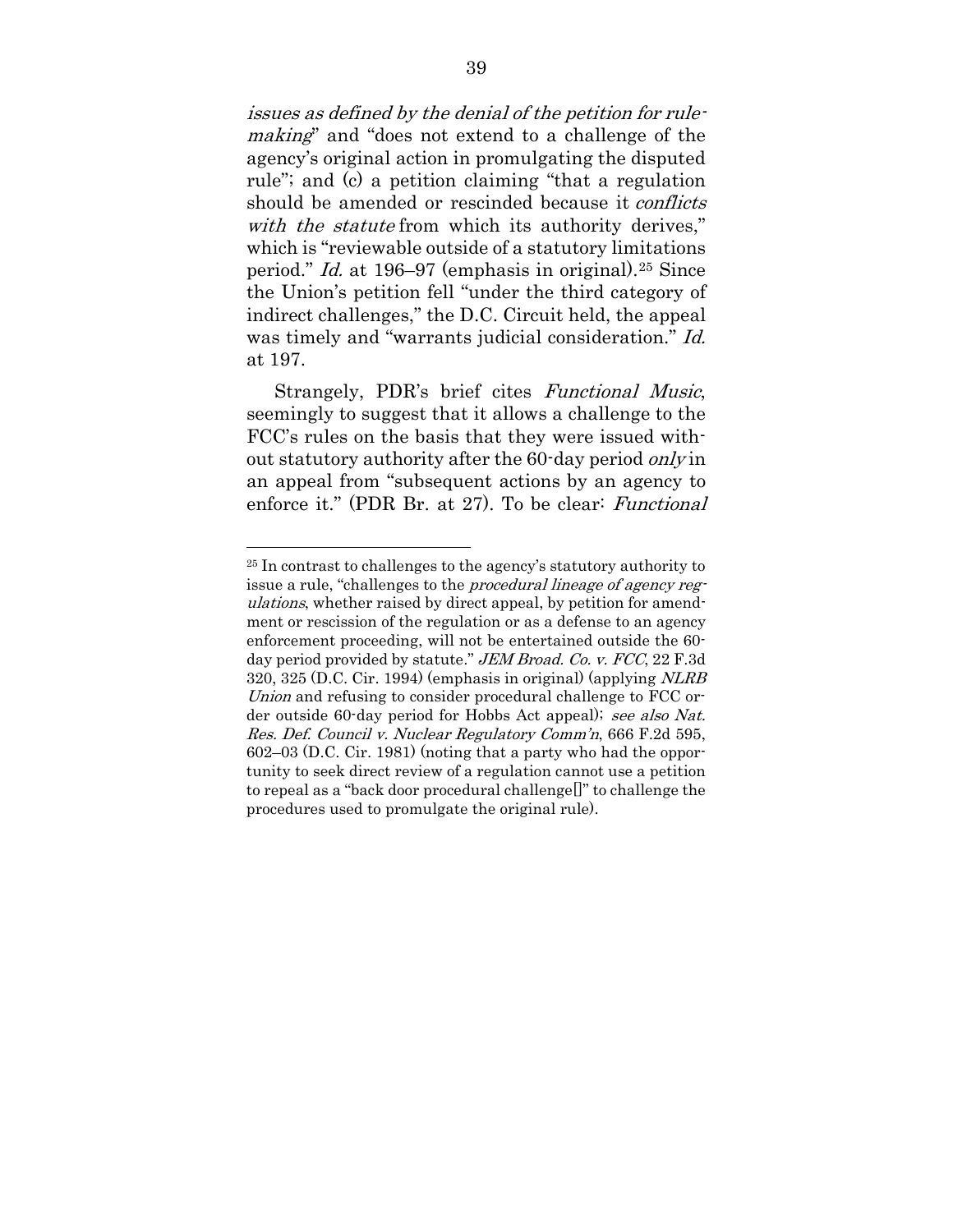Music "involved an appeal from [the FCC's] refusal to reconsider its denial of a petition for rescission of the disputed regulations," not an appeal from an FCC enforcement action. NLRB Union, 834 F.2d at 197.

Finally, PDR cites what it claims are "comparable statutory schemes," but they do not support PDR's arguments about the Hobbs Act. PDR cites 29 U.S.C. § 655(f), which provides that a person "adversely affected" by standards issued by the Secretary of Labor "may at any time prior to the sixtieth day after such standard is promulgated" challenge the validity of the standard in the court of appeals. (PDR Br. at 31). PDR argues that the Fourth Circuit's logic "would preclude review" of these standards "in enforcement actions" brought by the government, such as Whirlpool Corp. v. Marshall, 445 U.S. 1, 4, 7–9 (1980), and United States v. Pitt-Des Moines, Inc., 970 F. Supp. 1346, 1354 (N.D. Ill. 1997). (Id. at 32). And PDR notes that the Exchange Act provides in 15 U.S.C.  $\S 78y(a) \& (b)$ that "[a] person aggrieved by a final order of" the SEC "may obtain review of the order" in the court of appeals within 60 days, which, under the Fourth Circuit's ruling, PDR argues would have "preclude[d]" the courts from considering whether particular SEC rules were valid in United States v. O'Hagan, 521 U.S. 642, 666–76 (1997), Ernst & Ernst v. Hochfelder, 425 U.S. 185, 212–14 (1976), and *SEC v. Alpine Sec.* Corp., 308 F. Supp. 3d 775, 795–96 (S.D.N.Y. 2018).

PDR is mistaken. First, it does not appear any party argued 29 U.S.C. § 655(f) or 15 U.S.C. § 78y barred review of the rules at issue in any of these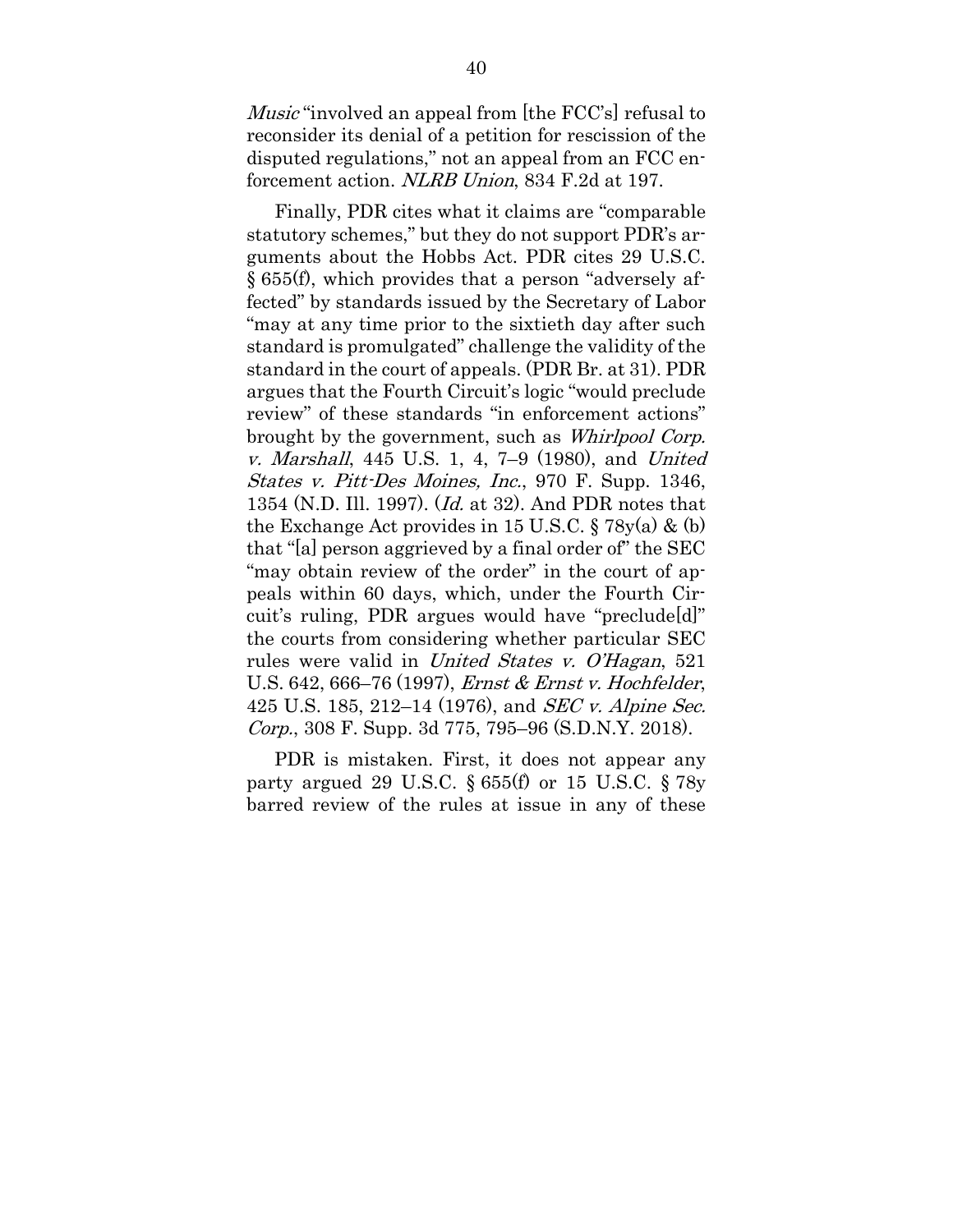cases. Second, unlike the Hobbs Act, these statutes do not state that the court of appeals has "exclusive jurisdiction" to determine the validity of the agency's rules; they merely state that a person "may" challenge them in this manner. As this Court has specifically held with respect to 15 U.S.C. § 78y, this language "does not expressly limit the jurisdiction that other statutes confer on district courts," and "[n]or does it do so implicitly." Free Enter. Fund v. Pub. Co. Accounting Oversight Bd., 561 U.S. 477, 489  $(2010).^{26}$ 

In contrast, the "statutory scheme" of the Hobbs Act displays a "fairly discernible" intent to limit jurisdiction, and the claims at issue "are of the type Congress intended to be reviewed within th[e] statutory structure." Id. (quoting Thunder Basin Coal Co. v. Reich, 510 U.S. 200, 207, 212 (1994)). And, "[g]enerally, when Congress creates procedures 'designed to permit agency expertise to be brought to bear on particular problems," those procedures "are to be exclusive.'" Id. (quoting Whitney Nat'l Bank in Jefferson Parish v. Bank of New Orleans & Trust Co., 379 U.S. 411, 420 (1965)).

<span id="page-53-0"></span> $26$  It is true that courts have held a defendant subject to a final order in an administrative SEC enforcement action must "proceed exclusively through" 15 U.S.C.  $\S 78y(a)(1)$ . Bebo v. SEC, 799 F.3d 765, 767 (7th Cir. 2015). But that is no different than saying PDR would be required to challenge a "final order" issued against PDR in an FCC administrative enforcement action through the Hobbs Act, which PDR admits is the case.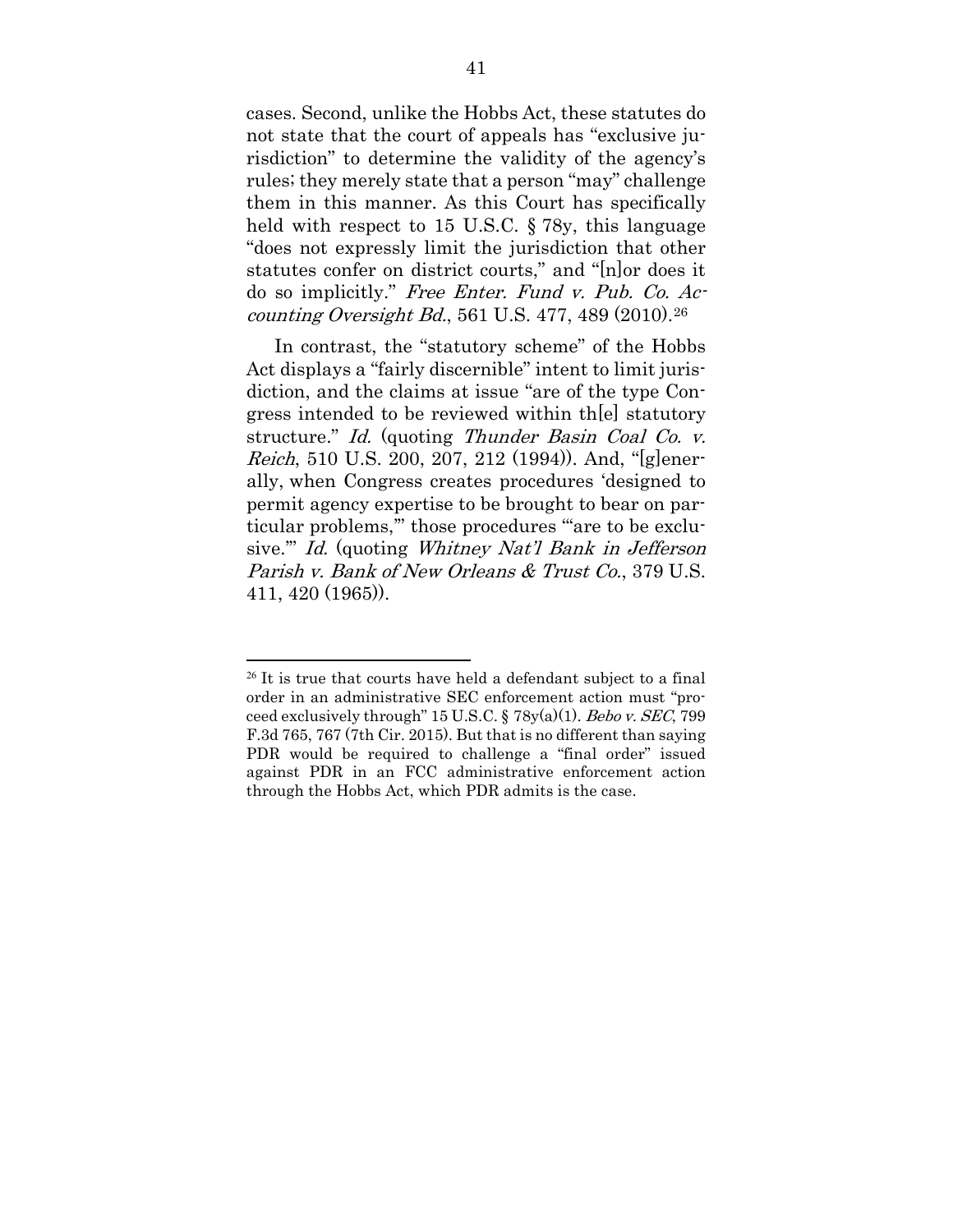There is an exception where (1) "a finding of preclusion could foreclose all meaningful judicial review"; (2) the suit is "wholly collateral to a statute's review provisions"; and (3) the claims are "outside the agency's expertise." Id. (quoting Thunder Basin, 510 U.S. at 212–13). The Court does not consider it a "meaningful" avenue of relief for the party to be required to "bet the farm . . . by taking the violative action" before "testing the validity of the law." Id. (quoting MedImmune, Inc. v. Genentech, Inc., 549 U.S. 118, 129 (2007)). But here, PDR was not required to send its fax advertisements before challenging the validity of the FCC's free-goods-or-services ruling. It could have easily filed a petition before it took the "violative action." Id.

PDR's assertion that the Hobbs Act does not provide an adequate means to challenge an FCC order on the basis that it was issued without statutory authority is simply incorrect.

#### F. PDR's new constitutional arguments fail.

PDR argues it would violate due process to require it to pursue relief under the Hobbs Act because "everyone should have his own day in court," quoting  $B\&B$ Hardware, Inc. v. Hargis Indus., Inc., 135 S. Ct. 1293, 1303 (2015). (PDR Br. at 41). The Fourth Circuit "did not address" this argument because PDR "did not raise the due process points in his briefs before that court," and this Court should "decline to consider these contentions in the first instance." O'Hagan, 521 U.S. at 677.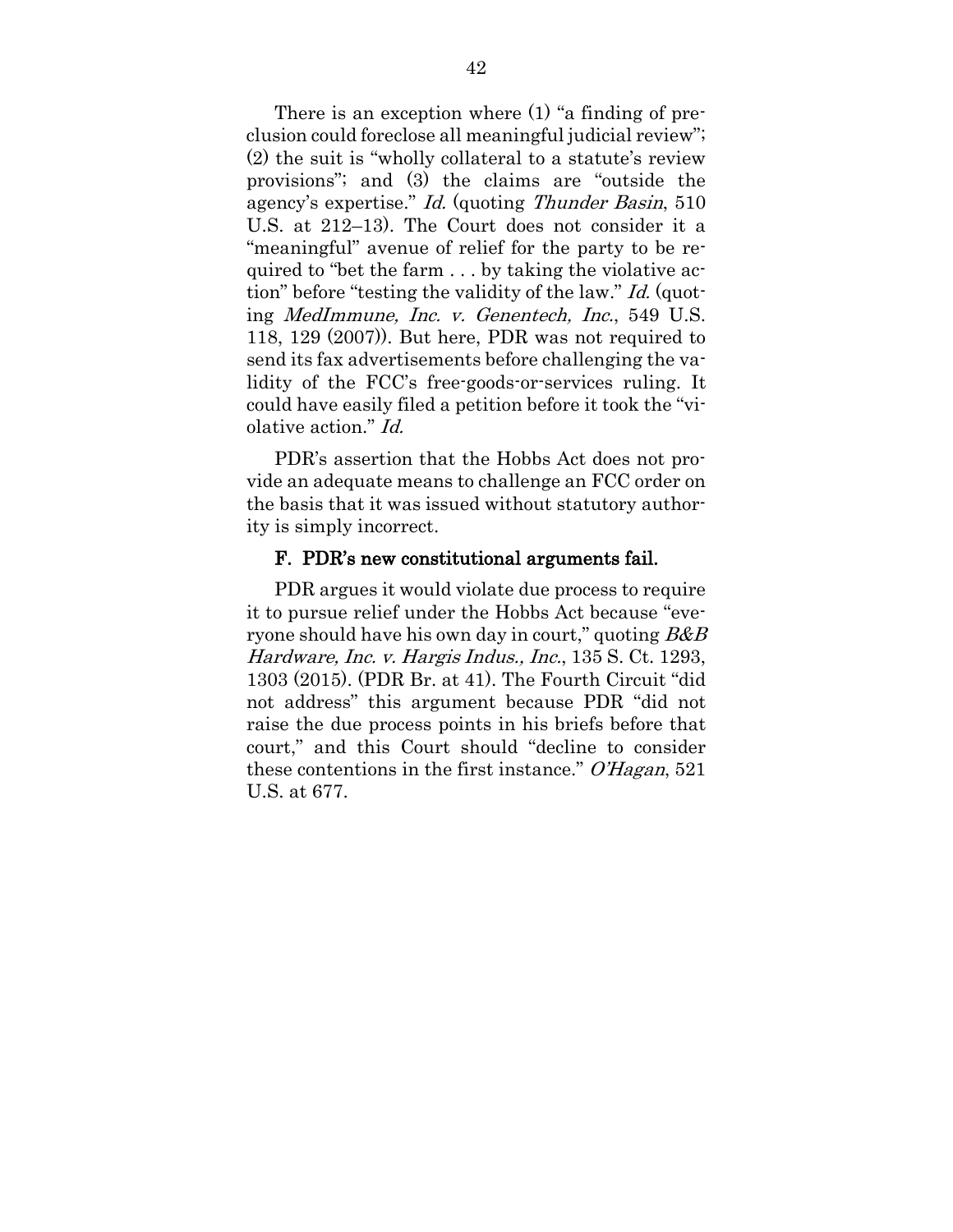PDR is also mistaken that it is "effectively estopped" by the Hobbs Act "from raising any argument bearing on the consistency between the 2006 Order and the TCPA itself . . . ." (PDR Br. at 41). Notably, PDR has never argued that there is an "inconsistency between" the 2006 Order and the statute. If PDR had chosen to make such an argument, it would have had to do so in a court with jurisdiction to make that determination  $(i.e.,$  the court of appeals in a circuit in which venue is proper, 28 U.S.C. § 2342(1)). Congress is vested with virtually unfettered discretion to define the jurisdiction of federal courts, and that is all the Hobbs Act does. U.S. Const. Art. III § 1; *Lockerty v.* Phillips, 319 U.S. 182, 187 (1943) (the "power to ordain and establish inferior courts" includes the power to "invest[]" or "withhold[]" jurisdiction). This includes the power to limit jurisdiction to a particular court and then only after a party has exhausted administrative remedies. Id.

Similarly, PDR argues the Hobbs Act violates the separation of powers, citing cases such as United States v. Klein, 80 U.S. (13 Wall.) 128 (1872), Bank Markazi v. Peterson, 136 S. Ct. 1310, 1322 (2016), Marbury v. Madison, 5 U.S. (1 Cranch) 137, 177 (1803), City of Arlington v. FCC, 569 U.S. 290, 297 (2013), and Plaut v. Spendthrift Farm, Inc., 514 U.S. 211, 218–19 (1995). These cases are irrelevant because the Hobbs Act does not prevent "the judiciary" from saying "what the law is" (PDR Br. at 42); it merely channels jurisdiction to declare certain agency orders unlawful to the court of appeals.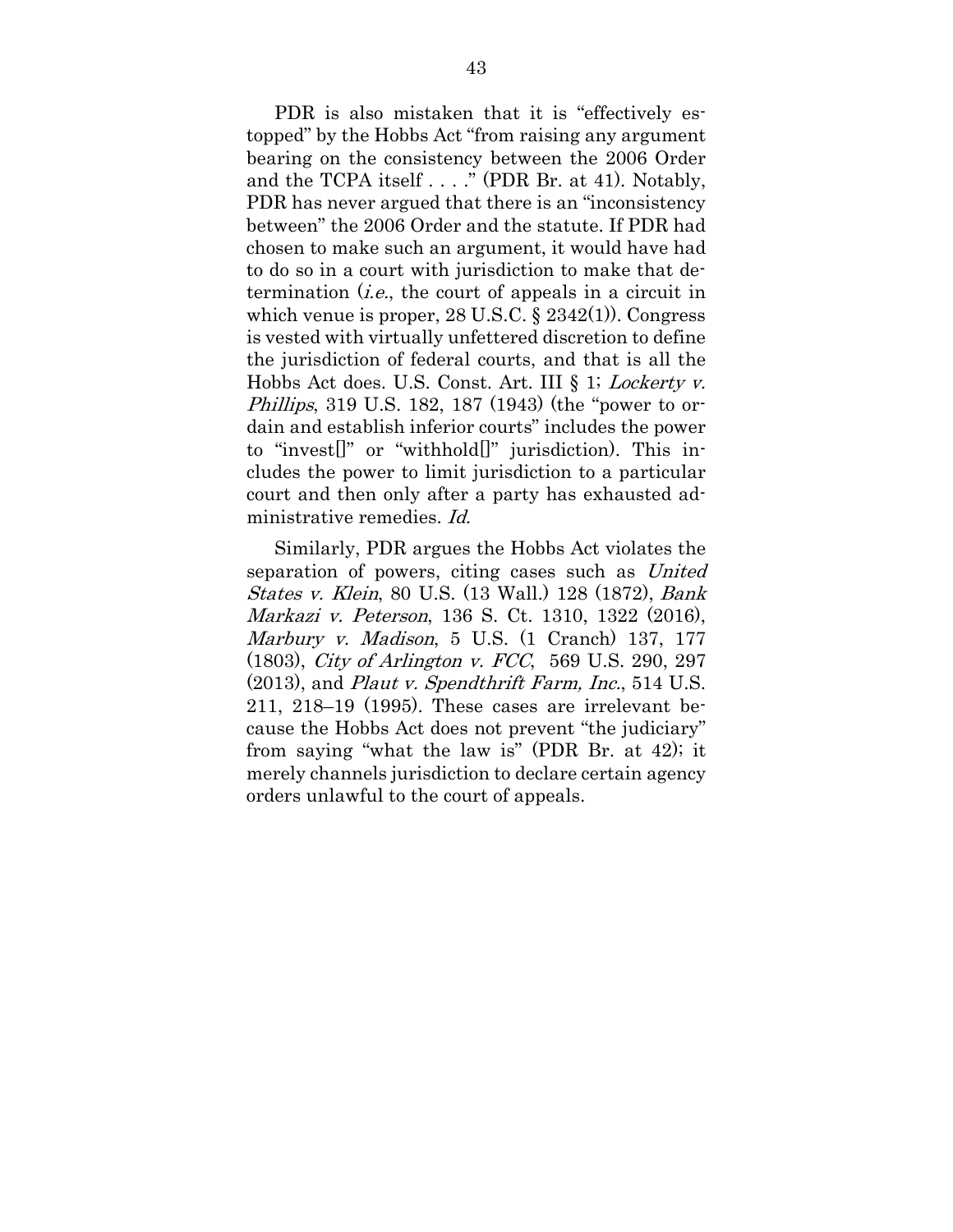PDR's constitutional arguments are based on hyperbole about the effect of the Hobbs Act, and the Court should reject them.

### II. PDR forfeited its new argument regarding "legislative rules" and "interpretive rules," and the argument fails on the merits.

PDR argues the Fourth Circuit "overlooked" a distinction between "interpretive rules" and "legislative rules." (PDR Br. at 18). The Fourth Circuit did not "overlook" any such distinction because PDR never raised it. There is no mention of "legislative" or "interpretive" rules in PDR's briefs in the district court (ECF No. 19, Defs.' Mem. Mot. Dismiss at 1–16; ECF No. 29, Defs.' Reply Supp. Mot. Dismiss at 1–12), or the court of appeals (see PDR Appellees' Br. at 1–40), or in PDR's petition for certiorari or reply (Pet. at 1– 33; Reply at 1–12). The argument is "forfeited." OBB Personenverkehr AG, 136 S. Ct. at 397.

PDR's new argument also fails on the merits. First, PDR argues that "the Hobbs Act does not apply at all to interpretive rules," citing Columbia Broad. Sys. Inc. v. United States, 316 U.S. 407, 418 (1942), for the proposition that an "interpretive rule" does not "set[] a standard of conduct for all to whom its terms apply." (PDR Br. at 46). The CBS case does not draw any distinction between "interpretive" and "legislative" rules; it merely held that a broadcaster could appeal rules stating that the FCC would revoke its license if it entered into certain types of contracts prior to the revocation of the license. CBS, 316 U.S. at 419.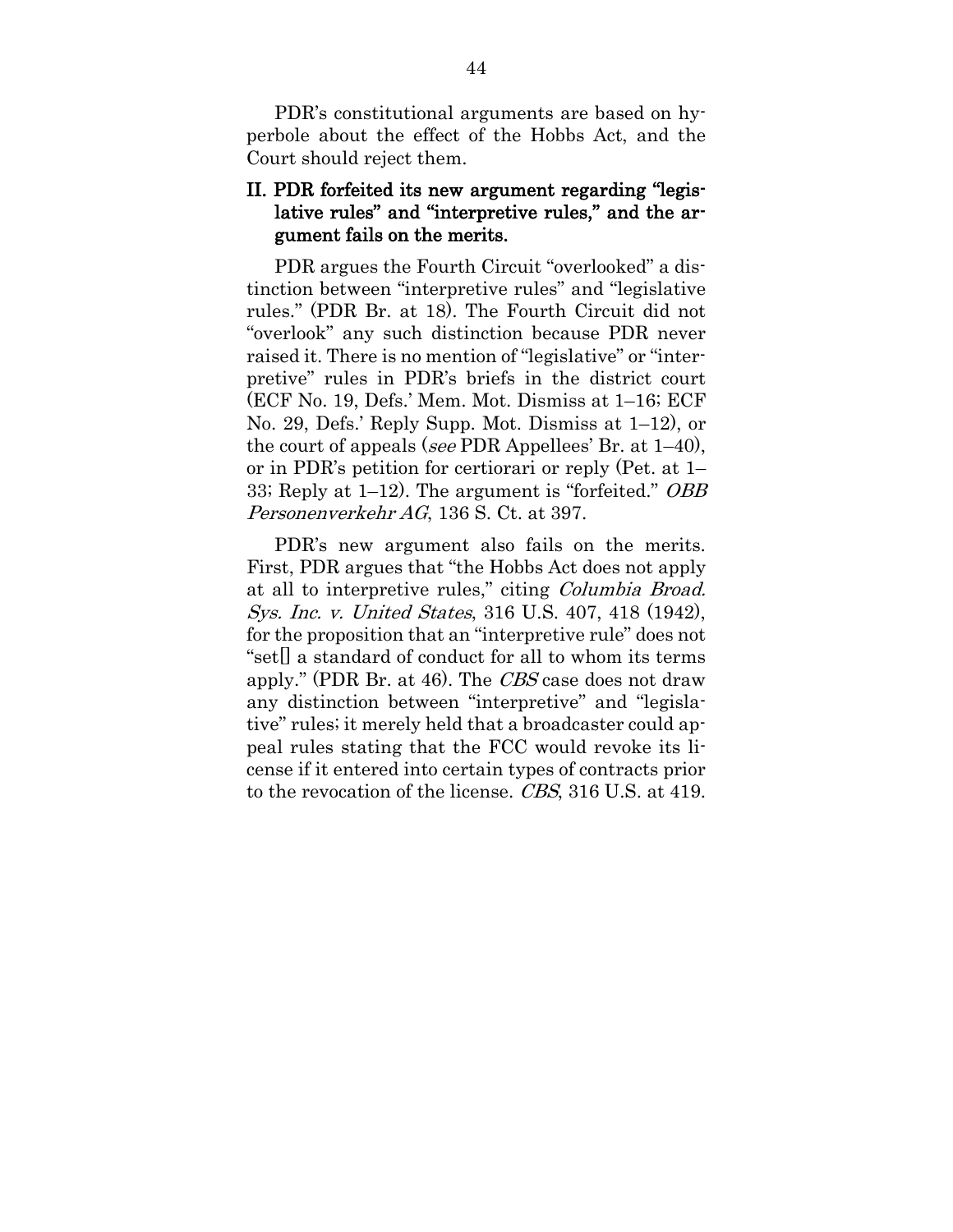In addition, PDR provides no reason why an agency's "interpretation" of a statute cannot "set a standard of conduct" for regulated parties.[27](#page-57-0) That is precisely what happened in ACA Int'l v. FCC, 885 F.3d 687 (D.C. Cir. 2018), where the court held the appeal was "governed by the Hobbs Act" in reviewing the FCC's interpretations of the statutory terms "called party" and "automatic telephone dialing system."

As the Sixth Circuit held in the TCPA context in Leyse II, the "fundamental flaw" in PDR's argument is that, even if an FCC ruling is "interpretive," it still "qualifies for Chevron deference when it appears that Congress delegated authority to the agency generally to make rules carrying the force of law, and that the agency interpretation claiming deference was promulgated in the exercise of that authority." 545 F. App'x at 453 (quoting United States v. Mead Corp., 533 U.S. 218, 226–27 (2001)). And, as in Leyse, Congress clearly delegated "general" authority to the FCC to "prescribe regulations to implement the requirements of this subsection." Id. (quoting 47 U.S.C.  $\S 227(b)(2)$ ); see also Mims v. Arrow Fin. Servs., LLC, 565 U.S. 368, 370 (2012).[28](#page-57-1)

<span id="page-57-0"></span><sup>&</sup>lt;sup>27</sup> PDR concedes elsewhere that the 2006 Order "promulgat[es] rules of general applicability . . . ." (PDR Br. at 29).

<span id="page-57-1"></span><sup>28</sup> Although not relevant to the question presented, the supposed "skyrocketing" number of TCPA cases that PDR complains of (PDR Br. at 4), considers only the number of federal TCPA actions, and can be explained largely by this Court's 2012 holding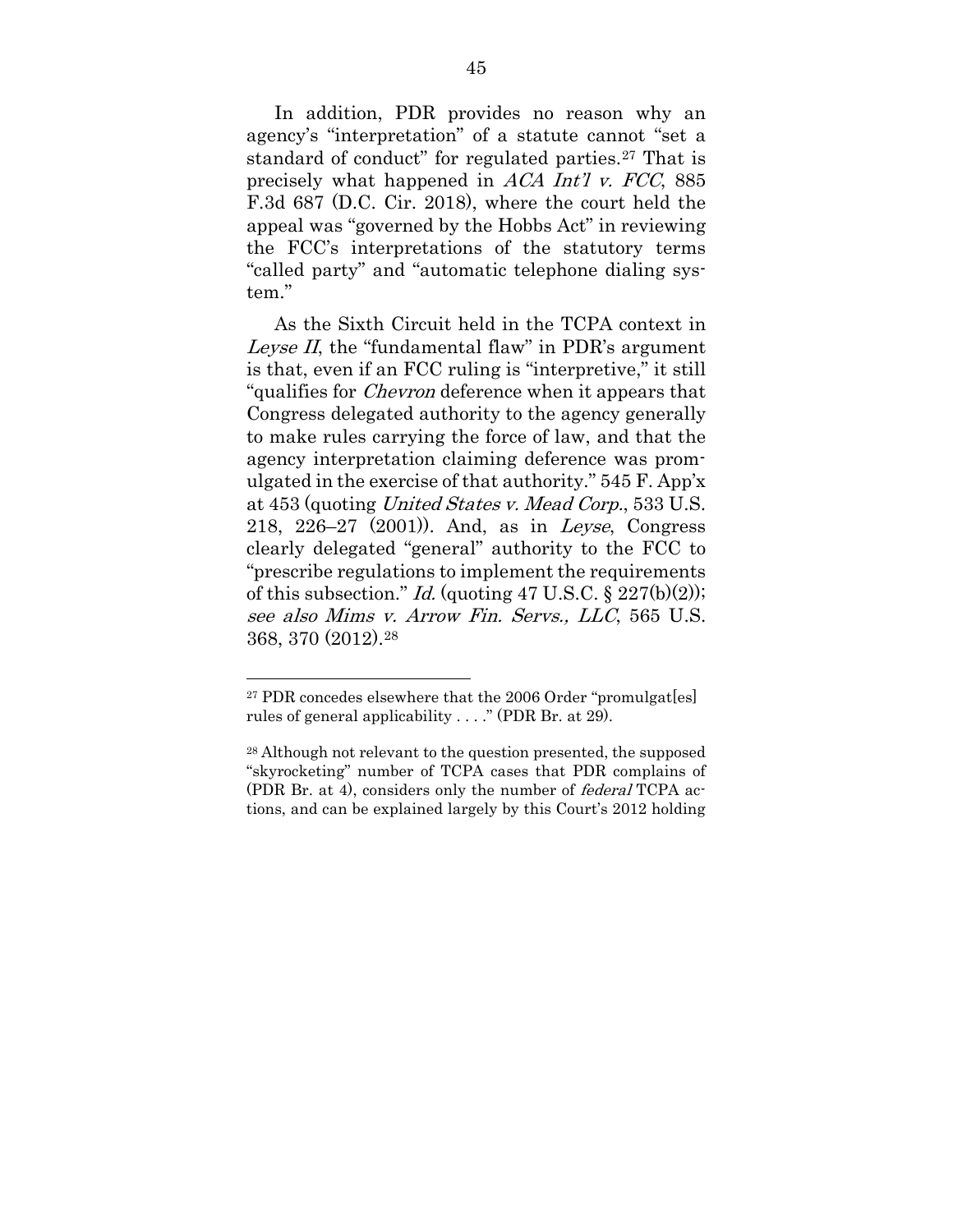Second, PDR argues that "a court is not required to give effect to an interpretative regulation," citing Batterton v. Francis, 432 U.S. 416, 425 n.9 (1977). (PDR Br. at 47). The regulation at issue in Batterton was not issued by an agency subject to the Hobbs Act (nor was it "interpretive"), and the Court stated, in dicta, that a court is not *required* to give effect to an interpretative regulation because "[v]arying degrees of deference" are accorded to interpretations, "based on such factors as the timing and consistency of the agency's position, and the nature of its expertise." Batterton, 432 U.S. at 425, n.9. That speaks to the standard to be applied in reviewing the validity of an interpretation, whereas this case concerns which court has jurisdiction to conduct that review.

Third, PDR argues the free-goods-or-services rule does not "purport[] to create new, binding obligations for private parties or to alter anything in a prior regulation," pointing out that the FCC "did not codify its views in its TCPA regulations" at 47 C.F.R. § 64.1200. Most of the FCC's interpretations of the TCPA are not codified in the C.F.R., including the interpretation this Court applied in Campbell-Ewald Co. v. Gomez, 136 S. Ct. 663, 674 (2016), that "under federal common-law principles of agency, there is vicarious liability for TCPA violations." (citing In re Joint Petition Filed by Dish Network, LLC, 28 FCC Rcd. 6574 (May

in Mims that federal courts have original jurisdiction over TCPA claims. Prior to that ruling, the majority of circuits held that TCPA actions could not be filed in or removed to federal court. See Mims, 565 U.S. at 376.